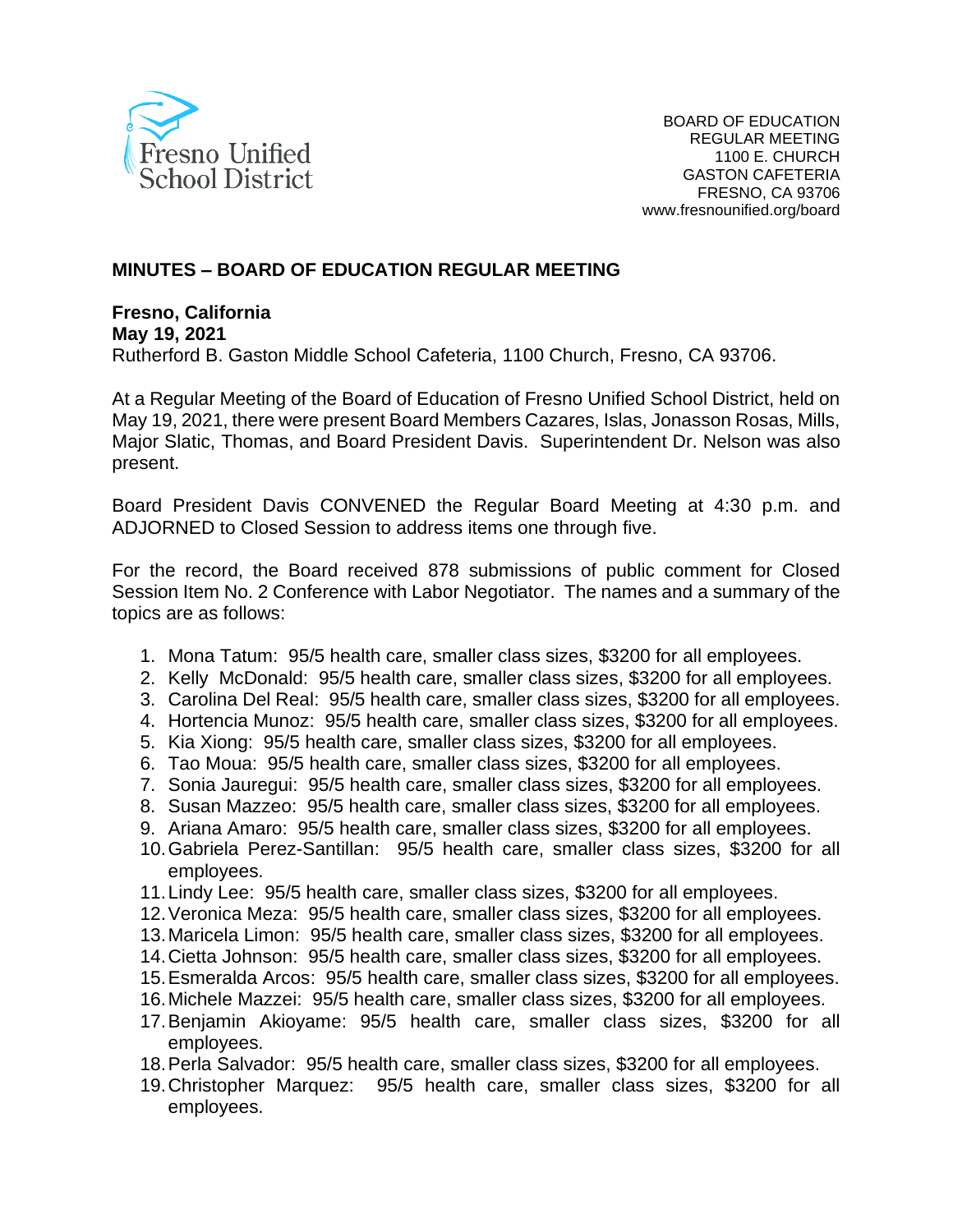- 20.Valerie Wong: 95/5 health care, smaller class sizes, \$3200 for all employees.
- 21.Eric Mendoza: 95/5 health care, smaller class sizes, \$3200 for all employees.
- 22.Kimberly Marhenke: 95/5 health care, smaller class sizes, \$3200 for all employees.
- 23.Jeanette Marroquin: 95/5 health care, smaller class sizes, \$3200 for all employees.
- 24.Laura Matthews: 95/5 health care, smaller class sizes, \$3200 for all employees.
- 25.Lisa Phillips: 95/5 health care, smaller class sizes, \$3200 for all employees.
- 26.Jared Martin: 95/5 health care, smaller class sizes, \$3200 for all employees.
- 27.John Cha: 95/5 health care, smaller class sizes, \$3200 for all employees.
- 28.Chrysann Johnston: 95/5 health care, smaller class sizes, \$3200 for all employees.
- 29.Angela Brunzell: 95/5 health care, smaller class sizes, \$3200 for all employees.
- 30.Amy L. Arnold: 95/5 health care, smaller class sizes, \$3200 for all employees.
- 31.Bai Chang: 95/5 health care, smaller class sizes, \$3200 for all employees.
- 32.Angela Horton: 95/5 health care, smaller class sizes, \$3200 for all employees.
- 33.Candy Nunez: 95/5 health care, smaller class sizes, \$3200 for all employees.
- 34.Terese Riojas: 95/5 health care, smaller class sizes, \$3200 for all employees.
- 35.Janay Flynn: 95/5 health care, smaller class sizes, \$3200 for all employees.
- 36.Kristin Cappelli: 95/5 health care, smaller class sizes, \$3200 for all employees.
- 37.Joyce Mah: 95/5 health care, smaller class sizes, \$3200 for all employees.
- 38.Kayrana Nuzzolese: 95/5 health care, smaller class sizes, \$3200 for all employees.
- 39.Steven Martin: 95/5 health care, smaller class sizes, \$3200 for all employees.
- 40.Austen Torrence: 95/5 health care, smaller class sizes, \$3200 for all employees.
- 41.Andrea Cerda: 95/5 health care, smaller class sizes, \$3200 for all employees.
- 42.Chua Yang: 95/5 health care, smaller class sizes, \$3200 for all employees.
- 43.Eloisa Rios: 95/5 health care, smaller class sizes, \$3200 for all employees.
- 44.Sara Ingels: 95/5 health care, smaller class sizes, \$3200 for all employees.
- 45.Kristy Page: 95/5 health care, smaller class sizes, \$3200 for all employees.
- 46.Shawn Martinez: 95/5 health care, smaller class sizes, \$3200 for all employees.
- 47.Katie Myer: 95/5 health care, smaller class sizes, \$3200 for all employees.
- 48.Jessica Engleman: 95/5 health care, smaller class sizes, \$3200 for all employees.
- 49.Sophary Keo Soundara: 95/5 health care, smaller class sizes, \$3200 for all employees.
- 50.Christopher Michael: 95/5 health care, smaller class sizes, \$3200 for all employees.
- 51.Shannon Creviston: 95/5 health care, smaller class sizes, \$3200 for all employees.
- 52.Michael Meadows: 95/5 health care, smaller class sizes, \$3200 for all employees.
- 53.Diana Maldonado: 95/5 health care, smaller class sizes, \$3200 for all employees.
- 54.Cynda Caskey: 95/5 health care, smaller class sizes, \$3200 for all employees.
- 55.Andrew Orelup: 95/5 health care, smaller class sizes, \$3200 for all employees.
- 56.Christina Hernandez: 95/5 health care, smaller class sizes, \$3200 for all employees.
- 57. Justin Manuel: 95/5 health care, smaller class sizes, \$3200 for all employees.
- 58.Melanie Halstead: 95/5 health care, smaller class sizes, \$3200 for all employees.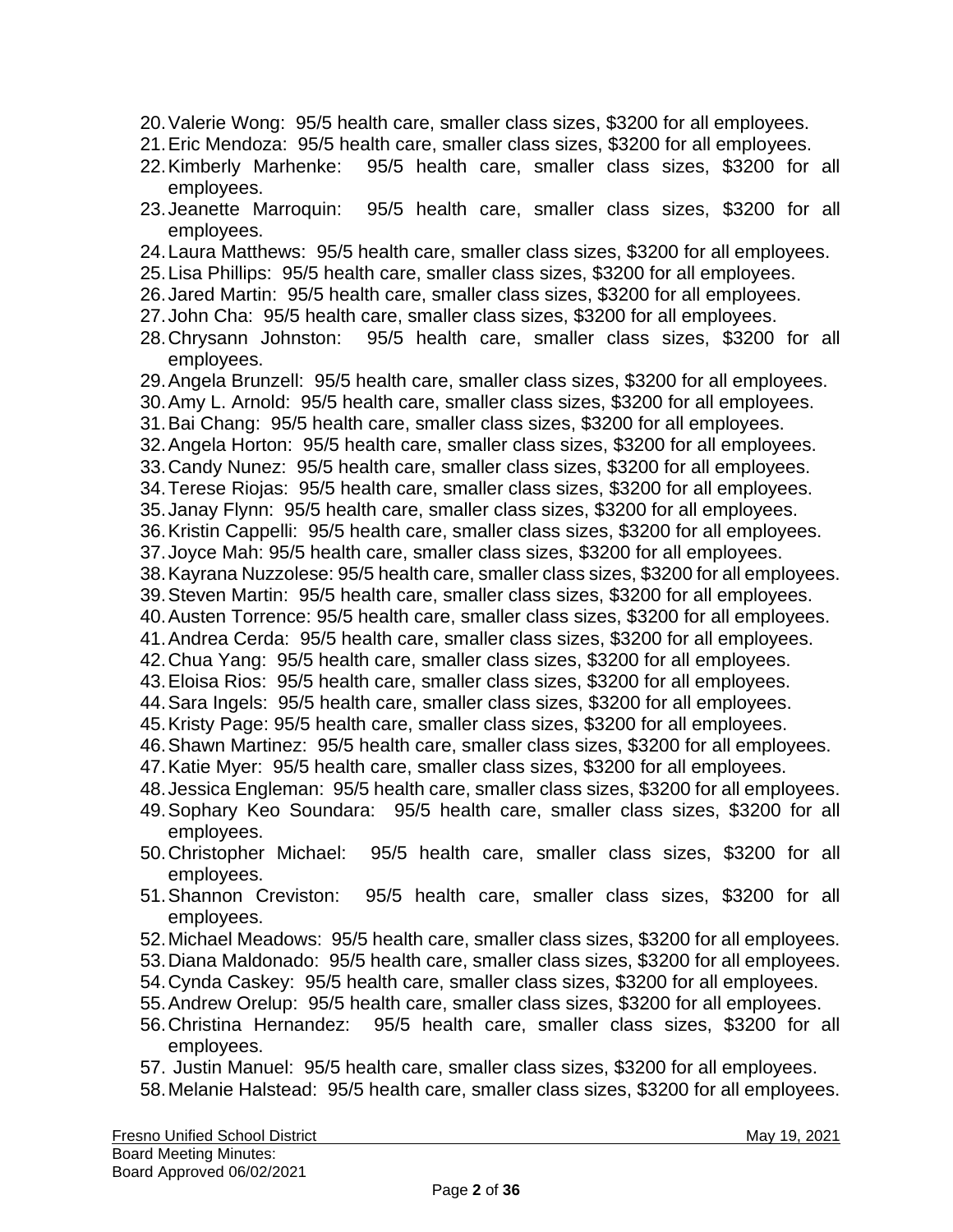- 59.Yadira Gonzalez: 95/5 health care, smaller class sizes, \$3200 for all employees.
- 60.Xai Elizabeth Torres: 95/5 health care, smaller class sizes, \$3200 for all employees.
- 61.Timmy Graveline: 95/5 health care, smaller class sizes, \$3200 for all employees.
- 62.Gavino Morales: 95/5 health care, smaller class sizes, \$3200 for all employees.
- 63.Patricia Toto: 95/5 health care, smaller class sizes, \$3200 for all employees.
- 64.Jacob Ulam: 95/5 health care, smaller class sizes, \$3200 for all employees.
- 65.Veronica Figueroa: 95/5 health care, smaller class sizes, \$3200 for all employees.
- 66.Lori Kelly: 95/5 health care, smaller class sizes, \$3200 for all employees.
- 67.Michelle Hayashi: 95/5 health care, smaller class sizes, \$3200 for all employees.
- 68.Tiffany Franco: 95/5 health care, smaller class sizes, \$3200 for all employees.
- 69.Rachel Nichols-Botero: 95/5 health care, smaller class sizes, \$3200 for all employees.
- 70.Daisy Vang: 95/5 health care, smaller class sizes, \$3200 for all employees.
- 71.Maribelle Ramon Espinosa: 95/5 health care, smaller class sizes, \$3200 for all employees.
- 72.Cathleen Rhames: 95/5 health care, smaller class sizes, \$3200 for all employees.
- 73.Brenda Mariucci: 95/5 health care, smaller class sizes, \$3200 for all employees.
- 74.Bonnie Carlos: 95/5 health care, smaller class sizes, \$3200 for all employees.
- 75.Arely Mejia: 95/5 health care, smaller class sizes, \$3200 for all employees.
- 76.Ong Moua: 95/5 health care, smaller class sizes, \$3200 for all employees.
- 77.Michelle Platt: 95/5 health care, smaller class sizes, \$3200 for all employees.
- 78.Vanessa Perez: 95/5 health care, smaller class sizes, \$3200 for all employees.
- 79.Mary Xiong: 95/5 health care, smaller class sizes, \$3200 for all employees.
- 80.Marina Santos: 95/5 health care, smaller class sizes, \$3200 for all employees.
- 81.Khrystyna Velychko: 95/5 health care, smaller class sizes, \$3200 for all employees.
- 82.Lauren Stewart: 95/5 health care, smaller class sizes, \$3200 for all employees.
- 83.Yolanda Ponce: 95/5 health care, smaller class sizes, \$3200 for all employees.
- 84.Erik Rozigas: 95/5 health care, smaller class sizes, \$3200 for all employees.
- 85.Rosa Rodriguez Martinez: 95/5 health care, smaller class sizes, \$3200 for all employees.
- 86.Stephanie Lowe: 95/5 health care, smaller class sizes, \$3200 for all employees.
- 87.Danielle Villarreal: 95/5 health care, smaller class sizes, \$3200 for all employees.
- 88.Celestina Soto: 95/5 health care, smaller class sizes, \$3200 for all employees.
- 89.Yeng Vang: 95/5 health care, smaller class sizes, \$3200 for all employees.
- 90.Lisa Strickland: 95/5 health care, smaller class sizes, \$3200 for all employees.
- 91.Daviana Wisener: 95/5 health care, smaller class sizes, \$3200 for all employees.
- 92.Alicia Fondtain: 95/5 health care, smaller class sizes, \$3200 for all employees.
- 93.Shanna Margain: 95/5 health care, smaller class sizes, \$3200 for all employees.
- 94.Trish Silvas: 95/5 health care, smaller class sizes, \$3200 for all employees.
- 95.Shanelle Bueno: 95/5 health care, smaller class sizes, \$3200 for all employees.
- 96.Yadira Soleno: 95/5 health care, smaller class sizes, \$3200 for all employees.
- 97.Robyn Harvey: 95/5 health care, smaller class sizes, \$3200 for all employees.
- 98.Christina Ajamian: 95/5 health care, smaller class sizes, \$3200 for all employees. 99.Amy Morris: 95/5 health care, smaller class sizes, \$3200 for all employees.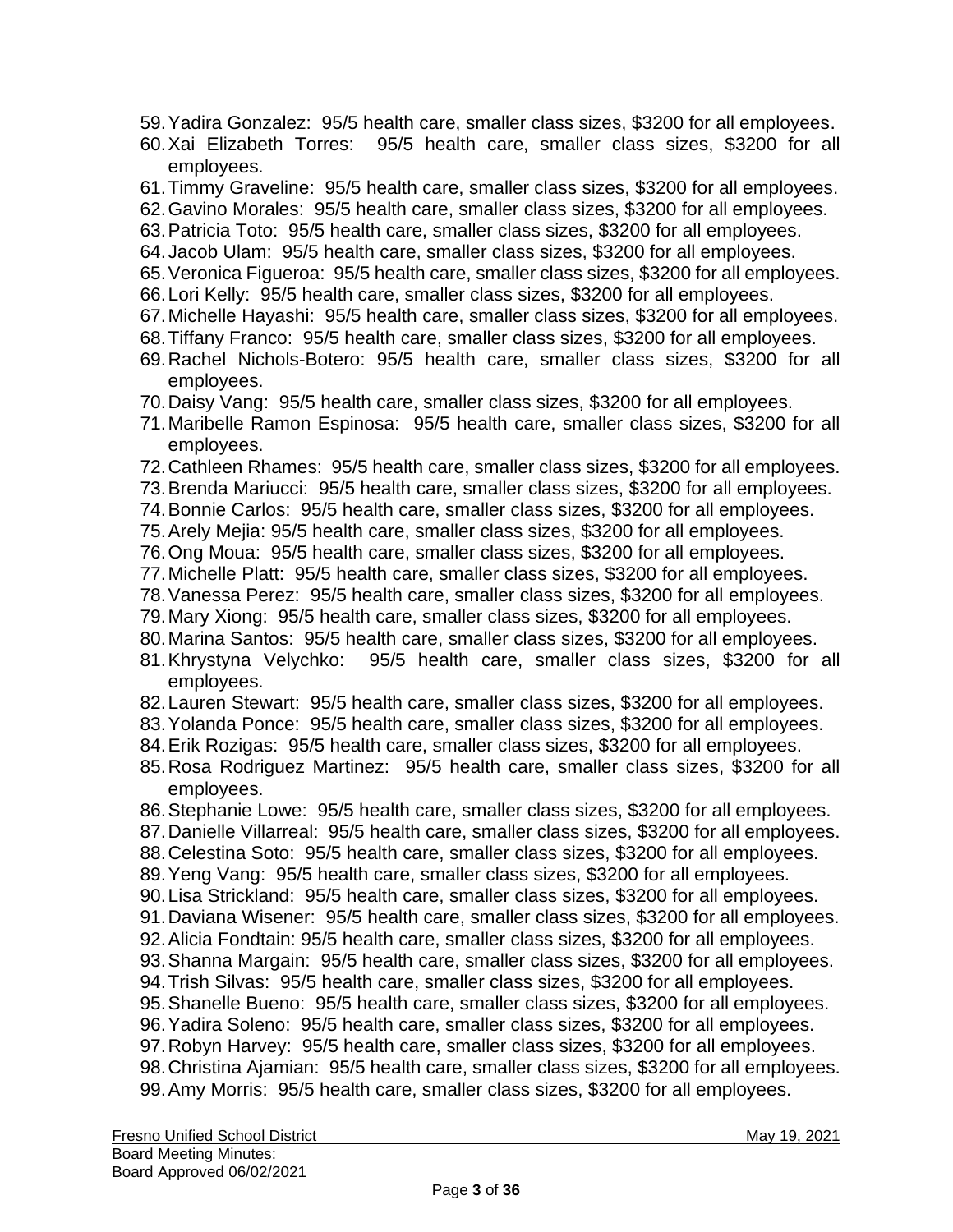- 100. Wayne Parrish: 95/5 health care, smaller class sizes, \$3200 for all employees.
- 101. Katie Abercrombie: 95/5 health care, smaller class sizes, \$3200 for all employees.
- 102. Lori Catron: 95/5 health care, smaller class sizes, \$3200 for all employees.
- 103. Aleyda Valencia: 95/5 health care, smaller class sizes, \$3200 for all employees.
- 104. Leslie Ramos: 95/5 health care, smaller class sizes, \$3200 for all employees.
- 105. Melissa Leyva: 95/5 health care, smaller class sizes, \$3200 for all employees.
- 106. Jane Grace: Commented on hard work by district employees during the pandemic.
- 107. Marco Tovar: 95/5 health care, smaller class sizes, \$3200 for all employees.
- 108. Jennifer Rutledge: 95/5 health care, smaller class sizes, \$3200 for all employees.
- 109. Jennifer Lee1: 95/5 health care, smaller class sizes, \$3200 for all employees.
- 110. Elizabeth Macedo: 95/5 health care, smaller class sizes, \$3200 for all employees.
- 111. Lena Pilavian: 95/5 health care, smaller class sizes, \$3200 for all employees.
- 112. Liz Tokarczuk: 95/5 health care, smaller class sizes, \$3200 for all employees.
- 113. Christine De La Cruz: 95/5 health care, smaller class sizes, \$3200 for all employees.
- 114. Fong Thao: 95/5 health care, smaller class sizes, \$3200 for all employees.
- 115. Craig and Jennifer Howells: 95/5 health care, smaller class sizes, \$3200 for all employees.
- 116. Genaro Garcia: 95/5 health care, smaller class sizes, \$3200 for all employees.
- 117. Cassie Schueler: 95/5 health care, smaller class sizes, \$3200 for all employees.
- 118. Ken Johnson: 95/5 health care, smaller class sizes, \$3200 for all employees.
- 119. Aline K Kaufmann: 95/5 health care, smaller class sizes, \$3200 for all employees.
- 120. Lyle Patty: 95/5 health care, smaller class sizes, \$3200 for all employees.
- 121. David Walke: 95/5 health care, smaller class sizes, \$3200 for all employees.
- 122. Long Xiong: 95/5 health care, smaller class sizes, \$3200 for all employees.
- 123. Erika Dominguez: 95/5 health care, smaller class sizes, \$3200 for all employees.
- 124. Robert Greenberg: 95/5 health care, smaller class sizes, \$3200 for all employees.
- 125. Jocelyn Hernandez: 95/5 health care, smaller class sizes, \$3200 for all employees.
- 126. Kia Xiong: 95/5 health care, smaller class sizes, \$3200 for all employees.
- 127. Oliva J. Olmos: 95/5 health care, smaller class sizes, \$3200 for all employees.
- 128. Kevin McGensy: 95/5 health care, smaller class sizes, \$3200 for all employees.
- 129. Brandon Isaaks: 95/5 health care, smaller class sizes, \$3200 for all employees.
- 130. Cindy Vaca: 95/5 health care, smaller class sizes, \$3200 for all employees.
- 131. Rosa Lopez1: 95/5 health care, smaller class sizes, \$3200 for all employees.
- 132. Michael Donabedian: 95/5 health care, smaller class sizes, \$3200 for all employees.
- 133. Eugenia Rose: 95/5 health care, smaller class sizes, \$3200 for all employees.
- 134. Emiley Yaugher: 95/5 health care, smaller class sizes, \$3200 for all employees.
- 135. May Lee1: 95/5 health care, smaller class sizes, \$3200 for all employees.
- 136. Shelby Marshall: 95/5 health care, smaller class sizes, \$3200 for all employees.
- 137. Lisa Will: 95/5 health care, smaller class sizes, \$3200 for all employees.
- 138. Madeline Cedillo: 95/5 health care, smaller class sizes, \$3200 for all employees.
- 139. Stacy Solis: 95/5 health care, smaller class sizes, \$3200 for all employees.
- 140. Sinthia Arteaga: 95/5 health care, smaller class sizes, \$3200 for all employees.
- 141. Hilda Alejandra Cota: 95/5 health care, smaller class sizes, \$3200 for all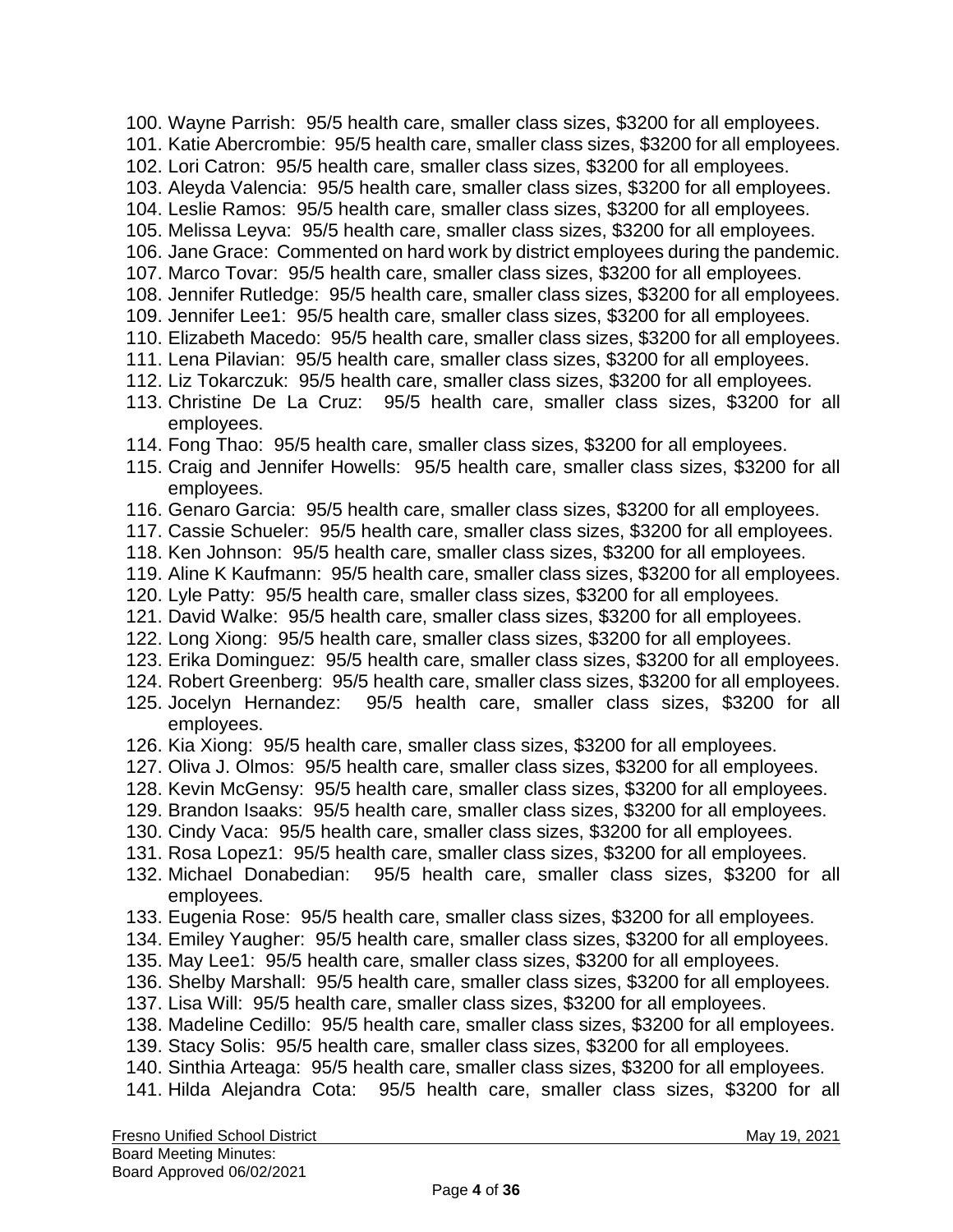employees.

- 142. Diedre L. Brooks: 95/5 health care, smaller class sizes, \$3200 for all employees.
- 143. Kristin Hernandez: 95/5 health care, smaller class sizes, \$3200 for all employees.
- 144. Allison Catalina: 95/5 health care, smaller class sizes, \$3200 for all employees.
- 145. Guillermo Castaneda: 95/5 health care, smaller class sizes, \$3200 for all employees.
- 146. Sara Meadows: 95/5 health care, smaller class sizes, \$3200 for all employees.
- 147. Khethmany Tibbetts: 95/5 health care, smaller class sizes, \$3200 for all employees.
- 148. Brian Nuzzolese: 95/5 health care, smaller class sizes, \$3200 for all employees.
- 149. Janna Kam: 95/5 health care, smaller class sizes, \$3200 for all employees.
- 150. Miguel Pulido: 95/5 health care, smaller class sizes, \$3200 for all employees.
- 151. Jordanne Church: 95/5 health care, smaller class sizes, \$3200 for all employees.
- 152. Laura Shaghoian: 95/5 health care, smaller class sizes, \$3200 for all employees.
- 153. Shannon Ito: 95/5 health care, smaller class sizes, \$3200 for all employees.
- 154. Sarah Hawkins: 95/5 health care, smaller class sizes, \$3200 for all employees.
- 155. Manuel Martin: 95/5 health care, smaller class sizes, \$3200 for all employees.
- 156. Lurdes Ortega: 95/5 health care, smaller class sizes, \$3200 for all employees.
- 157. Evie Sanchez: 95/5 health care, smaller class sizes, \$3200 for all employees.
- 158. Angelica Rios: 95/5 health care, smaller class sizes, \$3200 for all employees.
- 159. Sarah Ogilvie: 95/5 health care, smaller class sizes, \$3200 for all employees.
- 160. Mary Vang: 95/5 health care, smaller class sizes, \$3200 for all employees.
- 161. Megan Smith: 95/5 health care, smaller class sizes, \$3200 for all employees.
- 162. Darlene Melander-Ellis: 95/5 health care, smaller class sizes, \$3200 for all employees.
- 163. Cindy Parker: 95/5 health care, smaller class sizes, \$3200 for all employees.
- 164. Howard McNair: 95/5 health care, smaller class sizes, \$3200 for all employees.
- 165. Kathy burgess: 95/5 health care, smaller class sizes, \$3200 for all employees.
- 166. Kari Conway: 95/5 health care, smaller class sizes, \$3200 for all employees.
- 167. Gina Arzola: 95/5 health care, smaller class sizes, \$3200 for all employees.
- 168. Ena Viveros: 95/5 health care, smaller class sizes, \$3200 for all employees.
- 169. Nou Moua: 95/5 health care, smaller class sizes, \$3200 for all employees.
- 170. Pam Kwan: 95/5 health care, smaller class sizes, \$3200 for all employees.
- 171. Maria Tafolla: 95/5 health care, smaller class sizes, \$3200 for all employees.
- 172. Courtney Whitaker: 95/5 health care, smaller class sizes, \$3200 for all employees.
- 173. Kristie Braun: 95/5 health care, smaller class sizes, \$3200 for all employees.
- 174. Eder Juarez: 95/5 health care, smaller class sizes, \$3200 for all employees.
- 175. Sarahi Hernandez: 95/5 health care, smaller class sizes, \$3200 for all employees.
- 176. Clarissa Leyva: 95/5 health care, smaller class sizes, \$3200 for all employees.
- 177. Dina Mcphail: 95/5 health care, smaller class sizes, \$3200 for all employees.
- 178. Sandra Nolasco: 95/5 health care, smaller class sizes, \$3200 for all employees.
- 179. Joseph Bushong: 95/5 health care, smaller class sizes, \$3200 for all employees.
- 180. Cynthia Perry: 95/5 health care, smaller class sizes, \$3200 for all employees.
- 181. Staci Siechert: 95/5 health care, smaller class sizes, \$3200 for all employees.
- 182. Teresa Metzler: 95/5 health care, smaller class sizes, \$3200 for all employees.
- 183. Lori Dellanini: 95/5 health care, smaller class sizes, \$3200 for all employees.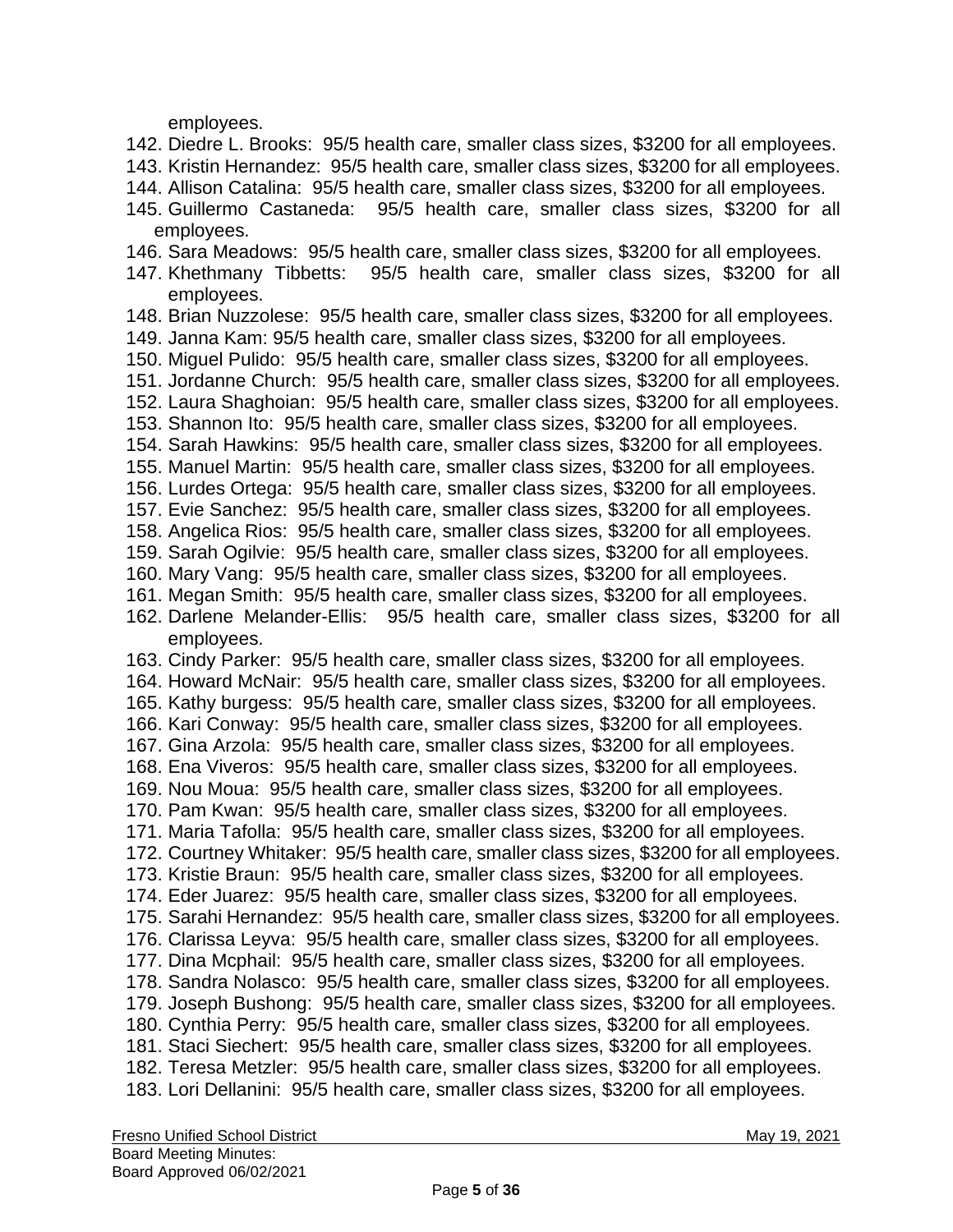184. Lorena Navarro: 95/5 health care, smaller class sizes, \$3200 for all employees. 185. Monalyn Madruga: 95/5 health care, smaller class sizes, \$3200 for all employees. 186. Victor Leyva: 95/5 health care, smaller class sizes, \$3200 for all employees. 187. Julie Her: 95/5 health care, smaller class sizes, \$3200 for all employees. 188. Victoria Madrigal: 95/5 health care, smaller class sizes, \$3200 for all employees. 189. Amy Ryan: 95/5 health care, smaller class sizes, \$3200 for all employees. 190. Danielle Dickie: 95/5 health care, smaller class sizes, \$3200 for all employees. 191. Richard L. Gallegos: 95/5 health care, smaller class sizes, \$3200 for all employees. 192. Youa Chang: 95/5 health care, smaller class sizes, \$3200 for all employees. 193. Chelsea Bonilla: 95/5 health care, smaller class sizes, \$3200 for all employees. 194. Allison Thatcher: 95/5 health care, smaller class sizes, \$3200 for all employees. 195. Kristin Murphy: 95/5 health care, smaller class sizes, \$3200 for all employees. 196. Rachel Jacquez: 95/5 health care, smaller class sizes, \$3200 for all employees. 197. Tonia Dubberke: 95/5 health care, smaller class sizes, \$3200 for all employees. 198. Becky Quiring: 95/5 health care, smaller class sizes, \$3200 for all employees. 199. Benita Martinez: 95/5 health care, smaller class sizes, \$3200 for all employees. 200. Renee White: 95/5 health care, smaller class sizes, \$3200 for all employees. 201. Tamara Norris: 95/5 health care, smaller class sizes, \$3200 for all employees. 202. Russell Berndt: 95/5 health care, smaller class sizes, \$3200 for all employees. 203. Sonia Arrigoni: 95/5 health care, smaller class sizes, \$3200 for all employees. 204. Reid Gromis: 95/5 health care, smaller class sizes, \$3200 for all employees. 205. Alana Hill: 95/5 health care, smaller class sizes, \$3200 for all employees. 206. Amy Reina: 95/5 health care, smaller class sizes, \$3200 for all employees. 207. Yer Vang: 95/5 health care, smaller class sizes, \$3200 for all employees. 208. LaPreya Stewart: 95/5 health care, smaller class sizes, \$3200 for all employees. 209. Mary Buchanan: 95/5 health care, smaller class sizes, \$3200 for all employees. 210. Rebekah Blanchette: 95/5 health care, smaller class sizes, \$3200 for all employees. 211. Panouly Her: 95/5 health care, smaller class sizes, \$3200 for all employees. 212. Jennifer Arnold: 95/5 health care, smaller class sizes, \$3200 for all employees. 213. Anthony Roach: 95/5 health care, smaller class sizes, \$3200 for all employees. 214. Cary Stolpestad: 95/5 health care, smaller class sizes, \$3200 for all employees. 215. Nikki Valentine: 95/5 health care, smaller class sizes, \$3200 for all employees. 216. Manuel Ramirez: 95/5 health care, smaller class sizes, \$3200 for all employees. 217. Allessandria Bernardi-Colfer: 95/5 health care, smaller class sizes, \$3200 for all employees. 218. Brooke Welch: 95/5 health care, smaller class sizes, \$3200 for all employees. 219. Benjamin Tenpas: 95/5 health care, smaller class sizes, \$3200 for all employees. 220. Iris Carrasco Ramirez: 95/5 health care, smaller class sizes, \$3200 for all employees. 221. Jamie Maxfield: 95/5 health care, smaller class sizes, \$3200 for all employees. 222. Elvira Erenas: 95/5 health care, smaller class sizes, \$3200 for all employees. 223. Laura Wolfe: 95/5 health care, smaller class sizes, \$3200 for all employees. 224. Sarah Ramirez: 95/5 health care, smaller class sizes, \$3200 for all employees. 225. Sonia Jauregui: 95/5 health care, smaller class sizes, \$3200 for all employees.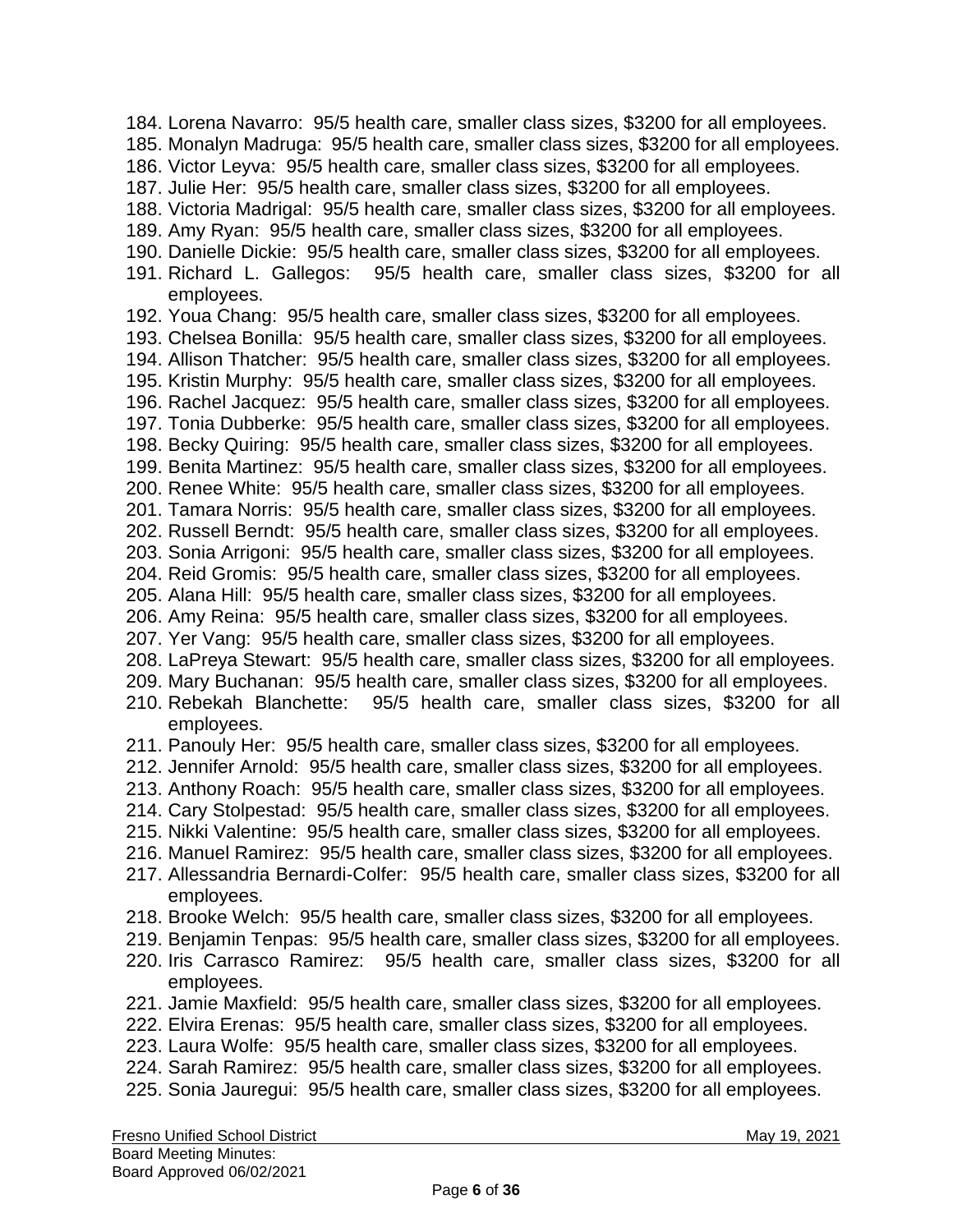226. Alycia Gonzalez: 95/5 health care, smaller class sizes, \$3200 for all employees. 227. Jackie Smith: 95/5 health care, smaller class sizes, \$3200 for all employees. 228. Kevin Dueck: 95/5 health care, smaller class sizes, \$3200 for all employees. 229. Mike Dunnington: 95/5 health care, smaller class sizes, \$3200 for all employees. 230. Peggy Lara: 95/5 health care, smaller class sizes, \$3200 for all employees. 231. Dana Buel: 95/5 health care, smaller class sizes, \$3200 for all employees. 232. Erin Holland: 95/5 health care, smaller class sizes, \$3200 for all employees. 233. Autumn Lencioni: 95/5 health care, smaller class sizes, \$3200 for all employees. 234. Matthew Ethen: 95/5 health care, smaller class sizes, \$3200 for all employees. 235. Miguel Zapata: 95/5 health care, smaller class sizes, \$3200 for all employees. 236. Yesenia Madrid: 95/5 health care, smaller class sizes, \$3200 for all employees. 237. David Wisar: 95/5 health care, smaller class sizes, \$3200 for all employees. 238. Kevin Williams: 95/5 health care, smaller class sizes, \$3200 for all employees. 239. Alyxe Wiebe: 95/5 health care, smaller class sizes, \$3200 for all employees. 240. Mai Nou Moua: 95/5 health care, smaller class sizes, \$3200 for all employees. 241. Matt Estes: 95/5 health care, smaller class sizes, \$3200 for all employees. 242. Janella Teran: 95/5 health care, smaller class sizes, \$3200 for all employees. 243. Diana Jackson: 95/5 health care, smaller class sizes, \$3200 for all employees. 244. Jerome Rice: 95/5 health care, smaller class sizes, \$3200 for all employees. 245. Alfredo De Leon: 95/5 health care, smaller class sizes, \$3200 for all employees. 246. Louise Styles: 95/5 health care, smaller class sizes, \$3200 for all employees. 247. Vicki Lane: 95/5 health care, smaller class sizes, \$3200 for all employees. 248. Elly Alvarado: 95/5 health care, smaller class sizes, \$3200 for all employees. 249. Melissa Leyva: 95/5 health care, smaller class sizes, \$3200 for all employees. 250. Sheng Vang1: 95/5 health care, smaller class sizes, \$3200 for all employees. 251. Kevin Bugg: 95/5 health care, smaller class sizes, \$3200 for all employees. 252. Sandra Atkins: 95/5 health care, smaller class sizes, \$3200 for all employees. 253. Sarin Karamanlian: 95/5 health care, smaller class sizes, \$3200 for all employees. 254. Kristin Weatherson: 95/5 health care, smaller class sizes, \$3200 for all employees. 255. Gao Lor: 95/5 health care, smaller class sizes, \$3200 for all employees. 256. Jennifer Vang: 95/5 health care, smaller class sizes, \$3200 for all employees. 257. Shawn Martin: 95/5 health care, smaller class sizes, \$3200 for all employees. 258. Crystal Rodriguez: 95/5 health care, smaller class sizes, \$3200 for all employees. 259. Aaron Pacheco: 95/5 health care, smaller class sizes, \$3200 for all employees. 260. Aaron Arrii: 95/5 health care, smaller class sizes, \$3200 for all employees. 261. Suzanne LaMontagne: 95/5 health care, smaller class sizes, \$3200 for all employees. 262. Monica Arechiga: 95/5 health care, smaller class sizes, \$3200 for all employees. 263. Kristina Yang: 95/5 health care, smaller class sizes, \$3200 for all employees. 264. Bao Her: 95/5 health care, smaller class sizes, \$3200 for all employees. 265. Sara Medina-Baker: 95/5 health care, smaller class sizes, \$3200 for all employees. 266. Malee Her: 95/5 health care, smaller class sizes, \$3200 for all employees. 267. Hector Salinas: 95/5 health care, smaller class sizes, \$3200 for all employees. 268. Jorge Zepeda: 95/5 health care, smaller class sizes, \$3200 for all employees. 269. Carol Yohannes: 95/5 health care, smaller class sizes, \$3200 for all employees.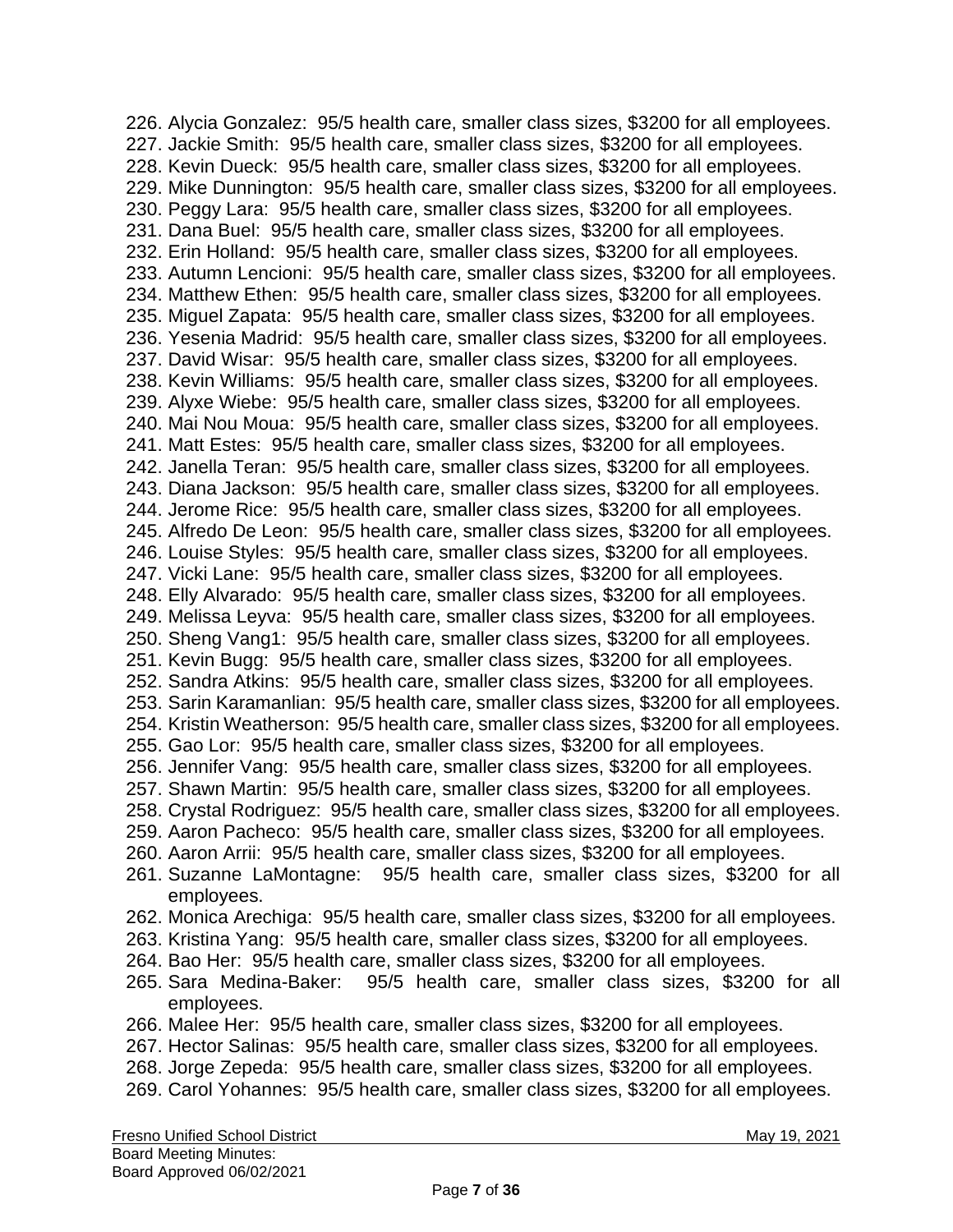- 270. Lina Soto: 95/5 health care, smaller class sizes, \$3200 for all employees.
- 271. Melissa Seibert-Baguinguito: 95/5 health care, smaller class sizes, \$3200 for all employees.
- 272. Ysabel Oliva: 95/5 health care, smaller class sizes, \$3200 for all employees.
- 273. Alisha Dunlop: 95/5 health care, smaller class sizes, \$3200 for all employees.
- 274. Amelia Galardi: 95/5 health care, smaller class sizes, \$3200 for all employees.
- 275. Debra Zaremba: 95/5 health care, smaller class sizes, \$3200 for all employees.
- 276. Raquel Garcia: 95/5 health care, smaller class sizes, \$3200 for all employees.
- 277. Jose Garza: 95/5 health care, smaller class sizes, \$3200 for all employees.
- 278. Serena Dansby: 95/5 health care, smaller class sizes, \$3200 for all employees.
- 279. Nicole Hyatt: 95/5 health care, smaller class sizes, \$3200 for all employees.
- 280. Erin Pullen: 95/5 health care, smaller class sizes, \$3200 for all employees.
- 281. Rochelle Flores: 95/5 health care, smaller class sizes, \$3200 for all employees.
- 282. Joshua Smith: 95/5 health care, smaller class sizes, \$3200 for all employees.
- 283. Lane Greathouse: 95/5 health care, smaller class sizes, \$3200 for all employees.
- 284. Shawna Haymond: 95/5 health care, smaller class sizes, \$3200 for all employees.
- 285. Jill Holt: 95/5 health care, smaller class sizes, \$3200 for all employees.
- 286. Cindy Martinez: 95/5 health care, smaller class sizes, \$3200 for all employees.
- 287. Cynthia Schram: 95/5 health care, smaller class sizes, \$3200 for all employees.
- 288. Julie Yang: 95/5 health care, smaller class sizes, \$3200 for all employees.
- 289. Terry Green: 95/5 health care, smaller class sizes, \$3200 for all employees.
- 290. Elizabeth McNamara: 95/5 health care, smaller class sizes, \$3200 for all employees.
- 291. Mayra Figueroa: 95/5 health care, smaller class sizes, \$3200 for all employees.
- 292. Martin Moreno Moreno: 95/5 health care, smaller class sizes, \$3200 for all employees.
- 293. Nabor Uribe: 95/5 health care, smaller class sizes, \$3200 for all employees.
- 294. Odessa Luna: 95/5 health care, smaller class sizes, \$3200 for all employees.
- 295. Kelly Petersen: 95/5 health care, smaller class sizes, \$3200 for all employees.
- 296. Haven Bigger: 95/5 health care, smaller class sizes, \$3200 for all employees.
- 297. Yolanda Campos: 95/5 health care, smaller class sizes, \$3200 for all employees.
- 298. Molly Fang: 95/5 health care, smaller class sizes, \$3200 for all employees.
- 299. Leslie Perkins: 95/5 health care, smaller class sizes, \$3200 for all employees.
- 300. Blanca Delgado: 95/5 health care, smaller class sizes, \$3200 for all employees.
- 301. Anthony Persons: 95/5 health care, smaller class sizes, \$3200 for all employees.
- 302. Kathy Riggs: 95/5 health care, smaller class sizes, \$3200 for all employees.
- 303. Cynthia Loya: 95/5 health care, smaller class sizes, \$3200 for all employees.
- 304. Anna Welker: 95/5 health care, smaller class sizes, \$3200 for all employees.
- 305. Amber Curtis: 95/5 health care, smaller class sizes, \$3200 for all employees.
- 306. Kim Keming: 95/5 health care, smaller class sizes, \$3200 for all employees.
- 307. Catherine Uribe: 95/5 health care, smaller class sizes, \$3200 for all employees. 308. Valentino Jacquez: 95/5 health care, smaller class sizes, \$3200 for all employees.
- 309. Sue Gularte: 95/5 health care, smaller class sizes, \$3200 for all employees.
- 310. Kristina Ringo: 95/5 health care, smaller class sizes, \$3200 for all employees.
- 311. Maria Rubira: 95/5 health care, smaller class sizes, \$3200 for all employees.
- 312. Alva Salinas: 95/5 health care, smaller class sizes, \$3200 for all employees.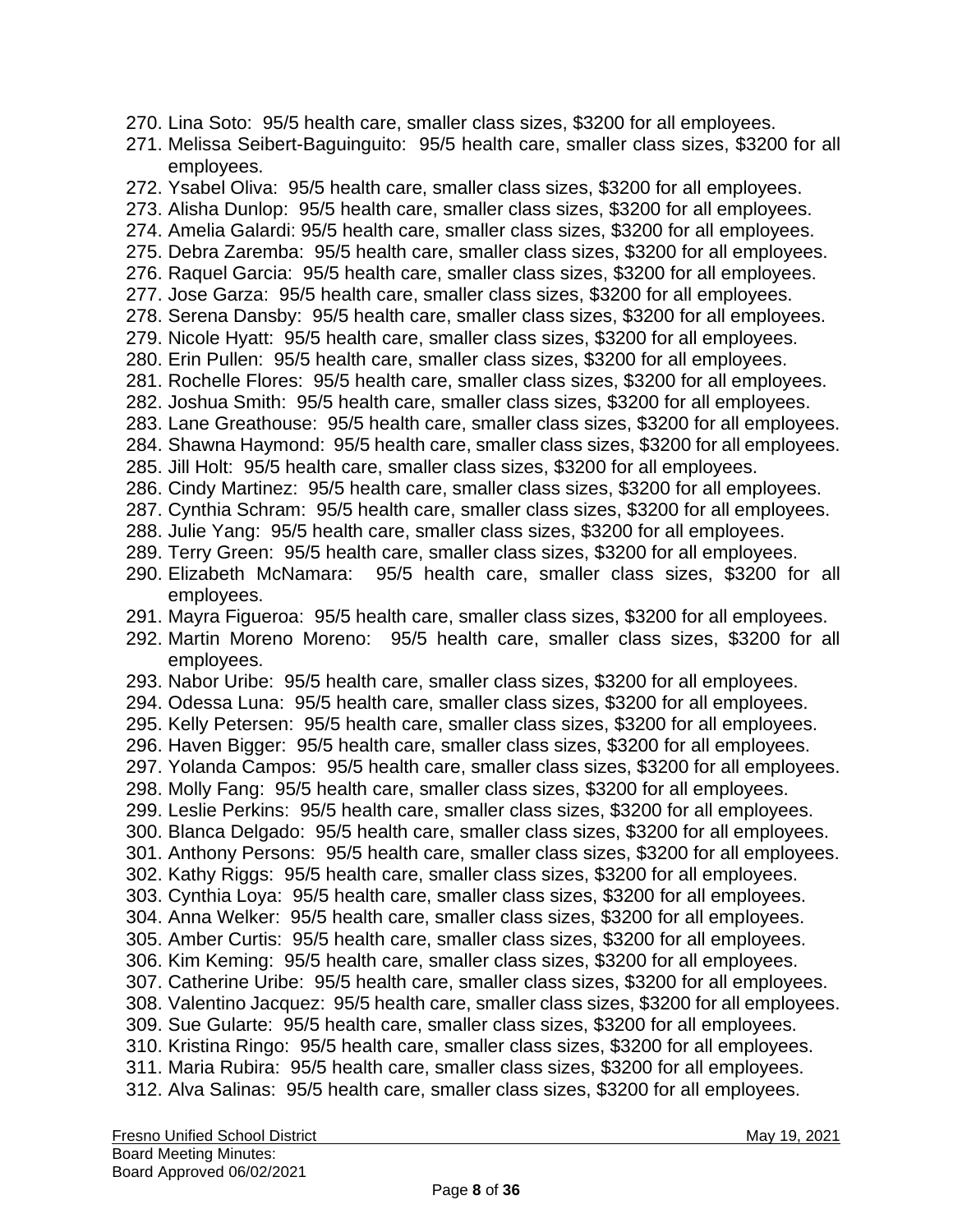313. Margarita Spalard: 95/5 health care, smaller class sizes, \$3200 for all employees. 314. Kari Holland: 95/5 health care, smaller class sizes, \$3200 for all employees. 315. Nicole Myers: 95/5 health care, smaller class sizes, \$3200 for all employees. 316. Michelle Costello: 95/5 health care, smaller class sizes, \$3200 for all employees. 317. Judson Gross: 95/5 health care, smaller class sizes, \$3200 for all employees. 318. Alvaro Moran: 95/5 health care, smaller class sizes, \$3200 for all employees. 319. Lois Henderson: 95/5 health care, smaller class sizes, \$3200 for all employees. 320. Ashley De Medio-Meroth: 95/5 health care, smaller class sizes, \$3200 for all employees. 321. Mdunlop: 95/5 health care, smaller class sizes, \$3200 for all employees. 322. Denise Krohn: 95/5 health care, smaller class sizes, \$3200 for all employees. 323. Alejandra Garcia-Diaz: 95/5 health care, smaller class sizes, \$3200 for all employees. 324. Valerie Aceves: 95/5 health care, smaller class sizes, \$3200 for all employees. 325. Kristin Cosentino: 95/5 health care, smaller class sizes, \$3200 for all employees. 326. Sylvia Serabian: 95/5 health care, smaller class sizes, \$3200 for all employees. 327. Yeng Vang: 95/5 health care, smaller class sizes, \$3200 for all employees. 328. Aimee Hollaway: 95/5 health care, smaller class sizes, \$3200 for all employees. 329. Anna Grajiola: 95/5 health care, smaller class sizes, \$3200 for all employees. 330. Paj Lor: 95/5 health care, smaller class sizes, \$3200 for all employees. 331. Leticia: 95/5 health care, smaller class sizes, \$3200 for all employees. 332. Kathy McDonell: 95/5 health care, smaller class sizes, \$3200 for all employees. 333. Robin Dooley: Encourage the District to accept FTA's Option No. 3. 334. Maria Tovar: 95/5 health care, smaller class sizes, \$3200 for all employees. 335. Bouakham Sriri: 95/5 health care, smaller class sizes, \$3200 for all employees. 336. Elisa Pichardo: 95/5 health care, smaller class sizes, \$3200 for all employees. 337. Andriette Smith: 95/5 health care, smaller class sizes, \$3200 for all employees. 338. Anita Hatch: 95/5 health care, smaller class sizes, \$3200 for all employees. 339. Krissi Altschuler: 95/5 health care, smaller class sizes, \$3200 for all employees. 340. Sidney Vang: 95/5 health care, smaller class sizes, \$3200 for all employees. 341. Ana Hernandez: 95/5 health care, smaller class sizes, \$3200 for all employees. 342. Renae Russell: 95/5 health care, smaller class sizes, \$3200 for all employees. 343. Taren Schaad: 95/5 health care, smaller class sizes, \$3200 for all employees. 344. Mayra Gutierrez: 95/5 health care, smaller class sizes, \$3200 for all employees. 345. Mariana Parkes: 95/5 health care, smaller class sizes, \$3200 for all employees. 346. Lucy Ann Cabezuela: 95/5 health care, smaller class sizes, \$3200 for all employees. 347. Mang Moua: 95/5 health care, smaller class sizes, \$3200 for all employees. 348. Melissa Boyles: 95/5 health care, smaller class sizes, \$3200 for all employees. 349. Jacob Cardona: 95/5 health care, smaller class sizes, \$3200 for all employees. 350. Stephanie McCoy: 95/5 health care, smaller class sizes, \$3200 for all employees. 351. Andrew Colburn: 95/5 health care, smaller class sizes, \$3200 for all employees. 352. Gretchen Fischle: 95/5 health care, smaller class sizes, \$3200 for all employees. 353. Jose Morales: 95/5 health care, smaller class sizes, \$3200 for all employees. 354. Kathleen Budd: 95/5 health care, smaller class sizes, \$3200 for all employees. 355. Dao Thao: 95/5 health care, smaller class sizes, \$3200 for all employees.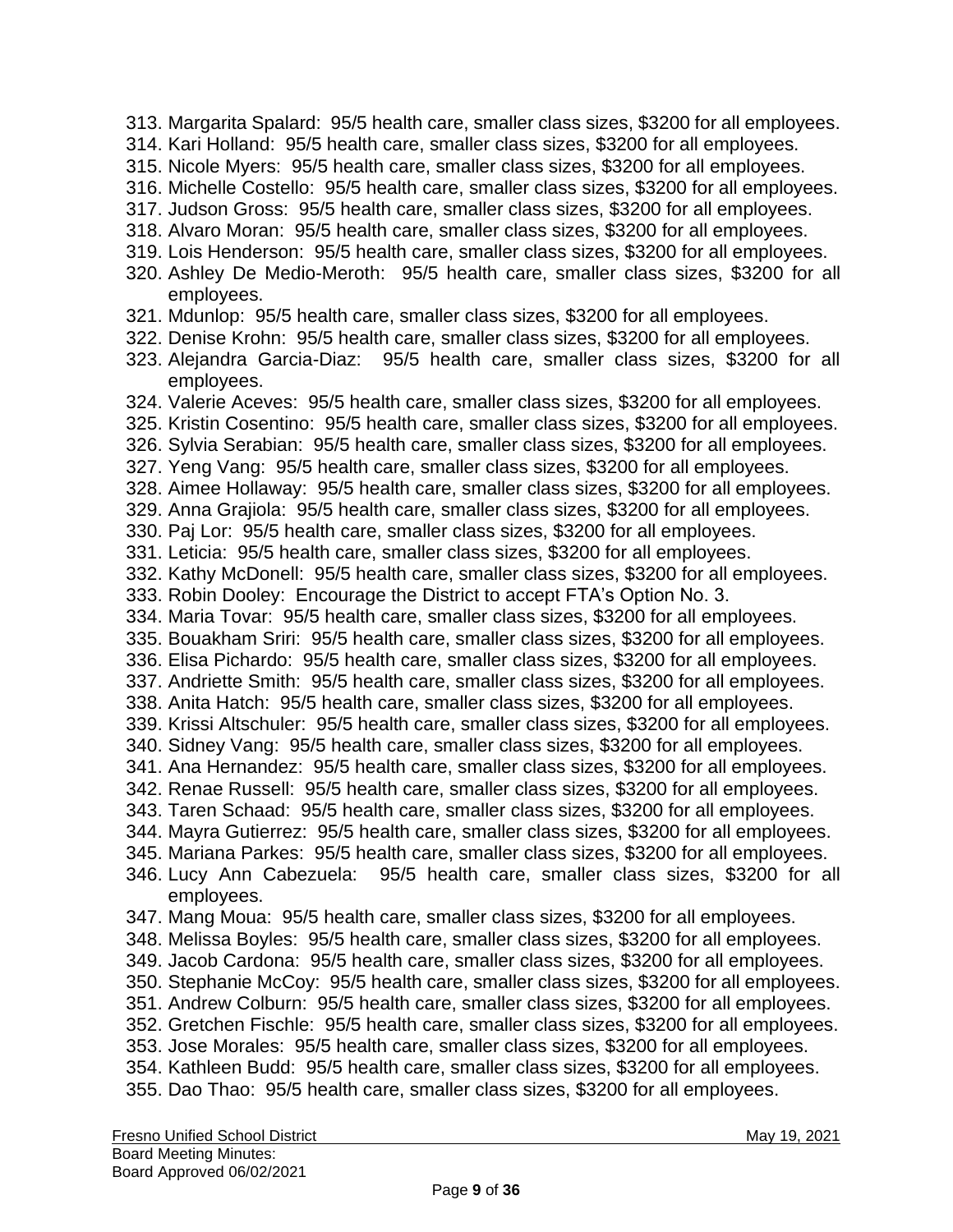- 356. Maddy Perez: 95/5 health care, smaller class sizes, \$3200 for all employees.
- 357. Angelica Flores: 95/5 health care, smaller class sizes, \$3200 for all employees.
- 358. Michelle Hardy: 95/5 health care, smaller class sizes, \$3200 for all employees.
- 359. Amy Sousa: 95/5 health care, smaller class sizes, \$3200 for all employees.
- 360. Katy Mastro: 95/5 health care, smaller class sizes, \$3200 for all employees.
- 361. Christopher M: 95/5 health care, smaller class sizes, \$3200 for all employees.
- 362. Diana Garcia: 95/5 health care, smaller class sizes, \$3200 for all employees.
- 363. Amy Paulson: 95/5 health care, smaller class sizes, \$3200 for all employees.
- 364. Teresa Taylor: 95/5 health care, smaller class sizes, \$3200 for all employees.
- 365. Leticia Cervantes: 95/5 health care, smaller class sizes, \$3200 for all employees.
- 366. Trish Renfro: 95/5 health care, smaller class sizes, \$3200 for all employees.
- 367. Alejandro Tinoco: 95/5 health care, smaller class sizes, \$3200 for all employees.
- 368. Kristin Martinez: 95/5 health care, smaller class sizes, \$3200 for all employees.
- 369. Esperanza Ramirez: 95/5 health care, smaller class sizes, \$3200 for all employees.
- 370. Raul Leal-Rodriguez: 95/5 health care, smaller class sizes, \$3200 for all employees.
- 371. Rene Asencio: 95/5 health care, smaller class sizes, \$3200 for all employees.
- 372. Nou Thao: 95/5 health care, smaller class sizes, \$3200 for all employees.
- 373. Debbie Vonberg: 95/5 health care, smaller class sizes, \$3200 for all employees.
- 374. Maria Ferry: 95/5 health care, smaller class sizes, \$3200 for all employees.
- 375. Theresa Mendez: 95/5 health care, smaller class sizes, \$3200 for all employees.
- 376. Laurie McCloskey: 95/5 health care, smaller class sizes, \$3200 for all employees.
- 377. Erik Castillo: 95/5 health care, smaller class sizes, \$3200 for all employees.
- 378. Sarah Tsutsui: 95/5 health care, smaller class sizes, \$3200 for all employees.
- 379. Steve Popenoe: 95/5 health care, smaller class sizes, \$3200 for all employees.
- 380. Lauren Gripenstraw: 95/5 health care, smaller class sizes, \$3200 for all employees.
- 381. Allison Crawford: 95/5 health care, smaller class sizes, \$3200 for all employees.
- 382. William Mitchell: 95/5 health care, smaller class sizes, \$3200 for all employees.
- 383. Jamie Romero: 95/5 health care, smaller class sizes, \$3200 for all employees.
- 384. Ana Elias-Morales: 95/5 health care, smaller class sizes, \$3200 for all employees.
- 385. Alicia Lopes: 95/5 health care, smaller class sizes, \$3200 for all employees.
- 386. Scott McEndee: 95/5 health care, smaller class sizes, \$3200 for all employees.
- 387. Corinna Brookey: 95/5 health care, smaller class sizes, \$3200 for all employees.
- 388. Miguel Carmona: 95/5 health care, smaller class sizes, \$3200 for all employees.
- 389. Jacqueline Sims-Esquivel: 95/5 health care, smaller class sizes, \$3200 for all employees.
- 390. Malcolm Simpson: 95/5 health care, smaller class sizes, \$3200 for all employees.
- 391. Chao Lee: 95/5 health care, smaller class sizes, \$3200 for all employees.
- 392. Ia Vang: 95/5 health care, smaller class sizes, \$3200 for all employees.
- 393. David Weber: 95/5 health care, smaller class sizes, \$3200 for all employees.
- 394. Zepur Karkazian: 95/5 health care, smaller class sizes, \$3200 for all employees.
- 395. Janell Beamon: 95/5 health care, smaller class sizes, \$3200 for all employees.
- 396. Melissa Blaylock: 95/5 health care, smaller class sizes, \$3200 for all employees.
- 397. Kathy Pauls: 95/5 health care, smaller class sizes, \$3200 for all employees.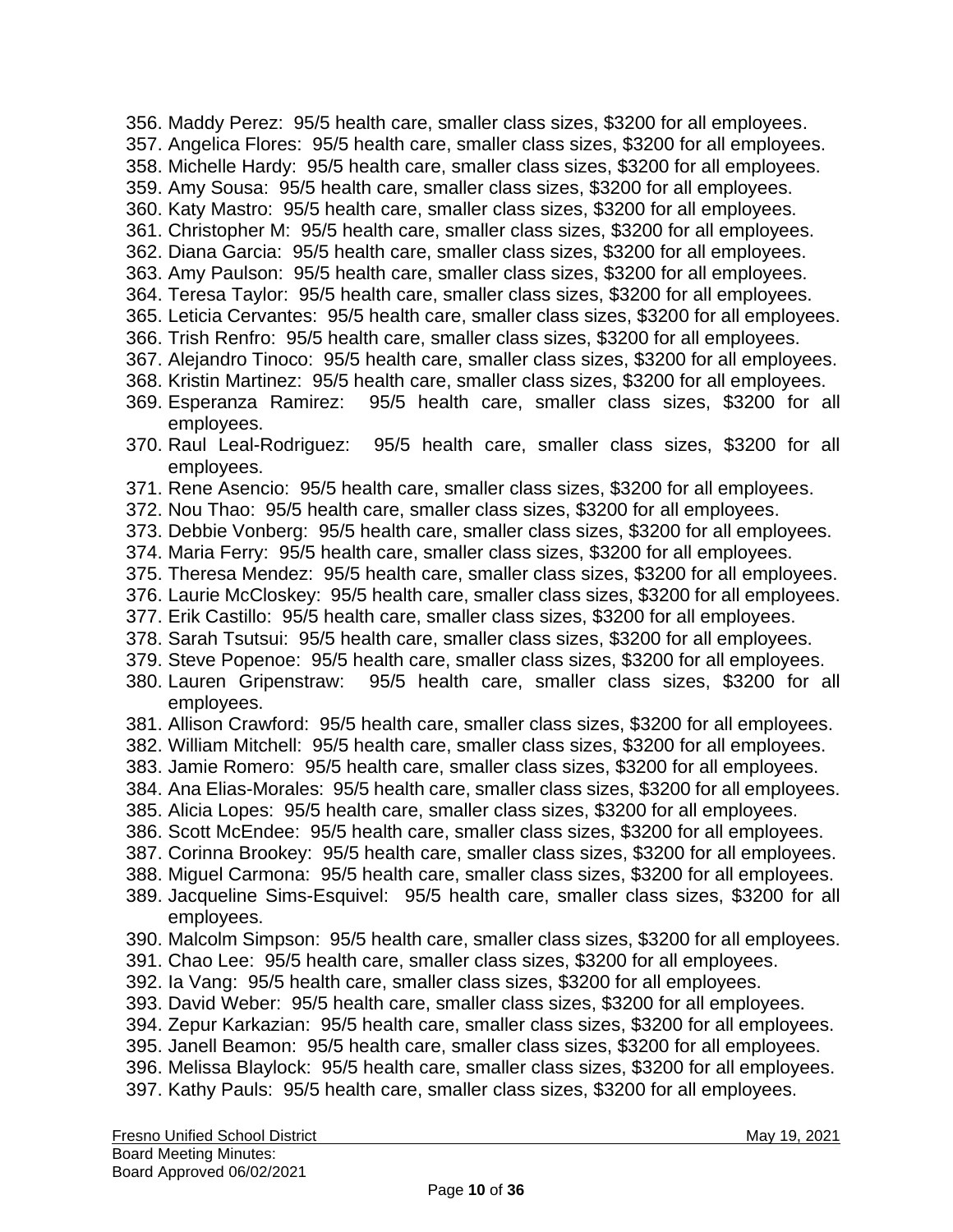398. Maria Castro2: 95/5 health care, smaller class sizes, \$3200 for all employees. 399. Lisa Binns: 95/5 health care, smaller class sizes, \$3200 for all employees. 400. Kelly Colwell: 95/5 health care, smaller class sizes, \$3200 for all employees. 401. Brinkley Abercrombie: 95/5 health care, smaller class sizes, \$3200 for all employees. 402. Kimberly Merchen: 95/5 health care, smaller class sizes, \$3200 for all employees. 403. S. Sharkey: 95/5 health care, smaller class sizes, \$3200 for all employees. 404. Jason Flores1: 95/5 health care, smaller class sizes, \$3200 for all employees. 405. Veronica Franco: 95/5 health care, smaller class sizes, \$3200 for all employees. 406. Grace Wamhoff: 95/5 health care, smaller class sizes, \$3200 for all employees. 407. Lauri Maki: 95/5 health care, smaller class sizes, \$3200 for all employees. 408. Nancy Lind: 95/5 health care, smaller class sizes, \$3200 for all employees. 409. Michelle Parker: 95/5 health care, smaller class sizes, \$3200 for all employees. 410. Keri Walker: 95/5 health care, smaller class sizes, \$3200 for all employees. 411. Ms. Morris: 95/5 health care, smaller class sizes, \$3200 for all employees. 412. Cynthia Lawrence: 95/5 health care, smaller class sizes, \$3200 for all employees. 413. Sopheak Real: 95/5 health care, smaller class sizes, \$3200 for all employees. 414. Michelle Huffman: 95/5 health care, smaller class sizes, \$3200 for all employees. 415. Kasi Welte: 95/5 health care, smaller class sizes, \$3200 for all employees. 416. Robert Hayes: 95/5 health care, smaller class sizes, \$3200 for all employees. 417. Cynthia Hooker: 95/5 health care, smaller class sizes, \$3200 for all employees. 418. Patricia Carmona: 95/5 health care, smaller class sizes, \$3200 for all employees. 419. Mayra Cerna-Vega: 95/5 health care, smaller class sizes, \$3200 for all employees. 420. Ernest Espinosa: 95/5 health care, smaller class sizes, \$3200 for all employees. 421. Pa Houa Xiong: 95/5 health care, smaller class sizes, \$3200 for all employees. 422. Martha Roberts: 95/5 health care, smaller class sizes, \$3200 for all employees. 423. Gaoshia Yang: 95/5 health care, smaller class sizes, \$3200 for all employees. 424. Melody Drumm: 95/5 health care, smaller class sizes, \$3200 for all employees. 425. Yeng Her: 95/5 health care, smaller class sizes, \$3200 for all employees. 426. Gina Cervantes: 95/5 health care, smaller class sizes, \$3200 for all employees. 427. Dang Hang: 95/5 health care, smaller class sizes, \$3200 for all employees. 428. Jean Nakaguchi: 95/5 health care, smaller class sizes, \$3200 for all employees. 429. Monica Perez: 95/5 health care, smaller class sizes, \$3200 for all employees. 430. Iris Carrasco Ramirez: 95/5 health care, smaller class sizes, \$3200 for all employees. 431. Amy Westburg: 95/5 health care, smaller class sizes, \$3200 for all employees. 432. Rebecca Lucero: 95/5 health care, smaller class sizes, \$3200 for all employees. 433. Pangia Yang: 95/5 health care, smaller class sizes, \$3200 for all employees. 434. Youa Lor: 95/5 health care, smaller class sizes, \$3200 for all employees. 435. Carolyn Boyle: 95/5 health care, smaller class sizes, \$3200 for all employees. 436. Yee Vang: 95/5 health care, smaller class sizes, \$3200 for all employees. 437. Michelle Tynan: 95/5 health care, smaller class sizes, \$3200 for all employees. 438. Jose Sandoval: 95/5 health care, smaller class sizes, \$3200 for all employees. 439. John Jackson: 95/5 health care, smaller class sizes, \$3200 for all employees. 440. Mrsjdls: 95/5 health care, smaller class sizes, \$3200 for all employees. 441. Sharon Bonnema: 95/5 health care, smaller class sizes, \$3200 for all employees.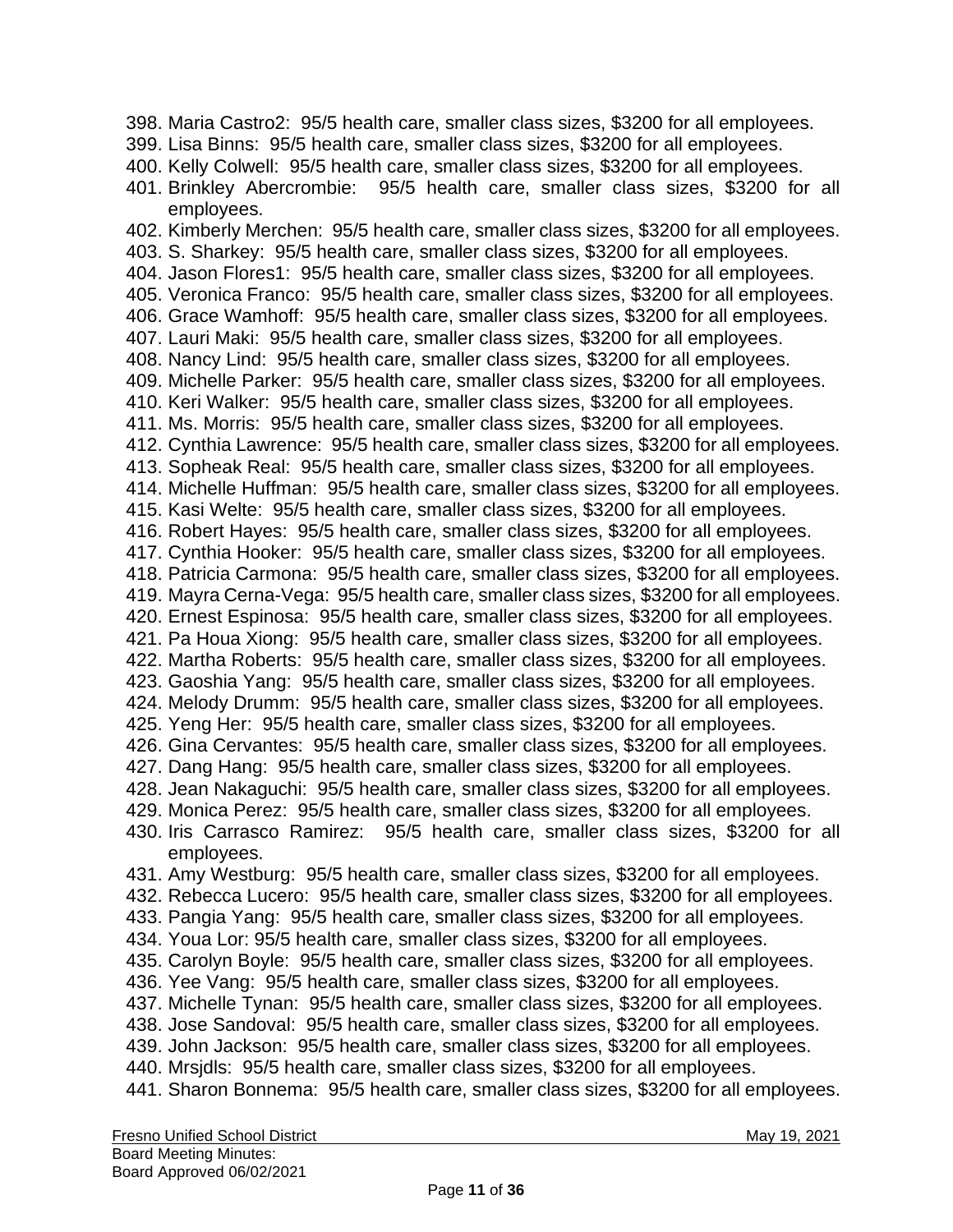- 442. Karin Aghoian: 95/5 health care, smaller class sizes, \$3200 for all employees.
- 443. Christopher Tennyson: 95/5 health care, smaller class sizes, \$3200 for all employees.
- 444. Laura MacBride: 95/5 health care, smaller class sizes, \$3200 for all employees.
- 445. Patricia Andrade: 95/5 health care, smaller class sizes, \$3200 for all employees.
- 446. Michelle Edwards: 95/5 health care, smaller class sizes, \$3200 for all employees.
- 447. Selena Moyle: 95/5 health care, smaller class sizes, \$3200 for all employees.
- 448. McLaudiag: 95/5 health care, smaller class sizes, \$3200 for all employees.
- 449. Chrystal Swart: 95/5 health care, smaller class sizes, \$3200 for all employees.
- 450. Sally Bliatout: 95/5 health care, smaller class sizes, \$3200 for all employees.
- 451. Christien Clay: 95/5 health care, smaller class sizes, \$3200 for all employees.
- 452. Adriana Valencia: 95/5 health care, smaller class sizes, \$3200 for all employees.
- 453. Ashkhen Arisakessian: 95/5 health care, smaller class sizes, \$3200 for all employees.
- 454. Marina Santos: 95/5 health care, smaller class sizes, \$3200 for all employees.
- 455. Esmeralda Gamino: 95/5 health care, smaller class sizes, \$3200 for all employees.
- 456. Steven Lombardi: 95/5 health care, smaller class sizes, \$3200 for all employees.
- 457. Jessica Cortez: 95/5 health care, smaller class sizes, \$3200 for all employees.
- 458. Guadalupe Reynoso: 95/5 health care, smaller class sizes, \$3200 for all employees.
- 459. Gladis Gramajo: 95/5 health care, smaller class sizes, \$3200 for all employees.
- 460. Sara Hudson: 95/5 health care, smaller class sizes, \$3200 for all employees.
- 461. Lillian Silva: 95/5 health care, smaller class sizes, \$3200 for all employees.
- 462. Joseph Cargill: 95/5 health care, smaller class sizes, \$3200 for all employees.
- 463. Kirsten Lee: 95/5 health care, smaller class sizes, \$3200 for all employees.
- 464. Katelyn Schueler: 95/5 health care, smaller class sizes, \$3200 for all employees.
- 465. Nina Kong: 95/5 health care, smaller class sizes, \$3200 for all employees.
- 466. Nicanor Garcia: 95/5 health care, smaller class sizes, \$3200 for all employees.
- 467. Barbara Amerine: 95/5 health care, smaller class sizes, \$3200 for all employees.
- 468. Margarita Avelar: 95/5 health care, smaller class sizes, \$3200 for all employees. 469. Craig Shapazain: 95/5 health care, smaller class sizes, \$3200 for all employees.
- 470. Ere Gamboa: 95/5 health care, smaller class sizes, \$3200 for all employees.
- 471. Patricia Arzole: 95/5 health care, smaller class sizes, \$3200 for all employees.
- 472. Kristy Kennedy: 95/5 health care, smaller class sizes, \$3200 for all employees.
- 473. Janna Hall: 95/5 health care, smaller class sizes, \$3200 for all employees.
- 474. Weatherson: 95/5 health care, smaller class sizes, \$3200 for all employees.
- 475. Lynn Habib: 95/5 health care, smaller class sizes, \$3200 for all employees.
- 476. Kristin Ringer: 95/5 health care, smaller class sizes, \$3200 for all employees.
- 477. Lisa Gorans: 95/5 health care, smaller class sizes, \$3200 for all employees.
- 478. Amanda Horvath: 95/5 health care, smaller class sizes, \$3200 for all employees.
- 479. Marilyn Baker: 95/5 health care, smaller class sizes, \$3200 for all employees.
- 480. Donna Simmons: 95/5 health care, smaller class sizes, \$3200 for all employees.
- 481. Sheri Mauro: 95/5 health care, smaller class sizes, \$3200 for all employees.
- 482. Moni Nunez: 95/5 health care, smaller class sizes, \$3200 for all employees. 483. Rita Keledjian: 95/5 health care, smaller class sizes, \$3200 for all employees.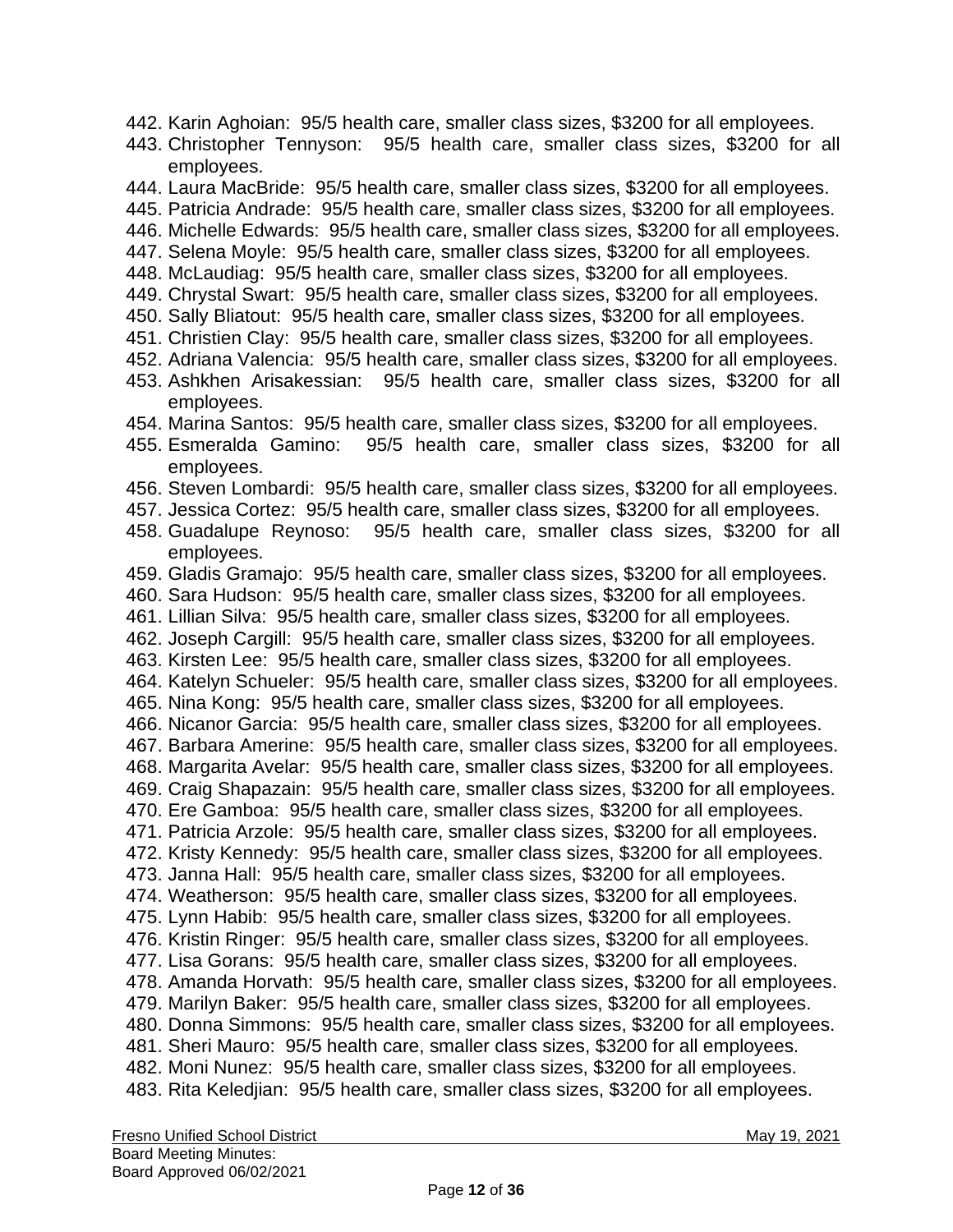484. Sandra Lyall: Urge you to support a 95/5 health care plan. 485. Tori Nolen: 95/5 health care, smaller class sizes, \$3200 for all employees. 486. Larry Gomez: 95/5 health care, smaller class sizes, \$3200 for all employees. 487. Amy Kohl: 95/5 health care, smaller class sizes, \$3200 for all employees. 488. Patricia Camarillo: 95/5 health care, smaller class sizes, \$3200 for all employees. 489. Patty Hancock: 95/5 health care, smaller class sizes, \$3200 for all employees. 490. Patil Karkazian: 95/5 health care, smaller class sizes, \$3200 for all employees. 491. Alyssa Maxwell: 95/5 health care, smaller class sizes, \$3200 for all employees. 492. Ysidro Valenzuela: 95/5 health care, smaller class sizes, \$3200 for all employees. 493. Jennifer McDowell: 95/5 health care, smaller class sizes, \$3200 for all employees. 494. Jason Cruz: 95/5 health care, smaller class sizes, \$3200 for all employees. 495. L:aura Sousa: 95/5 health care, smaller class sizes, \$3200 for all employees. 496. Isabella Tinoco: 95/5 health care, smaller class sizes, \$3200 for all employees. 497. Sherly Samora: 95/5 health care, smaller class sizes, \$3200 for all employees. 498. Jenielle Warkentin: 95/5 health care, smaller class sizes, \$3200 for all employees. 499. Heather D'Olier: 95/5 health care, smaller class sizes, \$3200 for all employees. 500. Maria Ferry: 95/5 health care, smaller class sizes, \$3200 for all employees. 501. William Stevens: 95/5 health care, smaller class sizes, \$3200 for all employees. 502. Fred Brunzell: 95/5 health care, smaller class sizes, \$3200 for all employees. 503. Lao Thao: 95/5 health care, smaller class sizes, \$3200 for all employees. 504. Stephanie Thao: 95/5 health care, smaller class sizes, \$3200 for all employees. 505. Victoria Johnson: 95/5 health care, smaller class sizes, \$3200 for all employees. 506. Charlene Lee: 95/5 health care, smaller class sizes, \$3200 for all employees. 507. Robert Wart: 95/5 health care, smaller class sizes, \$3200 for all employees. 508. John Monzon: 95/5 health care, smaller class sizes, \$3200 for all employees. 509. Daniel Thomas: 95/5 health care, smaller class sizes, \$3200 for all employees. 510. Carolyn Gomez: 95/5 health care, smaller class sizes, \$3200 for all employees. 511. Jeannine K Der Manouel: Support for SNROs on campus. 512. Leslie Struffert: 95/5 health care, smaller class sizes, \$3200 for all employees. 513. Linda Bessey: 95/5 health care, smaller class sizes, \$3200 for all employees. 514. Berenice Chavez: 95/5 health care, smaller class sizes, \$3200 for all employees. 515. Brandy Higley: 95/5 health care, smaller class sizes, \$3200 for all employees. 516. May Vang: 95/5 health care, smaller class sizes, \$3200 for all employees. 517. Elise Maltos: 95/5 health care, smaller class sizes, \$3200 for all employees. 518. Priscilla Fowler: 95/5 health care, smaller class sizes, \$3200 for all employees. 519. Roxanne Castro: 95/5 health care, smaller class sizes, \$3200 for all employees. 520. Nancy Martin: 95/5 health care, smaller class sizes, \$3200 for all employees. 521. Tom Drivas: 95/5 health care, smaller class sizes, \$3200 for all employees. 522. Deborah Cruse: 95/5 health care, smaller class sizes, \$3200 for all employees. 523. Kathleen Martinez: 95/5 health care, smaller class sizes, \$3200 for all employees. 524. Charles Salanitro: 95/5 health care, smaller class sizes, \$3200 for all employees. 525. Manjeet Singh: 95/5 health care, smaller class sizes, \$3200 for all employees. 526. Christina Tennyson: 95/5 health care, smaller class sizes, \$3200 for all employees.

527. Michelle AcArtor-Garza: 95/5 health care, smaller class sizes, \$3200 for all employees.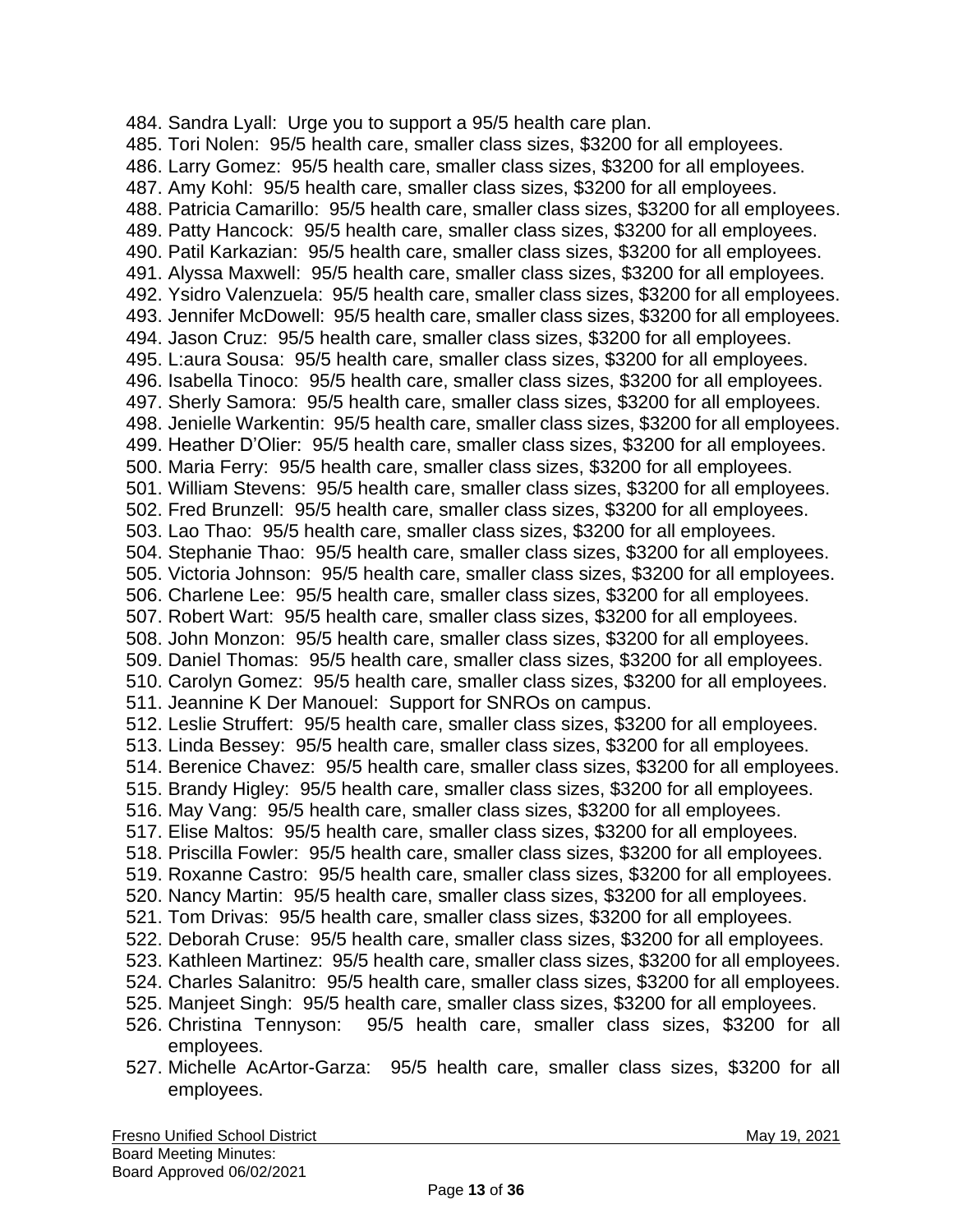528. Amanda Ford1: 95/5 health care, smaller class sizes, \$3200 for all employees. 529. Rachel Hibler: 95/5 health care, smaller class sizes, \$3200 for all employees. 530. Jessica Coonce: 95/5 health care, smaller class sizes, \$3200 for all employees. 531. Peter Marhenke: 95/5 health care, smaller class sizes, \$3200 for all employees. 532. Jim Thomas: 95/5 health care, smaller class sizes, \$3200 for all employees. 533. Sandy Aceves: 95/5 health care, smaller class sizes, \$3200 for all employees. 534. Hermina Adams: 95/5 health care, smaller class sizes, \$3200 for all employees. 535. Michael Diaz: 95/5 health care, smaller class sizes, \$3200 for all employees. 536. Odila Escobar: 95/5 health care, smaller class sizes, \$3200 for all employees. 537. Nancy Patrick: 95/5 health care, smaller class sizes, \$3200 for all employees. 538. Luis Damian: 95/5 health care, smaller class sizes, \$3200 for all employees. 539. Jessica Gottschall: 95/5 health care, smaller class sizes, \$3200 for all employees. 540. Lydia White: 95/5 health care, smaller class sizes, \$3200 for all employees. 541. Rosa Ruiz: 95/5 health care, smaller class sizes, \$3200 for all employees. 542. Irene Ramirez: 95/5 health care, smaller class sizes, \$3200 for all employees. 543. Marti Pereschica: 95/5 health care, smaller class sizes, \$3200 for all employees. 544. Aurora Torres: 95/5 health care, smaller class sizes, \$3200 for all employees. 545. Ellen Relojo: 95/5 health care, smaller class sizes, \$3200 for all employees. 546. Tylor Grady: 95/5 health care, smaller class sizes, \$3200 for all employees. 547. Yvonne Williams: 95/5 health care, smaller class sizes, \$3200 for all employees. 548. Miharu Nakamura-Boswell: 95/5 health care, smaller class sizes, \$3200 for all employees. 549. Stacy Compton: 95/5 health care, smaller class sizes, \$3200 for all employees. 550. Mary Sandoval: 95/5 health care, smaller class sizes, \$3200 for all employees. 551. Curtis Sisk: 95/5 health care, smaller class sizes, \$3200 for all employees. 552. Kristen Miller: 95/5 health care, smaller class sizes, \$3200 for all employees. 553. Bruce Chavez: 95/5 health care, smaller class sizes, \$3200 for all employees. 554. Dawn Armstrong: 95/5 health care, smaller class sizes, \$3200 for all employees. 555. Erica Buller: 95/5 health care, smaller class sizes, \$3200 for all employees. 556. Brenda Aguilar: 95/5 health care, smaller class sizes, \$3200 for all employees. 557. Troy Barnett: 95/5 health care, smaller class sizes, \$3200 for all employees. 558. Stephanie Smith: 95/5 health care, smaller class sizes, \$3200 for all employees. 559. Mark Riedel: 95/5 health care, smaller class sizes, \$3200 for all employees. 560. Sheila Kelley: 95/5 health care, smaller class sizes, \$3200 for all employees. 561. Tina Anderson: 95/5 health care, smaller class sizes, \$3200 for all employees. 562. Lizette Cherres: 95/5 health care, smaller class sizes, \$3200 for all employees. 563. Kirsten Markarian: 95/5 health care, smaller class sizes, \$3200 for all employees. 564. Patrick Gerrits: 95/5 health care, smaller class sizes, \$3200 for all employees. 565. Erica Chaffee: 95/5 health care, smaller class sizes, \$3200 for all employees. 566. Leslie Vivanco: 95/5 health care, smaller class sizes, \$3200 for all employees. 567. Randall Robinson: 95/5 health care, smaller class sizes, \$3200 for all employees. 568. Coplandmelissa: 95/5 health care, smaller class sizes, \$3200 for all employees. 569. Anne Richards: 95/5 health care, smaller class sizes, \$3200 for all employees. 570. Ailly Norasene: 95/5 health care, smaller class sizes, \$3200 for all employees. 571. Albert Rochas: 95/5 health care, smaller class sizes, \$3200 for all employees. 572. Harmony Mendez: 95/5 health care, smaller class sizes, \$3200 for all employees.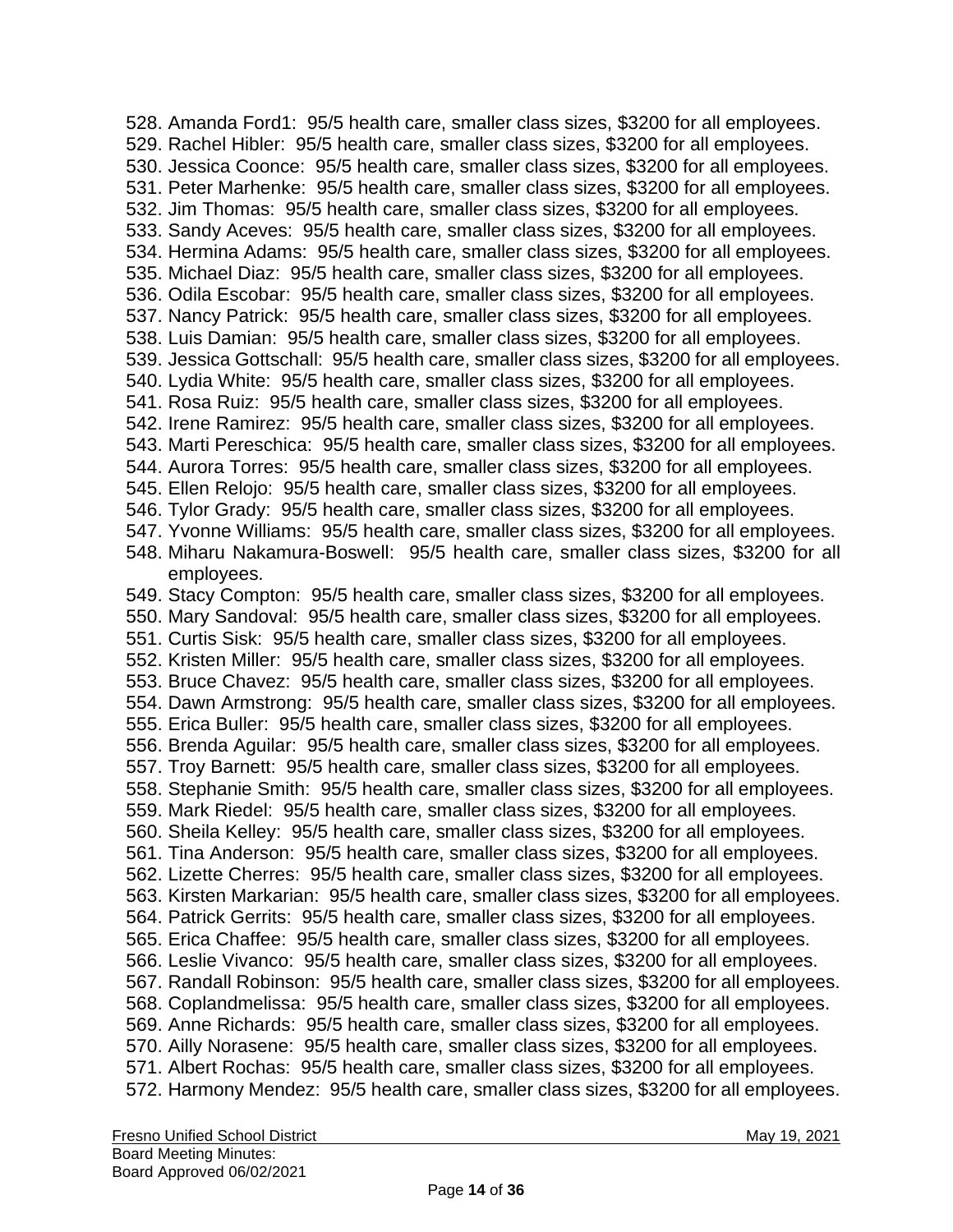- 573. Georgianne Aretakis: 95/5 health care, smaller class sizes, \$3200 for all employees.
- 574. Adalia Alvarez: 95/5 health care, smaller class sizes, \$3200 for all employees.
- 575. Anne Schumacher Rickelman: 95/5 health care, smaller class sizes, \$3200 for all employees.
- 576. Xiong Vang: 95/5 health care, smaller class sizes, \$3200 for all employees.
- 577. Shaunia Anzaldua: 95/5 health care, smaller class sizes, \$3200 for all employees.
- 578. Nancy ONeill: 95/5 health care, smaller class sizes, \$3200 for all employees.
- 579. Kimberly Clark: 95/5 health care, smaller class sizes, \$3200 for all employees.
- 580. Reyna Marquez Orozco: 95/5 health care, smaller class sizes, \$3200 for all employees.
- 581. Kara Marquez: 95/5 health care, smaller class sizes, \$3200 for all employees.
- 582. Karen Basham: 95/5 health care, smaller class sizes, \$3200 for all employees.
- 583. Kristine Gomez: 95/5 health care, smaller class sizes, \$3200 for all employees.
- 584. Margarita Ortega: 95/5 health care, smaller class sizes, \$3200 for all employees.
- 585. Sandra Sanchez: 95/5 health care, smaller class sizes, \$3200 for all employees.
- 586. Sharon Owens: 95/5 health care, smaller class sizes, \$3200 for all employees.
- 587. Esmeralda Tinoco: 95/5 health care, smaller class sizes, \$3200 for all employees.
- 588. Samantha Bolin: 95/5 health care, smaller class sizes, \$3200 for all employees.
- 589. Raquel Anderson: 95/5 health care, smaller class sizes, \$3200 for all employees.
- 590. Carianne Webb: 95/5 health care, smaller class sizes, \$3200 for all employees.
- 591. Sofia Perez: 95/5 health care, smaller class sizes, \$3200 for all employees.
- 592. Imelda Ortega: 95/5 health care, smaller class sizes, \$3200 for all employees.
- 593. Mike Spencer: 95/5 health care, smaller class sizes, \$3200 for all employees.
- 594. Michele Killian: 95/5 health care, smaller class sizes, \$3200 for all employees.
- 595. Ivette Jauregui: 95/5 health care, smaller class sizes, \$3200 for all employees.
- 596. Jamie Scott: 95/5 health care, smaller class sizes, \$3200 for all employees.
- 597. Allison Connelly: 95/5 health care, smaller class sizes, \$3200 for all employees.
- 598. Yureli Mandujano: 95/5 health care, smaller class sizes, \$3200 for all employees.
- 599. Kelly Peebles: 95/5 health care, smaller class sizes, \$3200 for all employees.
- 600. Eloisa Arellano: 95/5 health care, smaller class sizes, \$3200 for all employees.
- 601. Jan Trotter: 95/5 health care, smaller class sizes, \$3200 for all employees.
- 602. Angela Gonzales: 95/5 health care, smaller class sizes, \$3200 for all employees.
- 603. Terry Aranaz: 95/5 health care, smaller class sizes, \$3200 for all employees.
- 604. Josette Jackson: 95/5 health care, smaller class sizes, \$3200 for all employees.
- 605. Brent Wong: 95/5 health care, smaller class sizes, \$3200 for all employees.
- 606. Tiffany Adams: 95/5 health care, smaller class sizes, \$3200 for all employees.
- 607. Shamya McElroy: 95/5 health care, smaller class sizes, \$3200 for all employees.
- 608. Mandy Kirby: 95/5 health care, smaller class sizes, \$3200 for all employees.
- 609. Nestor Cerda: 95/5 health care, smaller class sizes, \$3200 for all employees.
- 610. Blanca Saucedo Meza: 95/5 health care, smaller class sizes, \$3200 for all employees.
- 611. Maria Correa Gonzalez: 95/5 health care, smaller class sizes, \$3200 for all employees.
- 612. Ruby Melchor: 95/5 health care, smaller class sizes, \$3200 for all employees.
- 613. Norma Ruiz: 95/5 health care, smaller class sizes, \$3200 for all employees.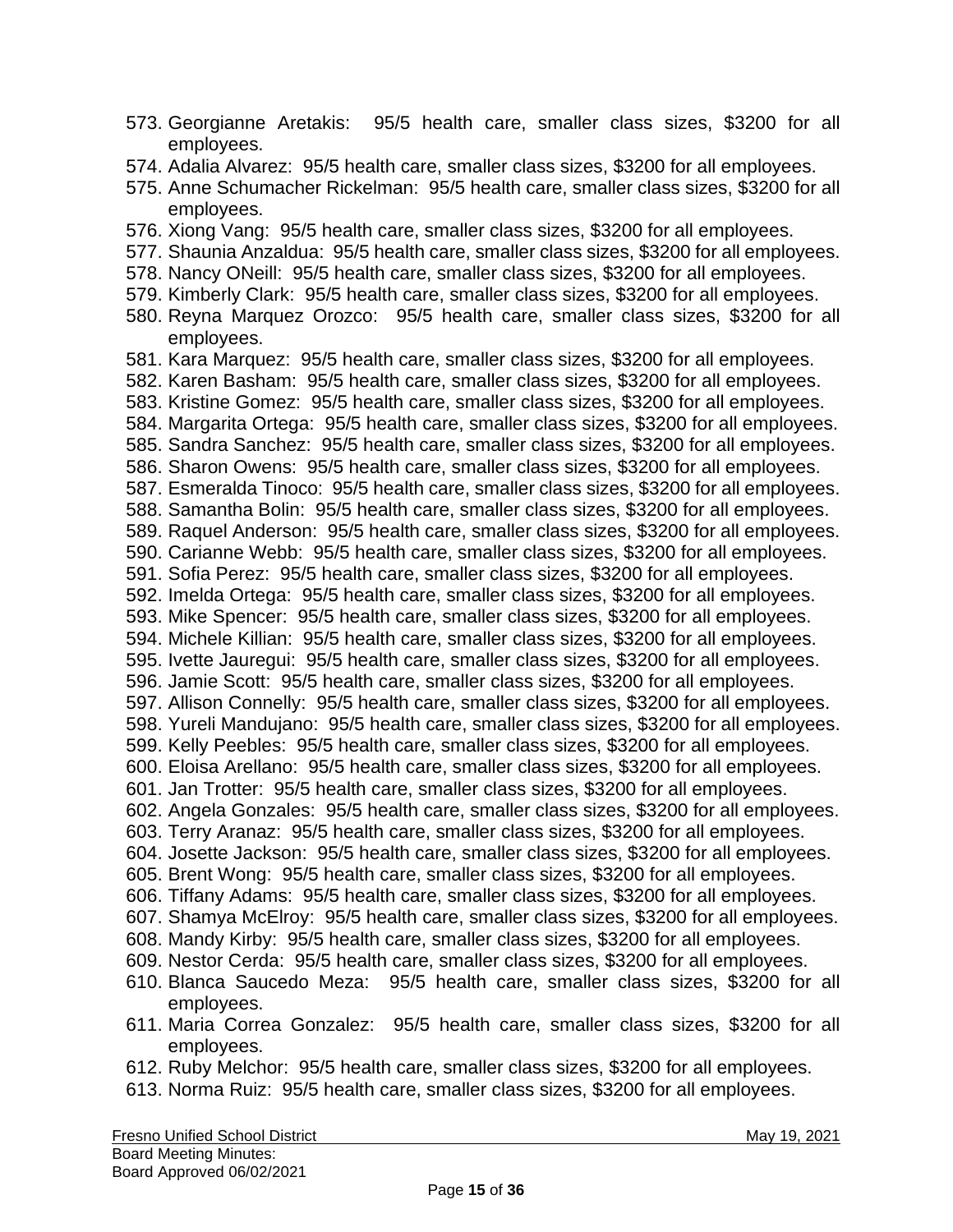- 614. Anna Zamora: 95/5 health care, smaller class sizes, \$3200 for all employees.
- 615. Maria Ortuno: 95/5 health care, smaller class sizes, \$3200 for all employees.
- 616. Imelda Rodriguez: 95/5 health care, smaller class sizes, \$3200 for all employees.
- 617. Salvador Lopez: 95/5 health care, smaller class sizes, \$3200 for all employees.
- 618. Sasha Newman: 95/5 health care, smaller class sizes, \$3200 for all employees.
- 619. Jose Sandoval: 95/5 health care, smaller class sizes, \$3200 for all employees.
- 620. Brad Barcus: 95/5 health care, smaller class sizes, \$3200 for all employees.
- 621. Shawn Simas: 95/5 health care, smaller class sizes, \$3200 for all employees.
- 622. Patrick Tromborg: 95/5 health care, smaller class sizes, \$3200 for all employees.
- 623. Elisa Perez: Majority of pandemic recovery money should go toward class size reduction.
- 624. Hermila Braun Zarate: 95/5 health care, smaller class sizes, \$3200 for all employees.
- 625. LaKeshia Miranda: 95/5 health care, smaller class sizes, \$3200 for all employees.
- 626. Lynette Mott: 95/5 health care, smaller class sizes, \$3200 for all employees.
- 627. Whitney Williams: 95/5 health care, smaller class sizes, \$3200 for all employees.
- 628. Angelica Gonzales-Butler: 95/5 health care, smaller class sizes, \$3200 for all employees.
- 629. Vanessa Gonzalez: 95/5 health care, smaller class sizes, \$3200 for all employees.
- 630. Pamela Schy: 95/5 health care, smaller class sizes, \$3200 for all employees.
- 631. VongLee1: Majority of pandemic recovery money should go toward class size reduction.
- 632. Jammie Barker: 95/5 health care, smaller class sizes, \$3200 for all employees.
- 633. Debra Stearns: 95/5 health care, smaller class sizes, \$3200 for all employees.
- 634. Phouangphet P. Lee: Majority of pandemic recovery money should go toward class size reduction.
- 635. V. Brenda Manhas: 95/5 health care, smaller class sizes, \$3200 for all employees.
- 636. Crystal Rodriguez: 95/5 health care, smaller class sizes, \$3200 for all employees.
- 637. Rita Ramos: 95/5 health care, smaller class sizes, \$3200 for all employees.
- 638. Claudia Dias Garcia: 95/5 health care, smaller class sizes, \$3200 for all employees.
- 639. Padao Thao: 95/5 health care, smaller class sizes, \$3200 for all employees.
- 640. Robert Vega: 95/5 health care, smaller class sizes, \$3200 for all employees.
- 641. Uvaldo Garcia: 95/5 health care, smaller class sizes, \$3200 for all employees.
- 642. Ruth Mejia: 95/5 health care, smaller class sizes, \$3200 for all employees.
- 643. June Vang: 95/5 health care, smaller class sizes, \$3200 for all employees.
- 644. Lezlie Varanini: 95/5 health care, smaller class sizes, \$3200 for all employees.
- 645. Melissa Wilson: 95/5 health care, smaller class sizes, \$3200 for all employees.
- 646. Craig Erker: 95/5 health care, smaller class sizes, \$3200 for all employees.
- 647. Laura Jelmini: 95/5 health care, smaller class sizes, \$3200 for all employees.
- 648. Mary Figueroa: 95/5 health care, smaller class sizes, \$3200 for all employees.
- 649. Christa Hancer: 95/5 health care, smaller class sizes, \$3200 for all employees.
- 650. Vanthavy Van: 95/5 health care, smaller class sizes, \$3200 for all employees.
- 651. Shaunia Anzaldua: 95/5 health care, smaller class sizes, \$3200 for all employees.
- 652. Darlene Lee: 95/5 health care, smaller class sizes, \$3200 for all employees.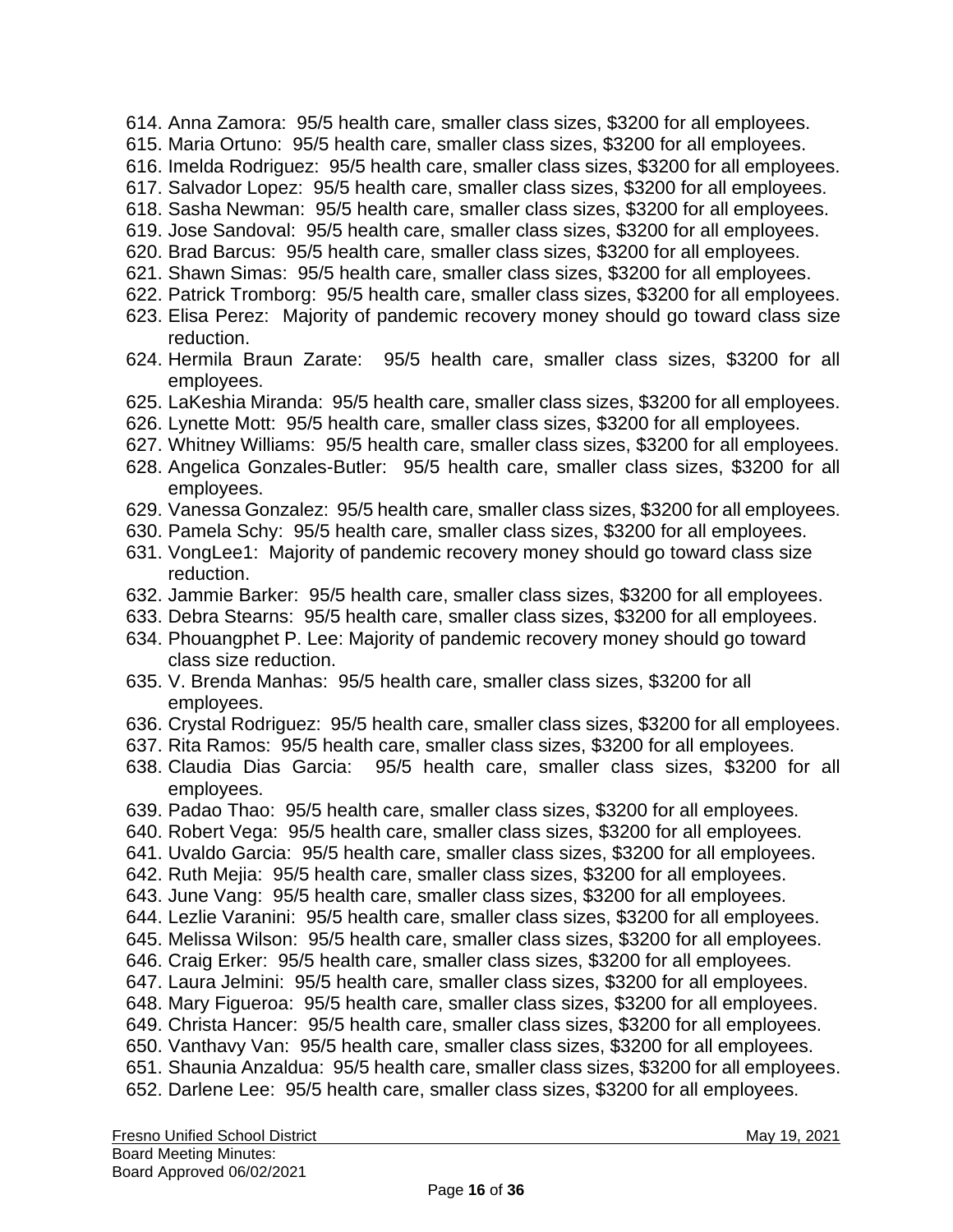- 653. AnaMaria Leonui: 95/5 health care, smaller class sizes, \$3200 for all employees.
- 654. Sara Tremblay: 95/5 health care, smaller class sizes, \$3200 for all employees.
- 655. Dara Johnson: 95/5 health care, smaller class sizes, \$3200 for all employees.
- 656. Diana Lopez: 95/5 health care, smaller class sizes, \$3200 for all employees.
- 657. Nicole Hassett: 95/5 health care, smaller class sizes, \$3200 for all employees.
- 658. Tish Rice: 95/5 health care, smaller class sizes, \$3200 for all employees.
- 659. Shante Bosley: 95/5 health care, smaller class sizes, \$3200 for all employees.
- 660. Michelle Fortner: 95/5 health care, smaller class sizes, \$3200 for all employees.
- 661. Rachel Anderson: 95/5 health care, smaller class sizes, \$3200 for all employees.
- 662. Stephanie Smith: 95/5 health care, smaller class sizes, \$3200 for all employees.
- 663. Manuela Trevino: Majority of pandemic recovery money should go toward class size reduction.
- 664. Michael Guerra: Majority of pandemic recovery money should go toward class size reduction.
- 665. Rom Orm: 95/5 health care, smaller class sizes, \$3200 for all employees.
- 666. Claudia Banuelos Moreno: 95/5 health care, smaller class sizes, \$3200 for all employees.
- 667. Tara Yamamoto: 95/5 health care, smaller class sizes, \$3200 for all employees.
- 668. Leticia Ramos: Majority of pandemic recovery money should go toward class size reduction.
- 669. Yvette Toni Eamigh: 95/5 health care, smaller class sizes, \$3200 for all employees.
- 670. Nicole Jennison: 95/5 health care, smaller class sizes, \$3200 for all employees.
- 671. Yanet Castro: 95/5 health care, smaller class sizes, \$3200 for all employees.
- 672. Brian Fleming: 95/5 health care, smaller class sizes, \$3200 for all employees.
- 673. Martha Haro: 95/5 health care, smaller class sizes, \$3200 for all employees.
- 674. Ronald s. Kludas: 95/5 health care, smaller class sizes, \$3200 for all employees.
- 675. Christina Zuniga: 95/5 health care, smaller class sizes, \$3200 for all employees.
- 676. Laura Toscano: 95/5 health care, smaller class sizes, \$3200 for all employees.
- 677. Bernadette Smith: 95/5 health care, smaller class sizes, \$3200 for all employees.
- 678. Micaela Garcia: 95/5 health care, smaller class sizes, \$3200 for all employees.
- 679. Ariana Amaro: 95/5 health care, smaller class sizes, \$3200 for all employees.
- 680. Alicia Estrada-Correa: 95/5 health care, smaller class sizes, \$3200 for all employees.
- 681. Nohemi Carranza: 95/5 health care, smaller class sizes, \$3200 for all employees.
- 682. Tracy Alcorn: 95/5 health care, smaller class sizes, \$3200 for all employees.
- 683. Adam Stinecipher: 95/5 health care, smaller class sizes, \$3200 for all employees.
- 684. Mandee Sanchez: 95/5 health care, smaller class sizes, \$3200 for all employees.
- 685. Kathy Pineda: 95/5 health care, smaller class sizes, \$3200 for all employees.
- 686. Jean Nakaguchi: 95/5 health care, smaller class sizes, \$3200 for all employees.
- 687. Yolanda Luera: 95/5 health care, smaller class sizes, \$3200 for all employees.
- 688. Rosa Lara: Majority of pandemic recovery money should go toward class size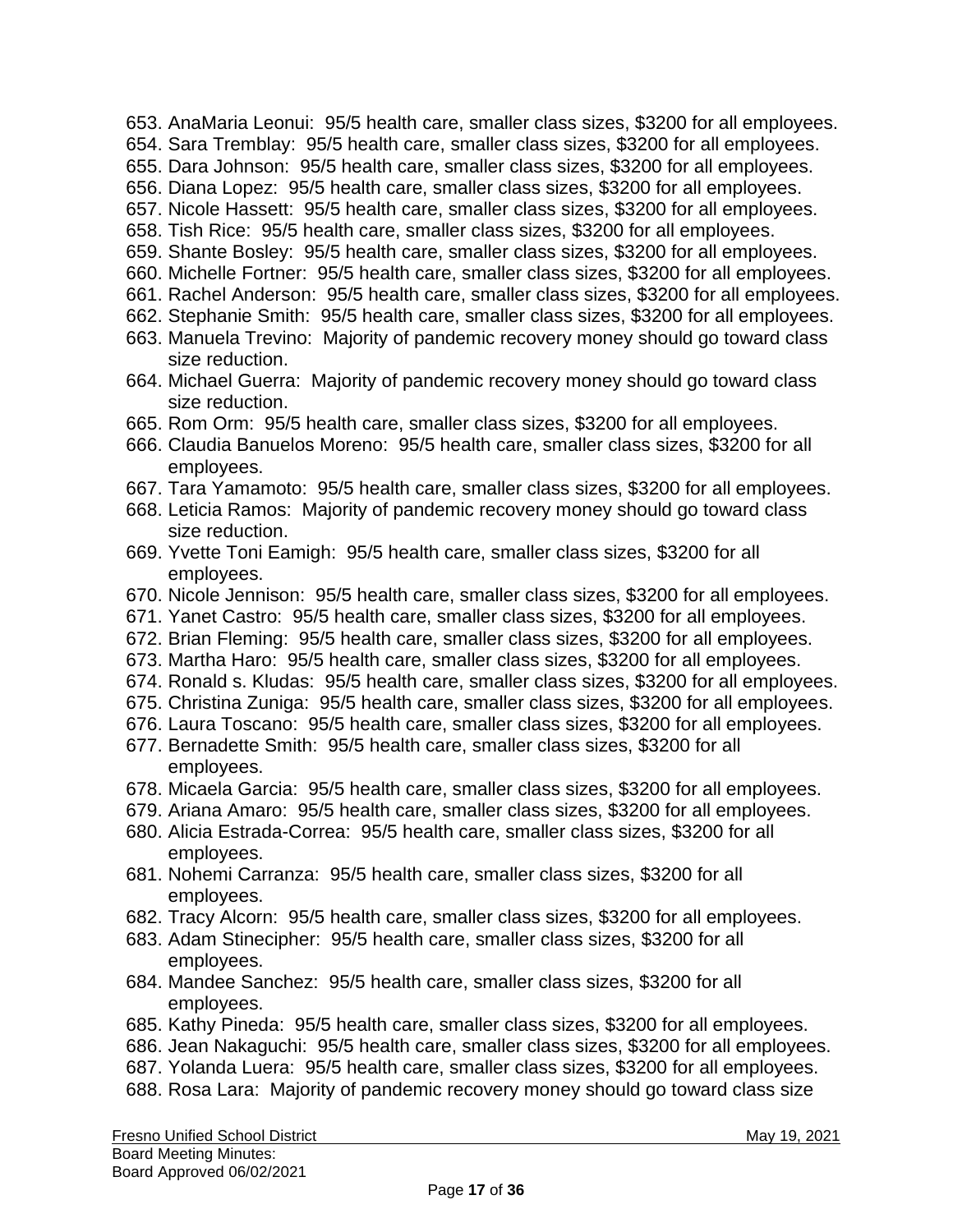reduction.

- 689. Alyce Austin: 95/5 health care, smaller class sizes, \$3200 for all employees.
- 690. Holly Reid: 95/5 health care, smaller class sizes, \$3200 for all employees.
- 691. Denise Krohn Shafer: 95/5 health care, smaller class sizes, \$3200 for all employees.
- 692. Cindy Jimenez: 95/5 health care, smaller class sizes, \$3200 for all employees.
- 693. Eustorgio C. Cuevas: 95/5 health care, smaller class sizes, \$3200 for all employees.
- 694. Jenny Gutierrez: 95/5 health care, smaller class sizes, \$3200 for all employees.
- 695. Kimberly Paniagua: 95/5 health care, smaller class sizes, \$3200 for all employees.
- 696. John Monzon: 95/5 health care, smaller class sizes, \$3200 for all employees.
- 697. Maria Tafolla: 95/5 health care, smaller class sizes, \$3200 for all employees.
- 698. Yolanda Arellano: 95/5 health care, smaller class sizes, \$3200 for all employees.
- 699. Corey Reynolds: 95/5 health care, smaller class sizes, \$3200 for all employees.
- 700. Samach Chhum: 95/5 health care, smaller class sizes, \$3200 for all employees.
- 701. Angelique Contreras-Hatcher: 95/5 health care, smaller class sizes, \$3200 for all employees.
- 702. Don Redfern: 95/5 health care, smaller class sizes, \$3200 for all employees.
- 703. Sharon Foster: 95/5 health care, smaller class sizes, \$3200 for all employees.
- 704. Joni Kolb: 95/5 health care, smaller class sizes, \$3200 for all employees.
- 705. Mina Smart: Majority of pandemic recovery money should go toward class size reduction.
- 706. Errin Topolovez: 95/5 health care, smaller class sizes, \$3200 for all employees.
- 707. Debra Stearns: 95/5 health care, smaller class sizes, \$3200 for all employees.
- 708. Mindy Galaviz: 95/5 health care, smaller class sizes, \$3200 for all employees.
- 709. Alaina Tudman: 95/5 health care, smaller class sizes, \$3200 for all employees.
- 710. Madeleine Jeung: 95/5 health care, smaller class sizes, \$3200 for all employees.
- 711. Catherine Myer: 95/5 health care, smaller class sizes, \$3200 for all employees.
- 712. Kimberly Fitzpatrick: Majority of pandemic recovery money should go toward class size reduction.
- 713. Robert Garza: 95/5 health care, smaller class sizes, \$3200 for all employees.
- 714. Peter Beck: 95/5 health care, smaller class sizes, \$3200 for all employees.
- 715. Melody McCombs: 95/5 health care, smaller class sizes, \$3200 for all employees.
- 716. Mary Veach: 95/5 health care, smaller class sizes, \$3200 for all employees.
- 717. Gina Vertson: 95/5 health care, smaller class sizes, \$3200 for all employees.
- 718. Adriana Cadenas: 95/5 health care, smaller class sizes, \$3200 for all employees.
- 719. Virginia Colvin: Majority of pandemic recovery money should go toward class size reduction.
- 720. Rebecca Bengtson: 95/5 health care, smaller class sizes, \$3200 for all employees.
- 721. Linda Garduno: Majority of pandemic recovery money should go toward class size reduction.
- 722. Nicole Frost: Majority of pandemic recovery money should go toward class size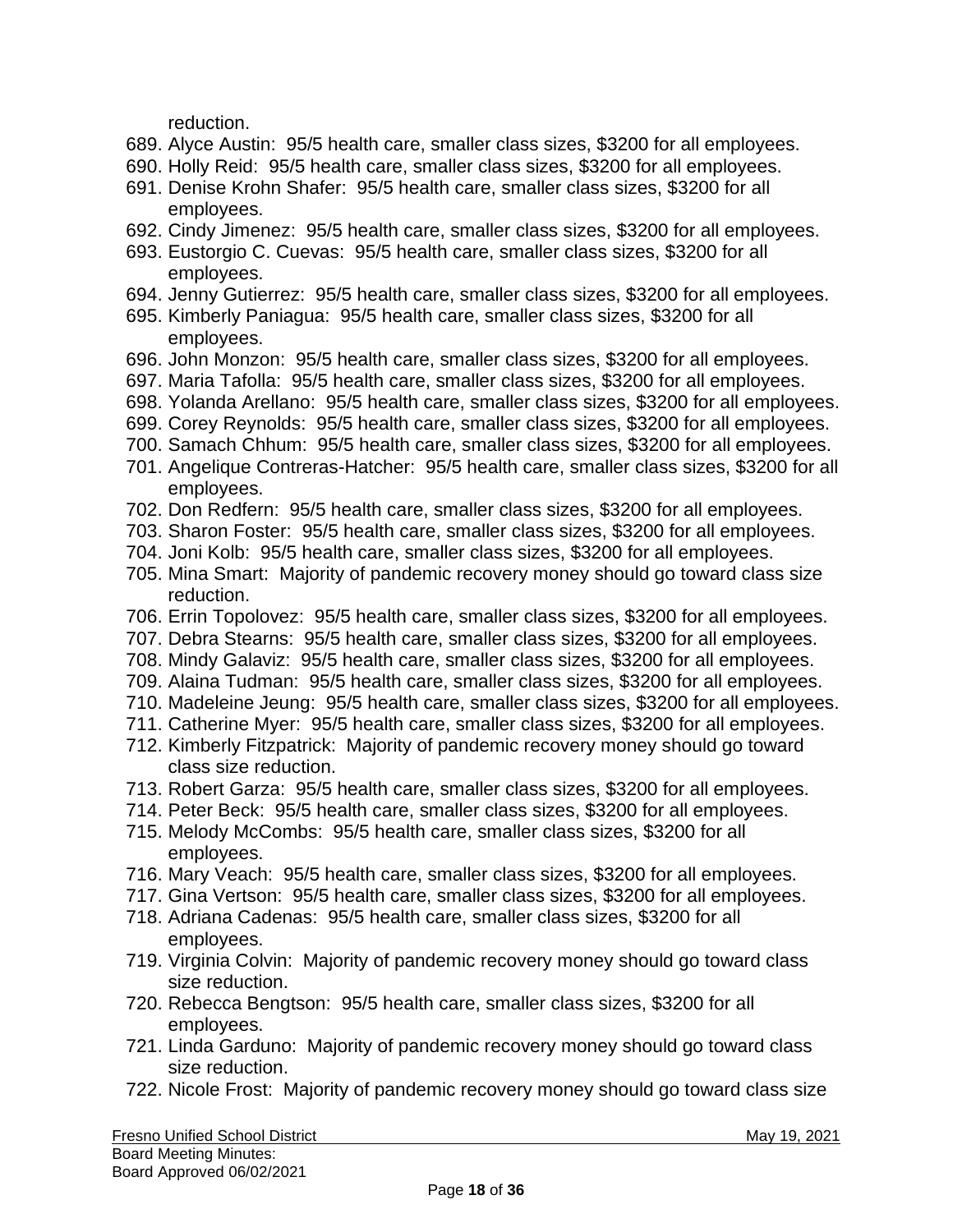reduction.

- 723. Patrick Sauceda: 95/5 health care, smaller class sizes, \$3200 for all employees.
- 724. Virginia Ford: 95/5 health care, smaller class sizes, \$3200 for all employees.
- 725. Ralph Cappelli: 95/5 health care, smaller class sizes, \$3200 for all employees.
- 726. Vanessa Gonzalez: 95/5 health care, smaller class sizes, \$3200 for all employees.
- 727. Jose Galaviz: 95/5 health care, smaller class sizes, \$3200 for all employees.
- 728. Lorena Palma: 95/5 health care, smaller class sizes, \$3200 for all employees.
- 729. Rachel Rodriguez: 95/5 health care, smaller class sizes, \$3200 for all employees.
- 730. David Garcia: 95/5 health care, smaller class sizes, \$3200 for all employees.
- 731. Cecilia Deaton: 95/5 health care, smaller class sizes, \$3200 for all employees.
- 732. Audrey Spenrath: Majority of pandemic recovery money should go toward class size reduction.
- 733. Aritch: Majority of pandemic recovery money should go toward class size reduction.
- 734. Durrand Johnson: 95/5 health care, smaller class sizes, \$3200 for all employees.
- 735. Margarita White: 95/5 health care, smaller class sizes, \$3200 for all employees.
- 736. Angelica Rios: 95/5 health care, smaller class sizes, \$3200 for all employees.
- 737. Debra Redelfs: 95/5 health care, smaller class sizes, \$3200 for all employees.
- 738. Wendy Martin: 95/5 health care, smaller class sizes, \$3200 for all employees.
- 739. Anna Zamora: 95/5 health care, smaller class sizes, \$3200 for all employees.
- 740. Julie Graham: 95/5 health care, smaller class sizes, \$3200 for all employees.
- 741. Teri Harper: Majority of pandemic recovery money should go toward class size reduction.
- 742. Gina Arzola: 95/5 health care, smaller class sizes, \$3200 for all employees.
- 743. Ana Dominguez-Cedillo: 95/5 health care, smaller class sizes, \$3200 for all employees.
- 744. Yolanda Arellano: 95/5 health care, smaller class sizes, \$3200 for all employees.
- 745. Ana Bustos-Ponce: Majority of pandemic recovery money should go toward class size reduction.
- 746. Abraham Perez: Majority of pandemic recovery money should go toward class size reduction.
- 747. Suridiana Aguilar: 95/5 health care, smaller class sizes, \$3200 for all employees.
- 748. Madeline Jeung: 95/5 health care, smaller class sizes, \$3200 for all employees.
- 749. Yee Xiong: 95/5 health care, smaller class sizes, \$3200 for all employees.
- 750. Virginia Engel: 95/5 health care, smaller class sizes, \$3200 for all employees.
- 751. Constance Hintergardt: 95/5 health care, smaller class sizes, \$3200 for all employees.
- 752. Phonesavanh Bounkhoune: Majority of pandemic recovery money should go toward class size reduction.
- 753. Norma M. Ruiz: Majority of pandemic recovery money should go toward class size reduction.
- 754. Ruben Velez: 95/5 health care, smaller class sizes, \$3200 for all employees.
- 755. Shelly Parrish: 95/5 health care, smaller class sizes, \$3200 for all employees.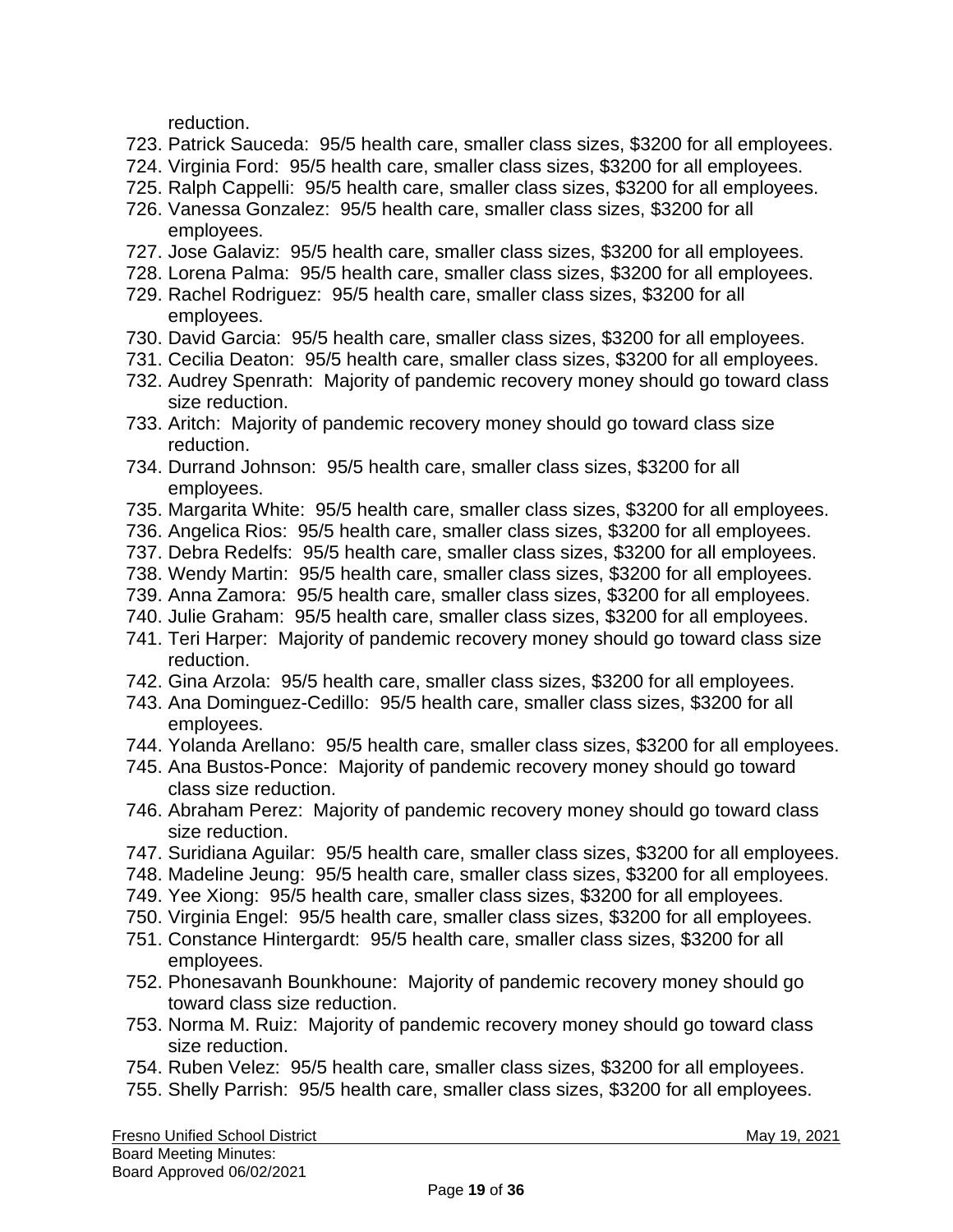- 756. Victoria Johnson: 95/5 health care, smaller class sizes, \$3200 for all employees.
- 757. Tracy Owensby: 95/5 health care, smaller class sizes, \$3200 for all employees.
- 758. Debra Phillips-Salas: Majority of pandemic recovery money should go toward class size reduction.
- 759. Cheryl Pachelbel: 95/5 health care, smaller class sizes, \$3200 for all employees.
- 760. Maria Rodriguez: Majority of pandemic recovery money should go toward class size reduction.
- 761. William Osle': 95/5 health care, smaller class sizes, \$3200 for all employees.
- 762. Donna Stover: 95/5 health care, smaller class sizes, \$3200 for all employees.
- 763. Cristel Salcido: 95/5 health care, smaller class sizes, \$3200 for all employees.
- 764. M Ballesteros: 95/5 health care, smaller class sizes, \$3200 for all employees.
- 765. Madeleine Jeung: 95/5 health care, smaller class sizes, \$3200 for all employees.
- 766. Ronald S. Kludas: 95/5 health care, smaller class sizes, \$3200 for all employees.
- 767. Kim Crowley: 95/5 health care, smaller class sizes, \$3200 for all employees.
- 768. Valeria Martinez: 95/5 health care, smaller class sizes, \$3200 for all employees.
- 769. Johnny Aghoian: 95/5 health care, smaller class sizes, \$3200 for all employees.
- 770. Mai Thao Lee: 95/5 health care, smaller class sizes, \$3200 for all employees.
- 771. Elizabeth Lopez: 95/5 health care, smaller class sizes, \$3200 for all employees.
- 772. Sharayah Miura: 95/5 health care, smaller class sizes, \$3200 for all employees.
- 773. Kathryn Franson: Majority of pandemic recovery money should go toward class size reduction.
- 774. Margaret Rodriguez: Please consider our position with the negotiation.
- 775. Veronica Hanlon: 95/5 health care, smaller class sizes, \$3200 for all employees.
- 776. Jairo Sanchez: 95/5 health care plan and bonus for educators.
- 777. Mandee Sanchez: 95/5 health care, smaller class sizes, \$3200 for all employees.
- 778. Blanca Flores-Alarcon: 95/5 health care, smaller class sizes, \$3200 for all employees.
- 779. Coob Thao: 95/5 health care, smaller class sizes, \$3200 for all employees.
- 780. Kathryn Franson: Duplicate
- 781. Ruben Velez: 95/5 health care, smaller class sizes, \$3200 for all employees.
- 782. Sheri Currier: Health care compensation and smaller class size.
- 783. Kari Thwaites-Meister: 95/5 health care, smaller class sizes, \$3200 for all employees.
- 784. James Eastwood: 95/5 health care, smaller class sizes, \$3200 for all employees.
- 785. Monica Arechiga: 95/5 health care, smaller class sizes, \$3200 for all employees.
- 786. Xiong Her: 95/5 health care, smaller class sizes, \$3200 for all employees.
- 787. Daniele Beall-Larsen: 95/5 health care, smaller class sizes, \$3200 for all employees.
- 788. Kathryn Koch: Majority of pandemic recovery money should go toward class size reduction.
- 789. Padao: 95/5 health care, smaller class sizes, \$3200 for all employees.
- 790. Catherine Calkins: 95/5 health care, smaller class sizes, \$3200 for all employees.
- 791. Michelle Lee-Vang: 95/5 health care, smaller class sizes, \$3200 for all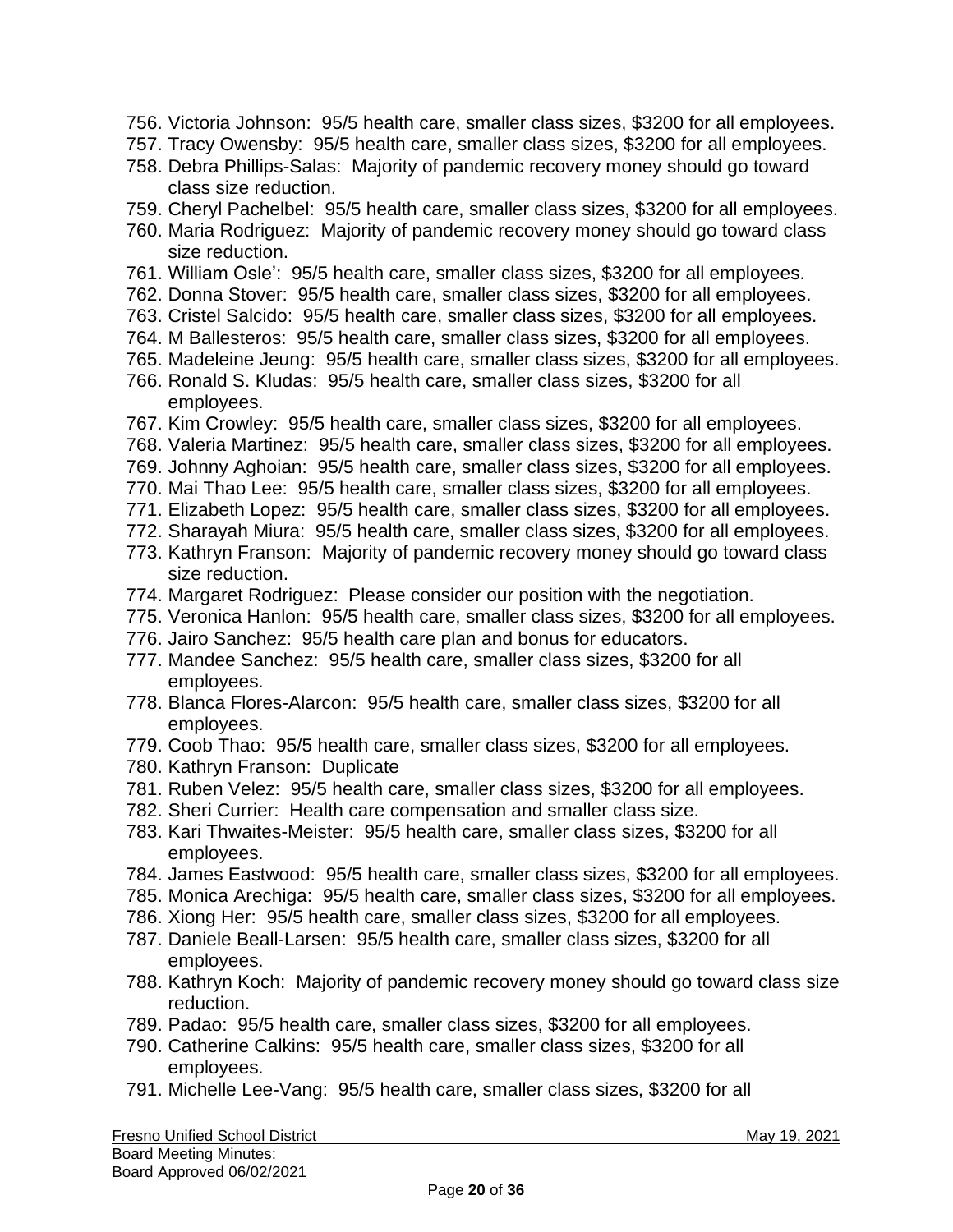employees.

- 792. Don Somers: 95/5 health care, smaller class sizes, \$3200 for all employees.
- 793. Marisa Rodriguez: 95/5 health care, smaller class sizes, \$3200 for all employees.
- 794. Mayia Yang: 95/5 health care, smaller class sizes, \$3200 for all employees.
- 795. Rupinder Sandhu: 95/5 health care, smaller class sizes, \$3200 for all employees.
- 796. John Lourenco: 95/5 health care, smaller class sizes, \$3200 for all employees.
- 797. Steve Lathrop: 95/5 health care, smaller class sizes, \$3200 for all employees.
- 798. Rogelio G. Olivera: 95/5 health care, smaller class sizes, \$3200 for all employees.
- 799. Karen Peterson: Monies should be used to support teachers and students.
- 800. Maria G. Rios: 95/5 health care, smaller class sizes, \$3200 for all employees.
- 801. Robert Duyst: 95/5 health care, smaller class sizes, \$3200 for all employees.
- 802. Shereen Fuchs: 95/5 health care, smaller class sizes, \$3200 for all employees.
- 803. Emily Vang: 95/5 health care, smaller class sizes, \$3200 for all employees.
- 804. Laura S. Garcia: 95/5 health care, smaller class sizes, \$3200 for all employees.
- 805. Rogelio Olivera: 95/5 health care, smaller class sizes, \$3200 for all employees.
- 806. Melissa Magill: 95/5 health care, smaller class sizes, \$3200 for all employees.
- 807. Liliana Trejo: 95/5 health care, smaller class sizes, \$3200 for all employees.
- 808. Emily Vang: Duplicate
- 809. Kristi Pieper: 95/5 health care, smaller class sizes, \$3200 for all employees.
- 810. Cristina Colindres: 95/5 health care, smaller class sizes, \$3200 for all employees.
- 811. Meghan Schimmel: 95/5 health care, smaller class sizes, \$3200 for all employees.
- 812. Edgardo Pacheco-Resto: 95/5 health care, smaller class sizes, \$3200 for all employees.
- 813. Jessica Cox: 95/5 health care, smaller class sizes, \$3200 for all employees.
- 814. Carole Hite: 95/5 health care, smaller class sizes, \$3200 for all employees.
- 815. Eduardo Olivera: 95/5 health care, smaller class sizes, \$3200 for all employees.
- 816. Shoua: 95/5 health care, smaller class sizes, \$3200 for all employees.
- 817. Sylvia Reyes: 95/5 health care, smaller class sizes, \$3200 for all employees.
- 818. B Mendoza: 95/5 health care, smaller class sizes, \$3200 for all employees.
- 819. Sandra Gutierrez: 95/5 health care, smaller class sizes, \$3200 for all employees.
- 820. Janet Renteria: 95/5 health care, smaller class sizes, \$3200 for all employees.
- 821. Adam Quintero: 95/5 health care, smaller class sizes, \$3200 for all employees.
- 822. Pajia Thao-Trevino: 95/5 health care, smaller class sizes, \$3200 for all employees.
- 823. Bruce Herr: 95/5 health care, smaller class sizes, \$3200 for all employees.
- 824. Gonzalo de Alba: 95/5 health care, smaller class sizes, \$3200 for all employees.
- 825. Elizabeth Vang: 95/5 health care, smaller class sizes, \$3200 for all employees.
- 826. Rasamy Lee: 95/5 health care, smaller class sizes, \$3200 for all employees.
- 827. Rhianna Beaumont-Lamb: 95/5 health care, smaller class sizes, \$3200 for all employees.
- 828. Emily Vang: Duplicate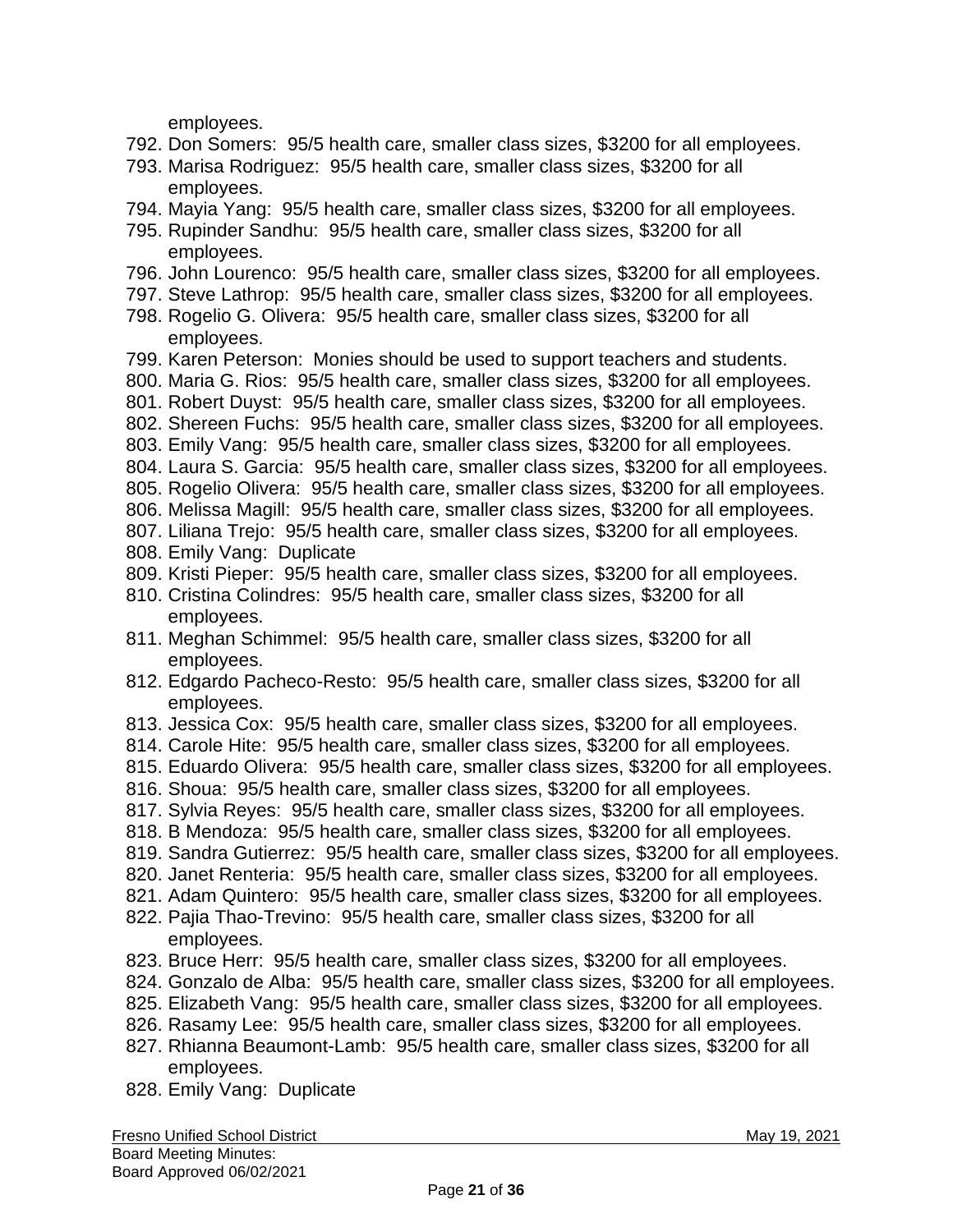829. Stephanie Galik: 95/5 health care, smaller class sizes, \$3200 for all employees.

- 830. Brandi Ackerson: 95/5 health care, smaller class sizes, \$3200 for all employees.
- 831. Tracy Green: 95/5 health care, smaller class sizes, \$3200 for all employees.
- 832. Jovana E. Lopez-Moreno: 95/5 health care, smaller class sizes, \$3200 for all employees.
- 833. Debra Willis: 95/5 health care, smaller class sizes, \$3200 for all employees.
- 834. Regina Prum: 95/5 health care, smaller class sizes, \$3200 for all employees.
- 835. Rosalind Gratz: 95/5 health care, smaller class sizes, \$3200 for all employees.
- 836. Annika Knutson: 95/5 health care, smaller class sizes, \$3200 for all employees.
- 837. Claudia Nieto: 95/5 health care, smaller class sizes, \$3200 for all employees.
- 838. Felipe Lemus: 95/5 health care, smaller class sizes, \$3200 for all employees.
- 839. Brandi Schwan: 95/5 health care, smaller class sizes, \$3200 for all employees.
- 840. Louise Vang: 95/5 health care, smaller class sizes, \$3200 for all employees.
- 841. Cynthia Eurich: 95/5 health care, smaller class sizes, \$3200 for all employees.
- 842. Barbgio: 95/5 health care, smaller class sizes, \$3200 for all employees.
- 843. Katrina Harris: 95/5 health care, smaller class sizes, \$3200 for all employees.
- 844. Leila Clemente: 95/5 health care, smaller class sizes, \$3200 for all employees.
- 845. Cynthia Piper: 95/5 health care, smaller class sizes, \$3200 for all employees.
- 846. Leslie Batty: 95/5 health care, smaller class sizes, \$3200 for all employees.
- 847. Barbara Giometti: 95/5 health care, smaller class sizes, \$3200 for all employees.
- 848. Lelia Clemente: Duplicate
- 849. Tra Her: 95/5 health care, smaller class sizes, \$3200 for all employees.
- 850. Victoria Ornelas: 95/5 health care, smaller class sizes, \$3200 for all employees.
- 851. Ann B. Yang: 95/5 health care, smaller class sizes, \$3200 for all employees.
- 852. Nereida Carrillo: 95/5 health care, smaller class sizes, \$3200 for all employees.
- 853. Lynda Brenchmann: 95/5 health care, smaller class sizes, \$3200 for all employees.
- 854. Carl D'Souza: 95/5 health care, smaller class sizes, \$3200 for all employees.
- 855. Paula Aluisi: 95/5 health care, smaller class sizes, \$3200 for all employees.
- 856. Tamara Smith: 95/5 health care, smaller class sizes, \$3200 for all employees.
- 857. Luis Lucero: 95/5 health care, smaller class sizes, \$3200 for all employees.
- 858. Yesenia Chavez-Gideon: 95/5 health care, smaller class sizes, \$3200 for all employees.
- 859. Esther Guillen: 95/5 health care, smaller class sizes, \$3200 for all employees.
- 860. Teresa Tylor-Craven: 95/5 health care, smaller class sizes, \$3200 for all employees.
- 861. Sara Rios: 95/5 health care, smaller class sizes, \$3200 for all employees.
- 862. Denise Papanickolas: I believe we can meet in the middle and move forward together.
- 863. Erica Avina-Garibay: 95/5 health care, smaller class sizes, \$3200 for all employees.
- 864. Krystal Ruiz: 95/5 health care, smaller class sizes, \$3200 for all employees.
- 865. Raelene Robinson: 95/5 health care, smaller class sizes, \$3200 for all employees.
- 866. Ryan Payne: 95/5 health care, smaller class sizes, \$3200 for all employees.
- 867. Erika Ramirez Alonso: 95/5 health care, smaller class sizes, \$3200 for all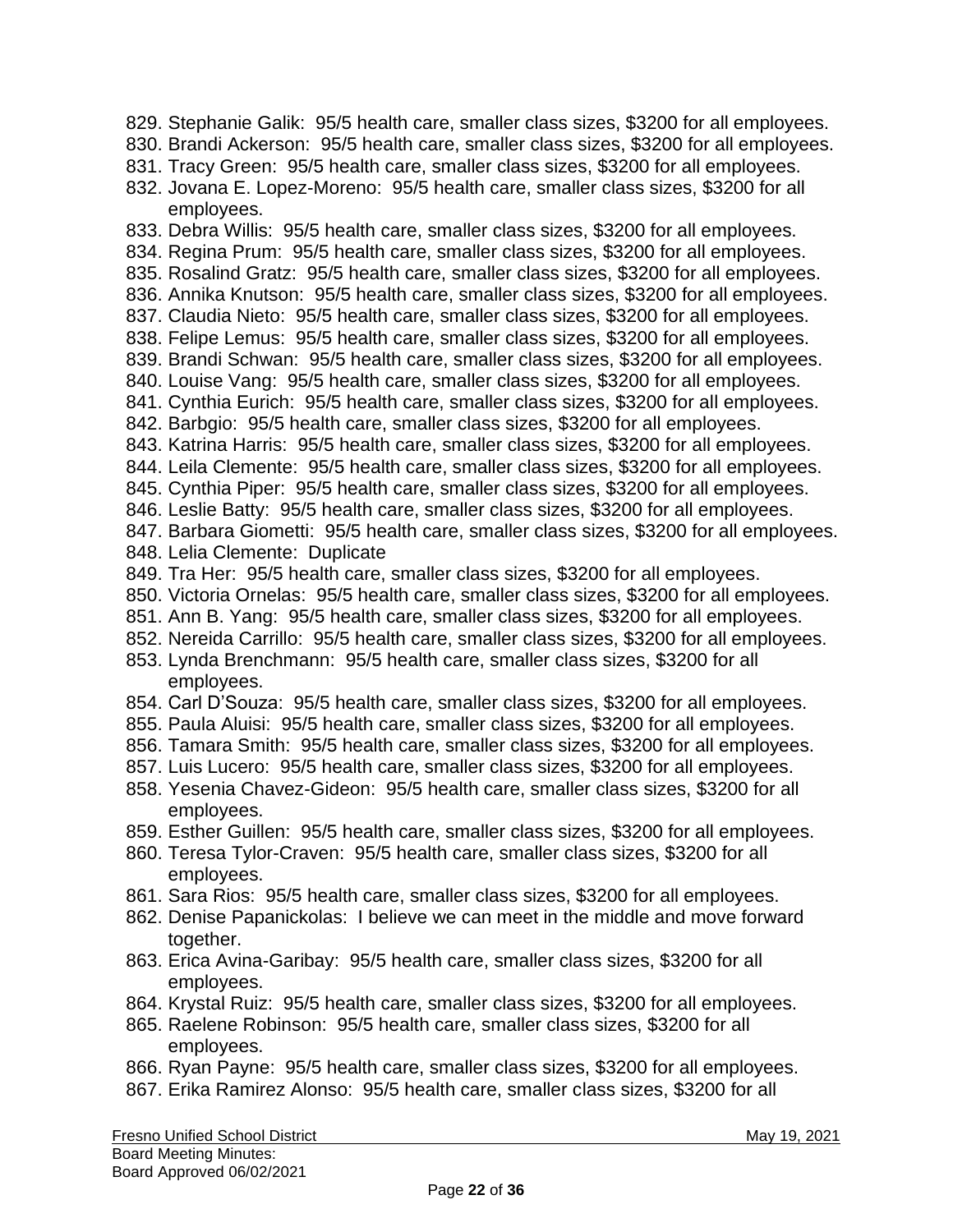employees.

- 868. Regina Prum: Duplicate
- 869. Dora Cuevas: 95/5 health care, smaller class sizes, \$3200 for all employees.
- 870. Diane Leonard: 95/5 health care, smaller class sizes, \$3200 for all employees.
- 871. Kay Gio: 95/5 health care, smaller class sizes, \$3200 for all employees.
- 872. Michael Donabedian: Duplicate
- 873. Katie Giometti: 95/5 health care, smaller class sizes, \$3200 for all employees.
- 874. Karen Thomas: 95/5 health care, smaller class sizes, \$3200 for all employees.
- 875. Della J. Caver: 95/5 health care, smaller class sizes, \$3200 for all employees.
- 876. Claudia Aghoian: 95/5 health care, smaller class sizes, \$3200 for all employees.
- 877. Sandra Morales: 95/5 health care, smaller class sizes, \$3200 for all employees.
- 878. Cynthia Pretzer: 95/5 health care, smaller class sizes, \$3200 for all employees.

The BOARD **RECONVENED** in Open Session at 6:59 p.m.

## **Reporting Out of Closed Session**

- On a motion by Board Member Jonasson Rosas, seconded by Board Member Thomas, the Board took action in Closed Session to dismiss a classified employee, who failed to timely demand a hearing to contest her dismissal thereby waiving her right to a hearing, by a roll call vote of 6-0-0-1, as follows: AYES: Board Members: Cazares, Jonasson Rosas, Mills, Major Slatic, Thomas, and Board President Davis. ABSENT: Board Member Islas.
- On a motion by Board President Davis, seconded by Board Member Cazares, the Board took action in Closed Session to promote Lorena Federico to Principal II at Burroughs Elementary School, by a roll call vote of 7-0-0-0, as follows: AYES: Board Members: Cazares, Islas, Jonasson Rosas, Mills, Major Slatic, Thomas, and Board President Davis.
- On a motion by Board President Davis, seconded by Board Clerk Thomas, the Board took action in Closed Session to promote Derrick Hansen to Principal II at Gibson Elementary School, by a roll call vote of 7-0-0-0, as follows: AYES: Board Members: Cazares, Islas, Jonasson Rosas, Mills, Major Slatic, Thomas, and Board President Davis.
- On a motion by Board President Davis, seconded by Board Clerk Thomas, the Board took action in Closed Session to promote Amy Smith to Principal II on Special Assignment in School Leadership, by a roll call vote of 7-0-0-0 as follows: AYES: Board Members: Cazares, Islas, Jonasson Rosas, Mills, Major Slatic, Thomas and Board President Davis.
- On a motion by Board Member Islas, seconded by Board President Davis, the Board took action in Closed Session to promote Andrew Scherrer to Execuitve Officer in Equity and Access, by a roll call vote of 7-0-0-0, as follows: AYES: Board Members: Cazares, Islas, Jonasson Rosas, Mills, Major Slatic, Thomas, and Board President Davis.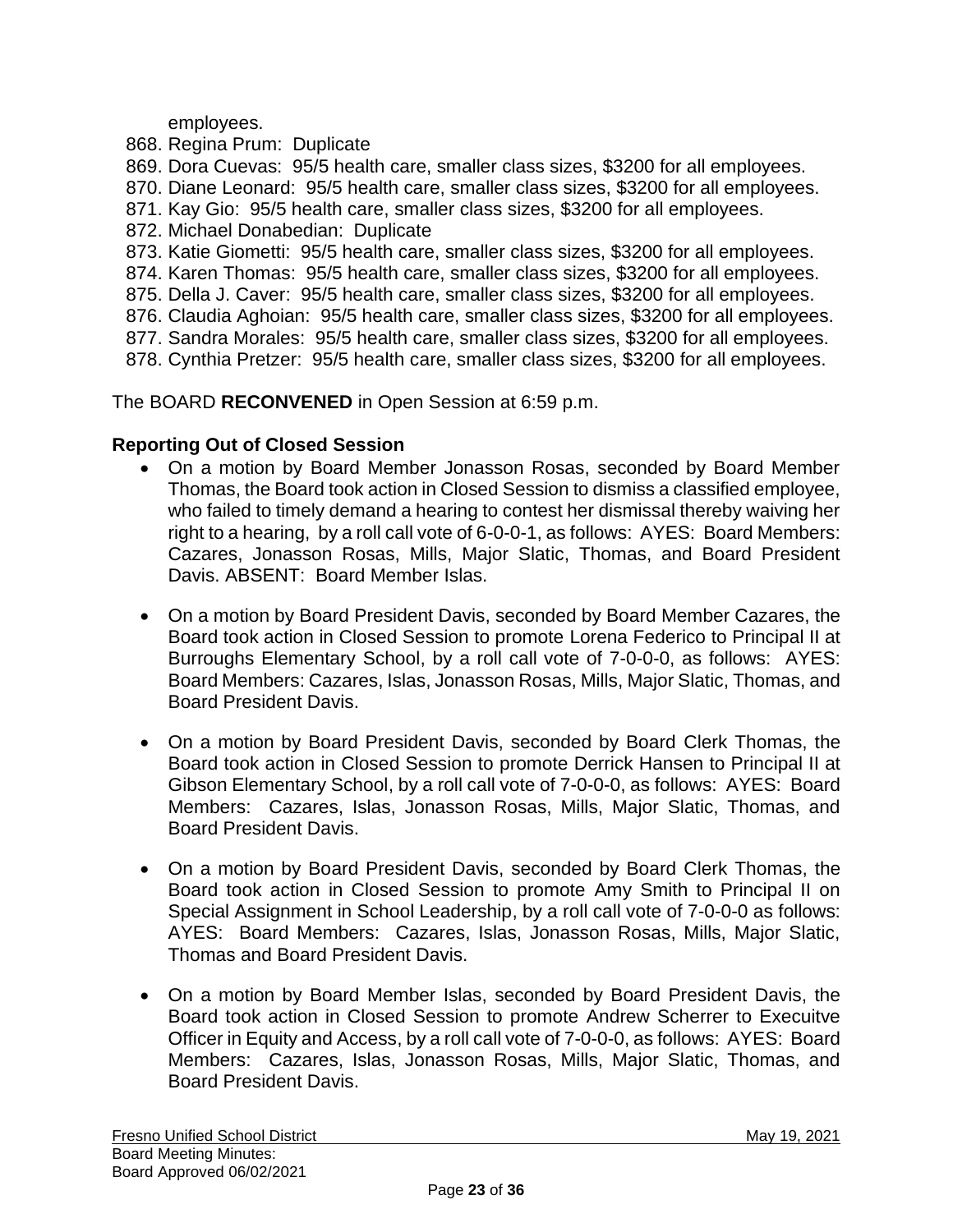## **Reporting Out of Closed Session – continued**

• On a motion by Board Clerk Thomas, seconded by Board Member Cazares, the Board took action in Closed Session on a Worker's Compensation claim for Lonzella Mason Case No. 2012-0291 & 2008-0993, by a roll call vote of 7-0-0-0, as follows: AYES: Board Members: Cazares, Islas, Jonasson Rosas, Mills, Major Slatic, Thomas, and Board President Davis.

## **PLEDGE OF ALLEGIANCE**

Mr. Curtis, Principal of Rutherford B. Gaston Middle School led the flag salute.

#### **RECOGNIZED the 2021 Student Board Members**

The Board had the opportunity to recognize the 2020/21 Student Board Members: Joshua Camarillo from Edison High School; Richard Romero from Fresno High School; Elyette Morales from Design Science Middle College High School; and Ishan Singh from Sunnyside High School.

#### **HEAR Reports from Student Advisory Representatives**

The Board heard a report from Julio Fisher and Emmanuel Enriquez Ocana, Student Advisory Representatives from McLane High School and student ambassadors from Yosemite Middle School.

#### **HEAR Report from Superintendent**

- Shared May is Mental Health Awareness Month. In recognition, students in our Student Voice Collaborative from Fresno High and Edison High created their own PSA highlighting some facts about mental health issues and where students can get help. This was students creating a valuable tool for students, and they did a fantastic job. Thank you to our Communications Office for providing feedback and filming the students. Student created PSA Video shown.
- Shared May is a busy month with several important celebrations to highlight. For starters, it is Classified School Employee Week through May 22. These are the folks that do the heavy lifting behind the scenes. They are not in the spotlight, nor do they seek it, but our district could not operate a single day without the dedication and expertise of our classified employees. They are our paraprofessional, bus drivers, food service workers, office assistants, custodians, safety assistants, skill trades and so much more.
- Shared the month of May is National Foster Care Month. Let us take time to salute those who are helping children to find permanent homes and connections. We have upwards of 420,000 children in foster care in this country and right here in our district 678 youth in foster care.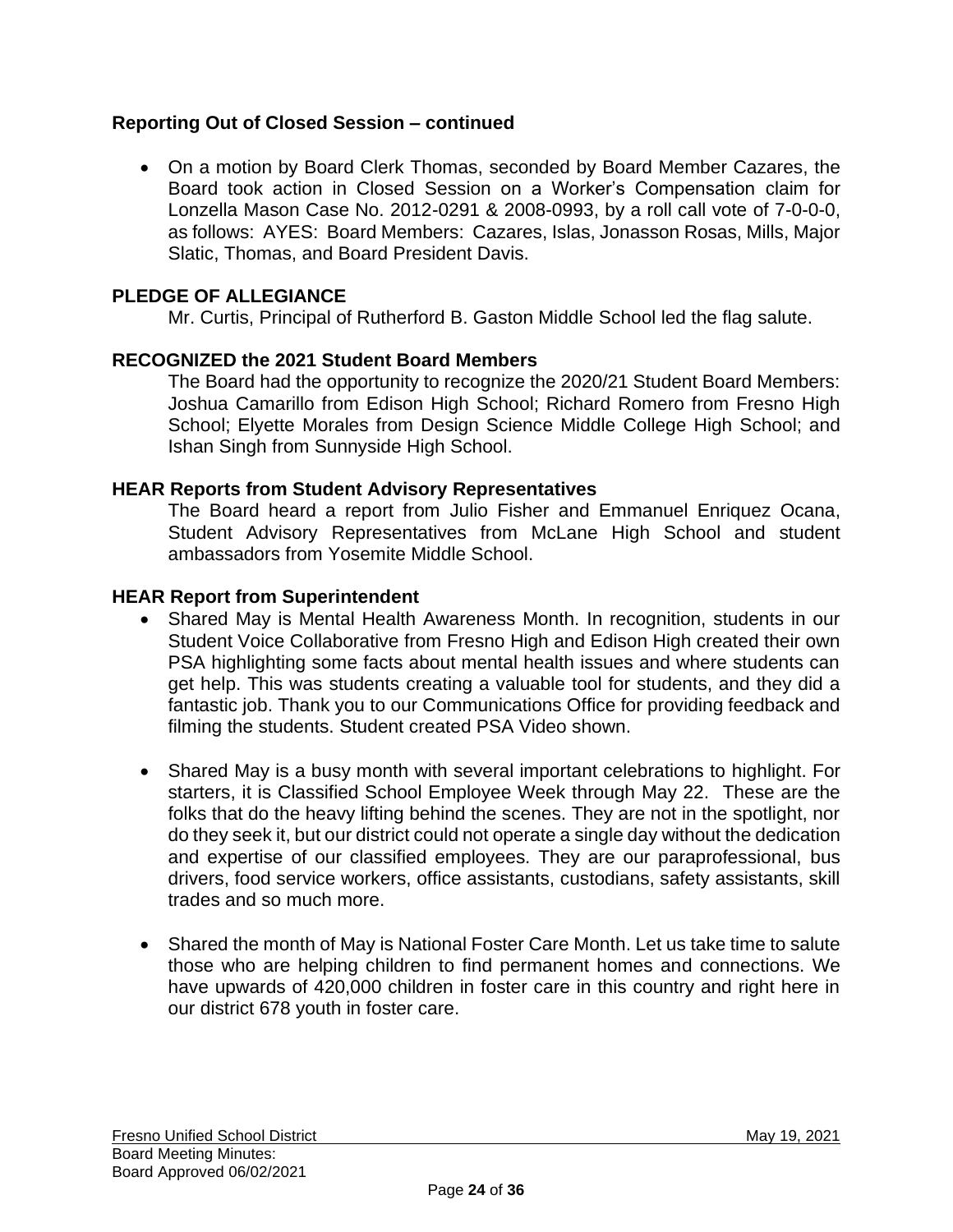## **HEAR Report from Superintendent – continued**

- Highlighted this is also Asian Pacific American Heritage Month, a celebration of Asians and Pacific Islanders and the remarkable contributions they make to our community and our country. Thank you to our McLane Hmong dancers who were here earlier this evening to help us celebrate and honor them in dance. Our Curriculum, Instruction and Professional Learning Department has created lessons for all ages so that students can learn more of the contributions of Asian and Pacific Islander American. In fact, our curriculum staff has developed a website with lesson plans for each month to honor the contributions of all people. Resources include book list and lesson for English Language Arts, history and social studies, math, PE, and science.
- Shared we are 16 days from the end of this extremely difficult school year, one that tested us all but also showed us we are more than capable of meeting tough times with grace and problem-solving. After what we have been through, it is good to be ending on a high note. We will celebrate our retirees this Monday with a drivethru event in front of Sunnyside High School. It is not the traditional dinner we had hope for, but we will be showing our dedicated retiring colleagues as much love as possible with live entertainment, a special retiree gift, gift cards and souvenir program. Also, on Monday, we kick off our graduation season with two celebrations for last year's class of 2020 graduates, followed by the ceremony for Design Science Middle College High School, all at the fairgrounds' Paul Paul Theater. I think it is safe to say, we have never been more excited for graduation season.

# **BOARD/SUPERINTENDENT COMMUNICATION**

**Member Mills**: Expressed appreciation for the Fresno High School Student Body President for a great speech given at the unveiling of the new logo and for maintaining composure during disruption by Fresno High Alumni. Thanked the Student Board Members for sharing her comments regarding the disabled with the Student Advisory Board. Expressed appreciation for the purchase of vans to be used at school sites. Shared she is still waiting to receive information regarding why social security is not deducted from some classified employees checks.

**Member Major Slatic**: No communication provided.

**Member Jonasson Rosas**: Referenced a report received from Hanover Research pertaining to Designated Schools. Requested clarity as to when the Board will receive information on what the district plans to do with the findings and asked if this is the right use of funds. Suggested repurposing the funds to programs that have been proven to support student achievement.

**Student Member Morales**: Shared May is mental health awareness month and encouraged people to speak up. Supported the help of foster youth. Advocated for Asian and Pacific Islander people. Requested clarity as to if full-time return to school will be mandatory for all students, as some student prefer online learning.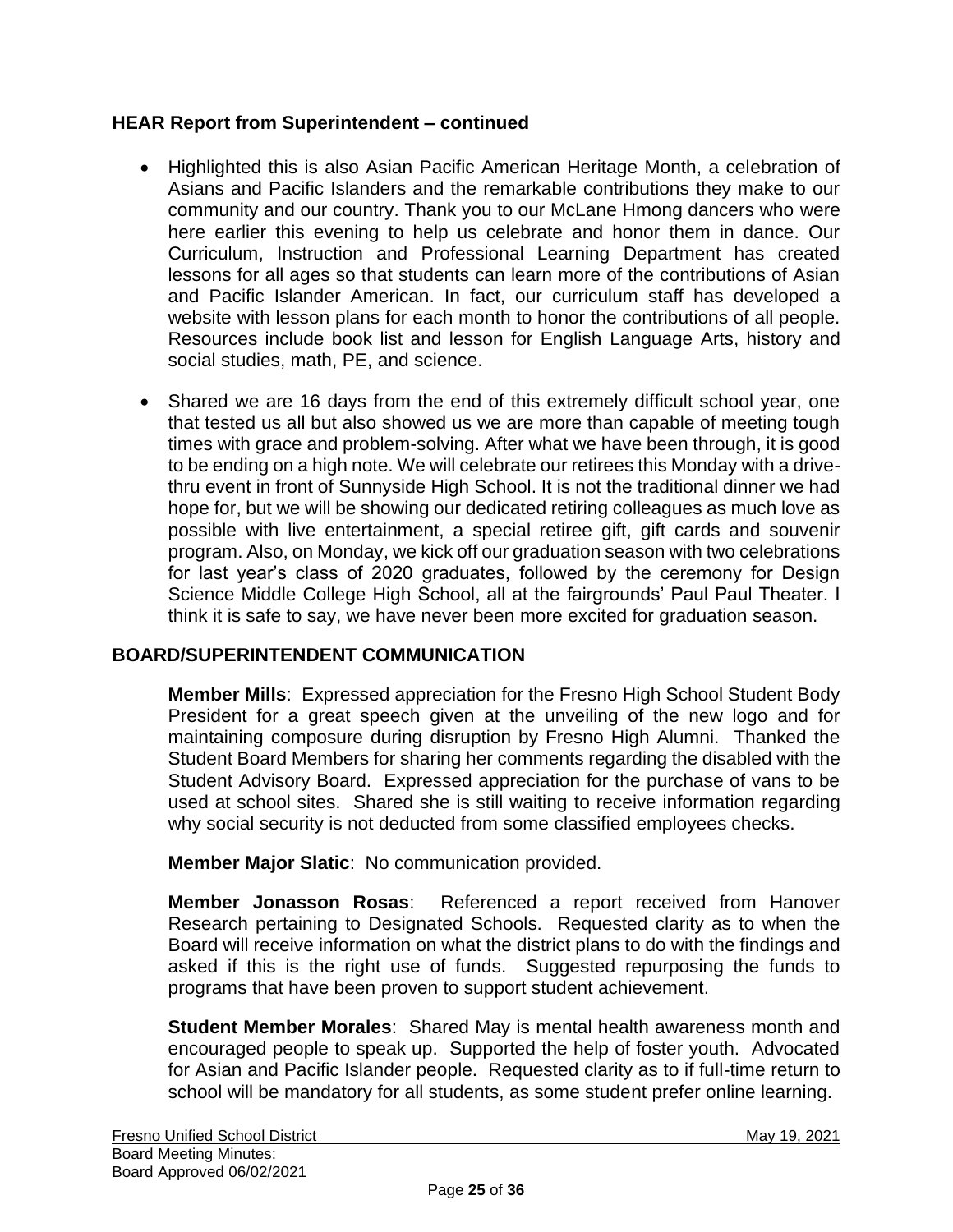## **BOARD/SUPERINTENDENT COMMUNICATION - continued**

**Member Islas**: Expressed respect for the Asian Community. Congratulations to graduates and Valedictorians. Shout outs to McLane folkloric dancers, McLane Medical Education Research Academy, Ewing for work during Autism Awareness Month. Special congratulations to Mr. Romero at Rowell for being named Educator of the Week in the McLane Region.

**Clerk Thomas**: No communication provided.

**Member Cazares**: Clarified for the audience that agenda item A-6 was pulled from the agenda in order to allow time for all involved to be heard. Congratulated Saul Jimenez-Sandoval the newly elected President at California State University, Fresno. Thanked all district staff for their hard work during the pandemic. Thanked Facilities staff for helping with AC issues in the Hoover Event Center. Thanked Officer Hughes the SRO at Edison High School who has personally helped her family

## **OPPORTUNITY for Public Comment on Consent Agenda Items**

For the record, the Board received 1 request to address the Board on Agenda Item A-9, Approve Amendment No. 2 to Superintendent Robert G. Nelson's Employment Agreement. The name of person and summary of topic is as follow:

1. Cheri Perry: Left meeting before providing public comment.

For the record, Agenda Item A-6 was pulled from the Board Agenda. The public had an opportunity to submit public comment on the agenda by no later than 8:00 p.m. May 18, 2021 and the Board received 24 submissions for comment on Agenda Item A-6, Approve Budget Revision No. 5 and the One-time Costs Associated with Changing the Fresno High Mascot Image. As the item was pulled the public comments were also pulled.

On a motion by Board Member Islas, seconded by Board Clerk Thomas, the Consent Agenda, was approved, with the exception of A-6 which was pulled from the agenda; A-7, A-8, A-9 pulled for an oral report; and, A-21, A-22, and A-25 pulled for further discussion, by a roll call vote of 7-0-0-0, as follows: AYES: Board Members: Cazares, Islas, Jonasson Rosas, Mills, Major Slatic, Thomas, and Board President Davis.

**ALL CONSENT AGENDA** items are considered routine by the Board of Education and will be enacted by one motion. There will be no separate discussion of items unless a Board member so requests, in which event, the item(s) will be considered following approval of the Consent Agenda.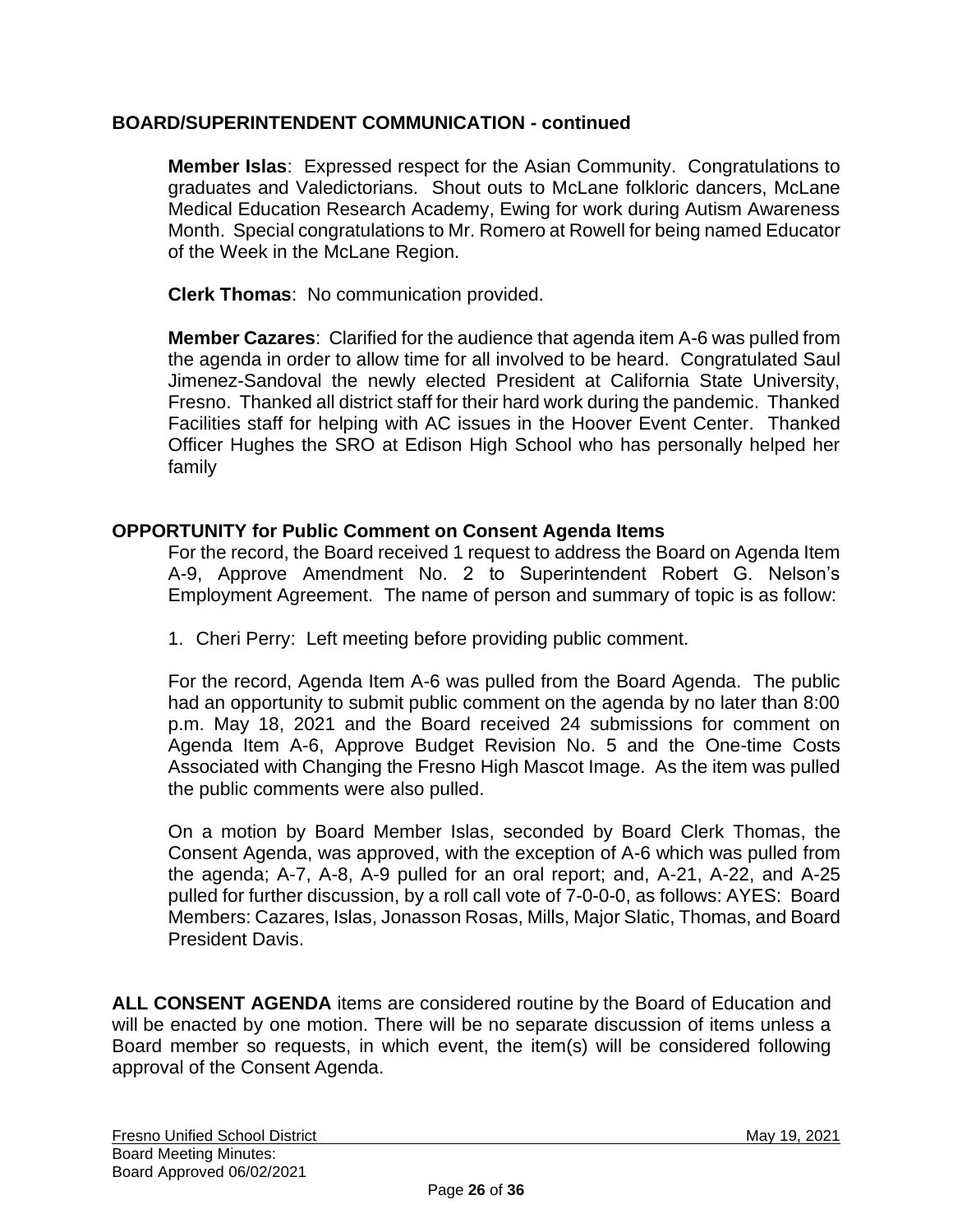# **A. CONSENT AGENDA**

- **A-1, APPROVE Personnel List APPROVED as recommended**, the Personnel List, Appendix A, as submitted.
- **A-2, ADOPT Findings of Fact and Recommendations of District Administrative Board**

**APPROVED as recommended**, the Findings of Fact and Recommendations of District Administrative Panels resulting from hearings on expulsion and readmittance cases conducted during the period since the May 05, 2021 Regular Board Meeting.

- **A-3, APPROVE Minutes from Prior Meeting APPROVED as recommended**, the draft minutes for the April 21, 2021 Regular Board Meeting.
- **A-4, ADOPT Resolutions Delineating Authorized District Agents to Sign on Behalf of Fresno Unified School District ADOPTED as recommended**, Resolutions 20-25 through 20-49 presented for adoption to update authorized officials to sign various business transactions on behalf of Fresno Unified School District.
- **A-5, ADOPT Resolution 20-23, Requesting an Exemption from the Education Code Definition of "School Building" for an Academic Center for Suspended Students through the African American Academic Acceleration Program ADOPTED as recommended**, Resolution 20-23, and State Allocation Board Exemption Request form.
- **A-6, APPROVE Budget Revision No. 5 for Fiscal Year 2020/21 ITEM PULLED FROM AGENDA.**
- **A-7, APPROVE Employment Agreement for Mao Misty Her, Deputy Superintendent APPROVED as recommended**, the Deputy Superintendent's Employment

Agreement.

For the record an oral report was provided pertaining to Agenda Item A-7, Approve Employment Agreement for Mao Misty Her, Deputy Superintendent. The Superintendent read the report as follows:

Government Code section 54953(c)(3) of the Brown Act requires that this Board make an oral report in open session before taking final action on an employment agreement for a local agency executive such as the Deputy Superintendent. The oral report must summarize any recommended compensation including salary and/or fringe benefits.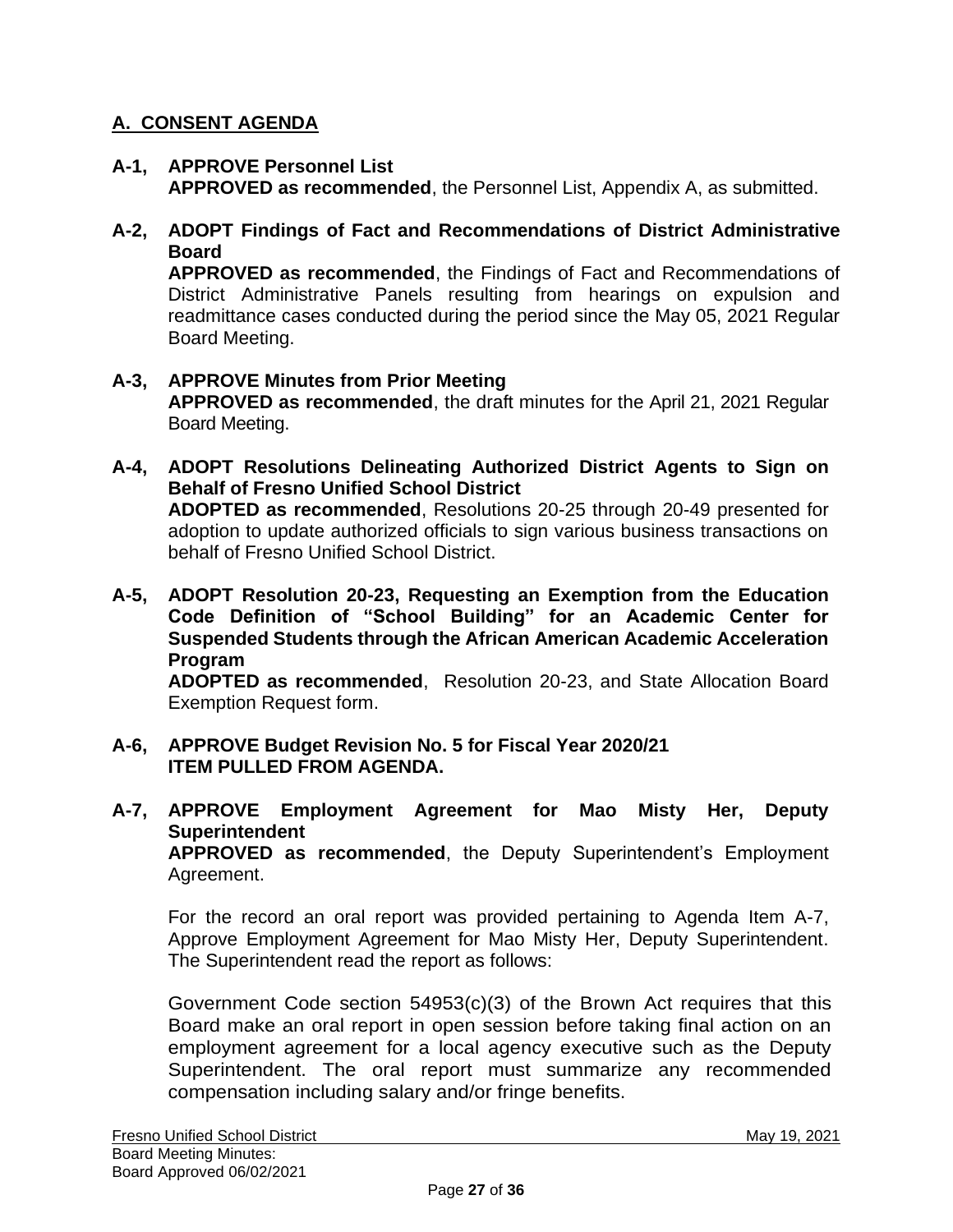# **A. CONSENT AGENDA - continued**

Consistent with this requirement, the District is providing the following oral summary of the salary and fringe benefits as set forth in the proposed Employment Agreement between the Fresno Unified School District and Mao Misty Her.

- Contract Term effective March 11, 2021 through June 30, 2024
- Annual salary of \$251,067.69 which includes a 7.5% career increment consistent with the career increment applicable to all management employees in the District
- Paid medical, dental and vision insurance coverage on the same terms as other management employees
- Lifetime health benefits
- Additional retirement contribution payment of \$18,000 per year
- Auto/Travel Allowance of \$500 per month
- Paid vacation at 20 days per year
- Paid professional dues to ACSA and local one local service club

After reading of report and pursuant to Government Code section 54953(c)(3) the item was then opened for discussion and action.

On a motion by Board Clerk Thomas, seconded by Board Member Cazares, Agenda Item A-7 was approved by a roll call vote of 7-0-0-0, as follows: AYES: Board Members: Cazares, Islas, Jonasson Rosas, Mills, Major Slatic, Thomas, and Board President Davis.

# **A-8, APPROVE Employment Agreement for Santino Danisi, Chief Financial Officer**

**APPROVED as recommended**, the Chief Financial Officer's Employment Agreement.

For the record an oral report was provided pertaining to Agenda Item A-8, Approve Employment Agreement for Santino Danisi, Chief Financial Officer. The Superintendent read the report as follows:

Government Code section 54953(c)(3) of the Brown Act requires that this Board make an oral report in open session before taking final action on an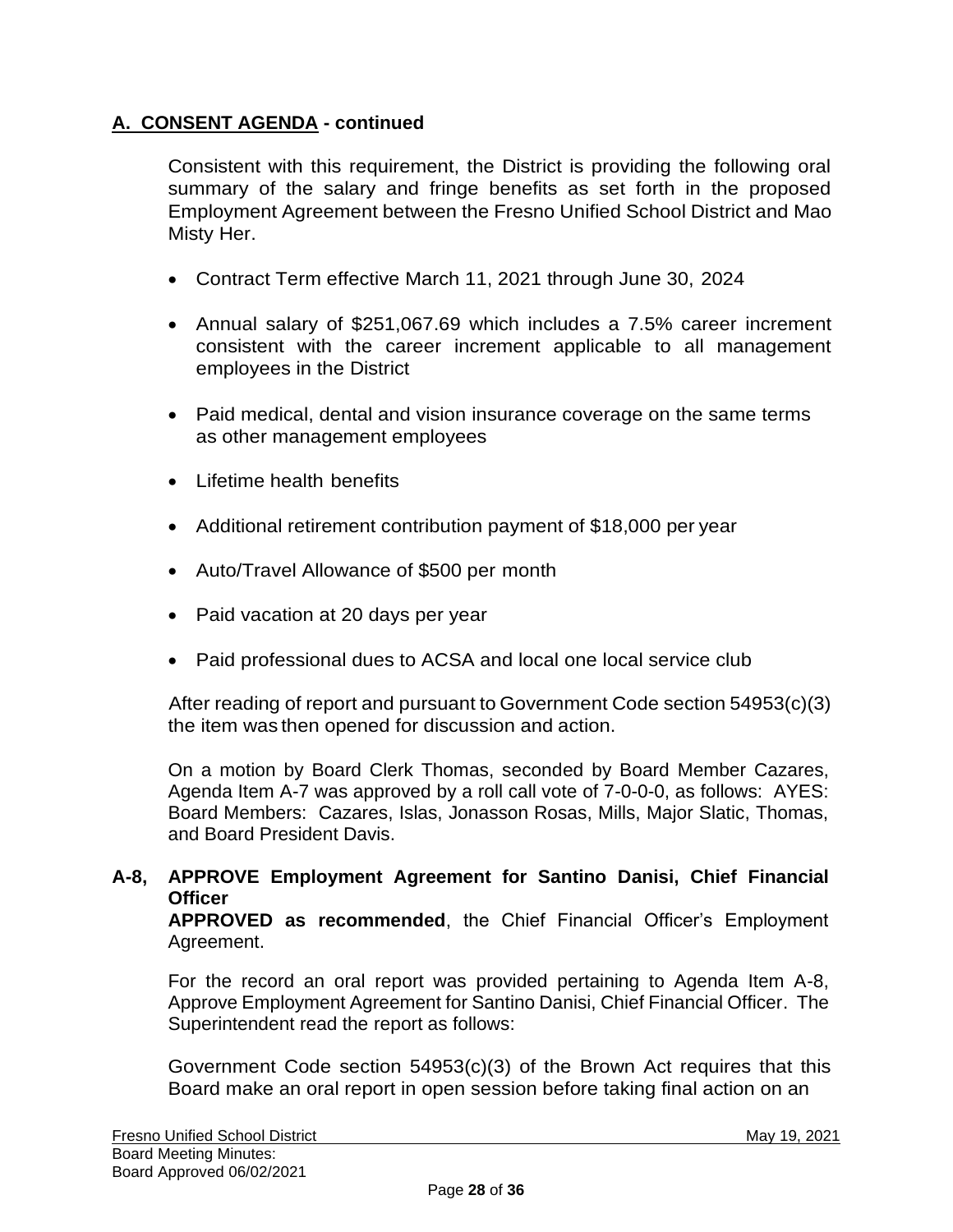# **A. CONSENT AGENDA - continued**

employment agreement for a local agency executive such as the Chief Financial Officer. The oral report must summarize any recommended compensation including salary and/or fringe benefits.

Consistent with this requirement, the District is providing the following oral summary of the salary and fringe benefits as set forth in the proposed Employment Agreement between the Fresno Unified School District and Mr. Santino Danisi.

- Contract Term effective April 08, 2021 through June 30, 2024
- Annual salary of \$215,180 which includes a 6.0% career increment consistent with the career increment applicable to all other management employees of the District
- Paid medical, dental and vision insurance coverage on the same terms as other management employees
- Additional retirement contribution payment of \$18,000 per year
- Auto/Travel Allowance of \$500 per month
- Paid vacation at 20 days per year
- Paid professional dues to Association of California School Administrators and California Association of School Business Officers

After reading of report and pursuant to Government Code section 54953(c)(3) the item was then opened for discussion and action.

On a motion by Board Clerk Thomas, seconded by Board Member Cazares, Agenda Item A-7 was approved by a roll call vote of 7-0-0-0, as follows: AYES: Board Members: Cazares, Islas, Jonasson Rosas, Mills, Major Slatic, Thomas, and Board President Davis.

**A-9, APPROVE Amendment No. 2 to Superintendent Robert G. Nelson's Employment Agreement APPROVED as recommended**, Amendment No. 2 to the Superintendent's

Employment Agreement which extends the term of the Superintendent's employment to June 30, 2024.

# **A. CONSENT AGENDA - continued**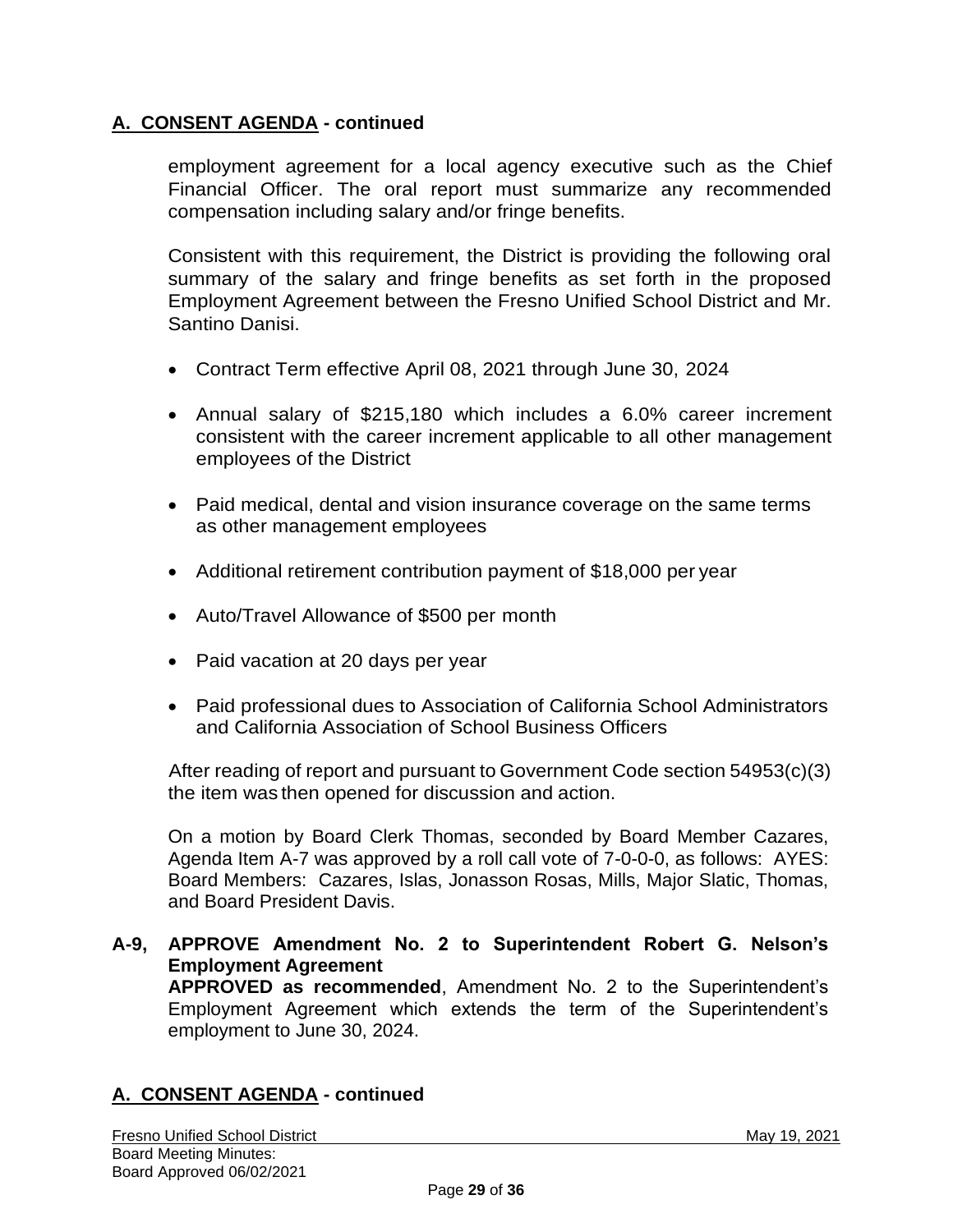For the record an oral report was read pertaining to Agenda Item A-9, Approve Amendment No. 2 to Superintendent Robert G. Nelson's Employment Agreement. Board Clerk Thomas read the report as follows:

Government Code section 54953(c)(3) of the Brown Act requires that this Board make an oral report in open session before taking final action on an employment agreement for a local agency executive such as the Superintendent. The oral report must summarize any recommended compensation including salary and/or fringe benefits.

Consistent with this requirement, the District is providing the following oral summary of the salary and fringe benefits as set forth in the proposed Amendment No. 2 to the Employment Agreement between the Fresno Unified School District and Robert G. Nelson.

- Contract Term effective July 1, 2020 through June 30, 2024
- No change in annual salary of \$341,484.28 which includes a 7.5% career increment consistent with the career increment applicable to all management employees in the District
- Replace existing contract language requiring an automatic salary increase equal to the Consumer Price Index upon receipt of a positive evaluation with language calling for an increase or decrease in the Superintendent's annual salary equal to any increase or decrease to the salary schedules for management employees generally
- Same paid medical, dental and vision insurance coverage as other management employees
- Lifetime health benefits
- No change in additional retirement contribution payment of \$18,000 per year
- No change in Business and Auto Allowance of \$1500 per month
- Paid vacation at 25 days per year with the option to be compensated for up to a maximum of ten (10) days of accrued unused vacation in each school year
- Option to teach in the doctoral program established by San Diego State University for the employees of Fresno Unified School District
- Paid professional dues to Association of California School Administrators and local Rotary Club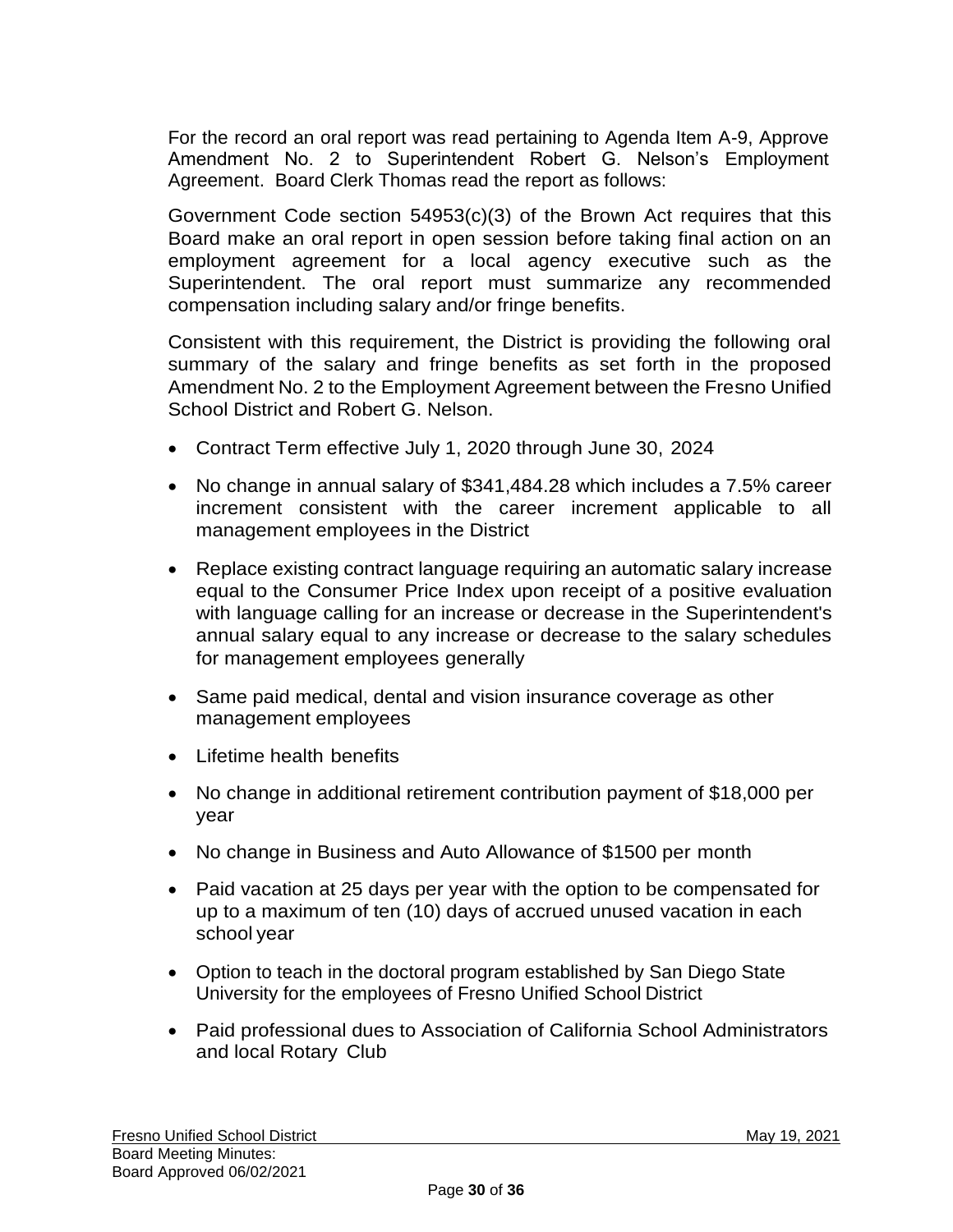# **A. CONSENT AGENDA – continued**

Pursuant to Government Code section 54953(c)(3). The item was then opened for discussion and action.

On a motion by Board Clerk Thomas, seconded by Board Member Cazares, Agenda Item A-9 was approved by a roll call vote of 7-0-0-0, as follows: AYES: Board Members: Cazares, Islas, Jonasson Rosas, Mills, Major Slatic, Thomas, and Board President Davis.

**A-10, APPROVE Positions and Adopt New and Revised Job Descriptions for Fresno Teachers Association - Trades and International Association of Machinists and Aerospace Workers Crafts, and the Revised Fresno Teacher Association - Trades Hourly Salary Schedule for the Positions Listed Below**

**APPROVED and ADOPTED as recommended**, revised and new job descriptions for Fresno Teachers Association (FTA) -Trades and for International Association of Machinists and Aerospace Workers (IAMAW) Crafts, and the revised FTA – Trades Hourly Salary Schedule in accordance with collaborative discussions.

**A-11, APPROVE Positions and ADOPT New and Revised Job Descriptions and Revised Management Salary Schedules**

**APPROVED and ADOPTED as recommended**, job descriptions and revised management salary schedule for the positions of Prevention and Intervention Executive; Student Wellness Program Manager; Design Lead; Accounting Supervisor; Budget Analyst II; Budget Analyst I; Payroll Supervisor; Employee Service Center Supervisor, and Revised Supervisory Salary Schedule.

- **A-12, APPROVE Agreement with Fresno Chaffee Zoo APPROVED as recommended**, an agreement with the Fresno Chaffee Zoo.
- **A-13, APPROVE Agreement with SMALLIFY APPROVED as recommended**, an agreement with SMALLIFY.
- **A-14, APPROVE Agreement with Growthpoint Technologies APPROVED as recommended**, an agreement with Growthpoint Technologies.
- **A-15, APPROVE Agreement with New Vision Aviation, Inc. APPROVED as recommended**, an agreement with New Vision Aviation, Inc.
- **A-16, APPROVE Addendum to Agreement with Wilderness Outdoor Leadership Foundation**

**APPROVED as recommended**, an agreement with Wilderness Outdoor Leadership Foundation (WOLF).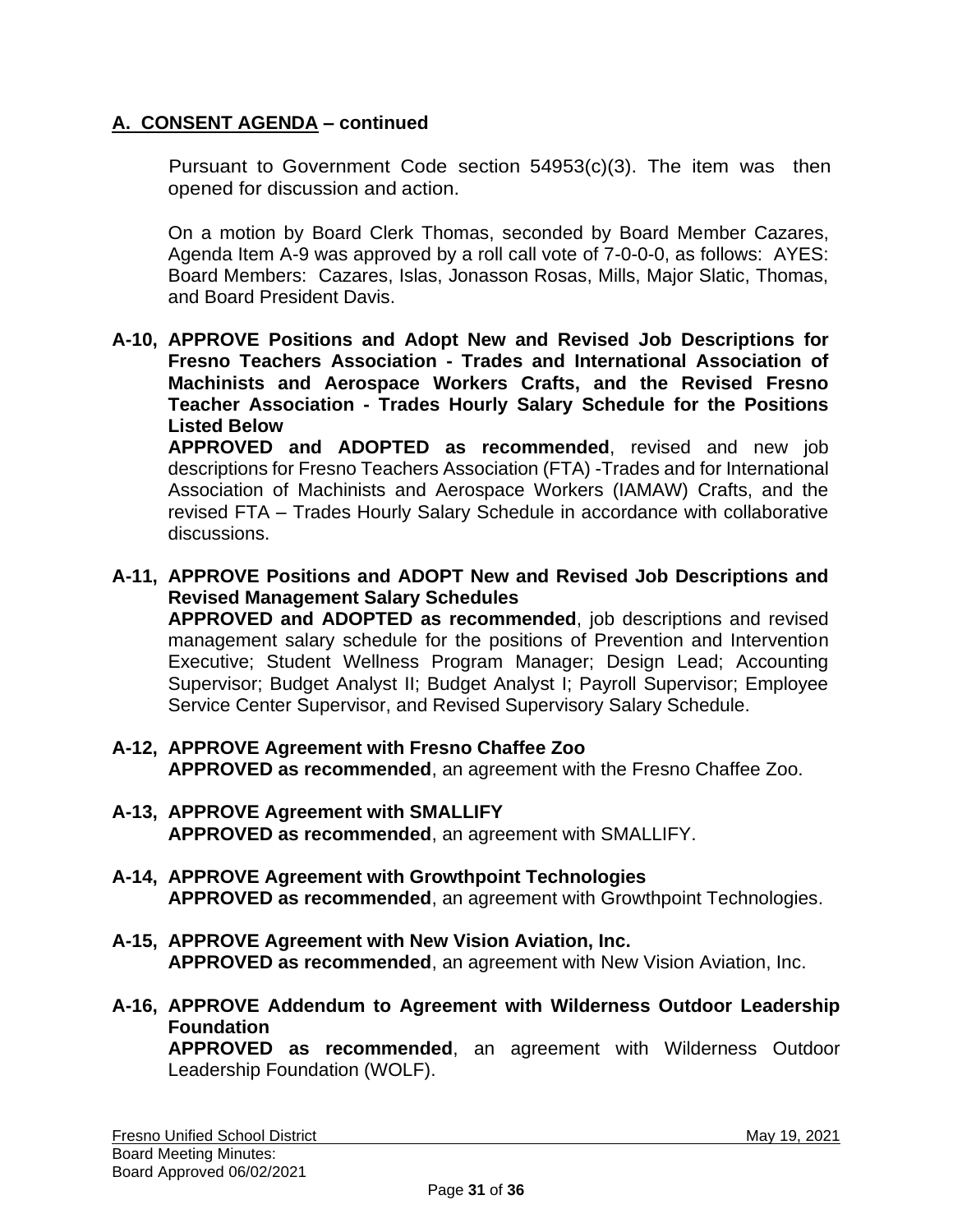## **A. CONSENT AGENDA – continued**

- **A-17, APPROVE Agreement with Leadership Associates APPROVED as recommended**, an agreement with Leadership Associates.
- **A-18, APPROVE Addendum to Agreement with Microsoft Premier APPROVED as recommended**, an agreement with Microsoft Premier.
- **A-19, APPROVE Revised Addendum to the Center for Advanced Research and Technology Operating Agreement APPROVED as recommended**, an addendum to the Operating Agreement between Fresno Unified School District, Clovis Unified School District, and the Center for Advanced Research and Technology (CART) for the CART Technology Refresh Project.
- **A-20, APPROVE Amendment 02 to Contract CCTR-0036 for General Child Care and Development Program 2020-2021 from the California Department of Education**

**APPROVED as recommended**, Amendment 02 to contract CCTR-0036 for General Child Care and Development Program 2020/21 from the California Department of Education.

**A-21, APPROVE Award of Bid 21-40, Hoover High School Event Center HVAC and Roof Replacement**

**APPROVED as recommended**, information on Bid 21-40, to replace the existing heating and evaporative cooling systems in the Event Center at Hoover High School with heating and refrigerated air conditioning (HVAC).

On a motion by Board Member Cazares, seconded by Board Clerk Thomas, Agenda Item A-21 was approved by a roll call vote of 7-0-0-0, as follows: AYES: Board Members: Cazares, Islas, Jonasson Rosas, Mills, Major Slatic, Thomas, and Board President Davis.

#### **A-22, APPROVE Members to the Special Education Community Advisory Committee**

**APPROVED as recommended**, the recommended slate of proposed members for the Special Education Community Advisory Committee (CAC).

On a motion by Board Member Islas, seconded by Board Member Jonasson Rosas, Agenda Item A-22 was approved by a roll call vote of 7-0-0-0, as follows: AYES: Board Members: Cazares, Islas, Jonasson Rosas, Mills, Major Slatic, Thomas, and Board President Davis.

#### **A-23, RATIFY Agreement with Kroll Information Assurance, LLC**

**RATIFIED as recommended**, an agreement with Kroll Information Assurance, LLC, to provide credit and identity fraud monitoring and restoration services for affected employees, former employees and retirees.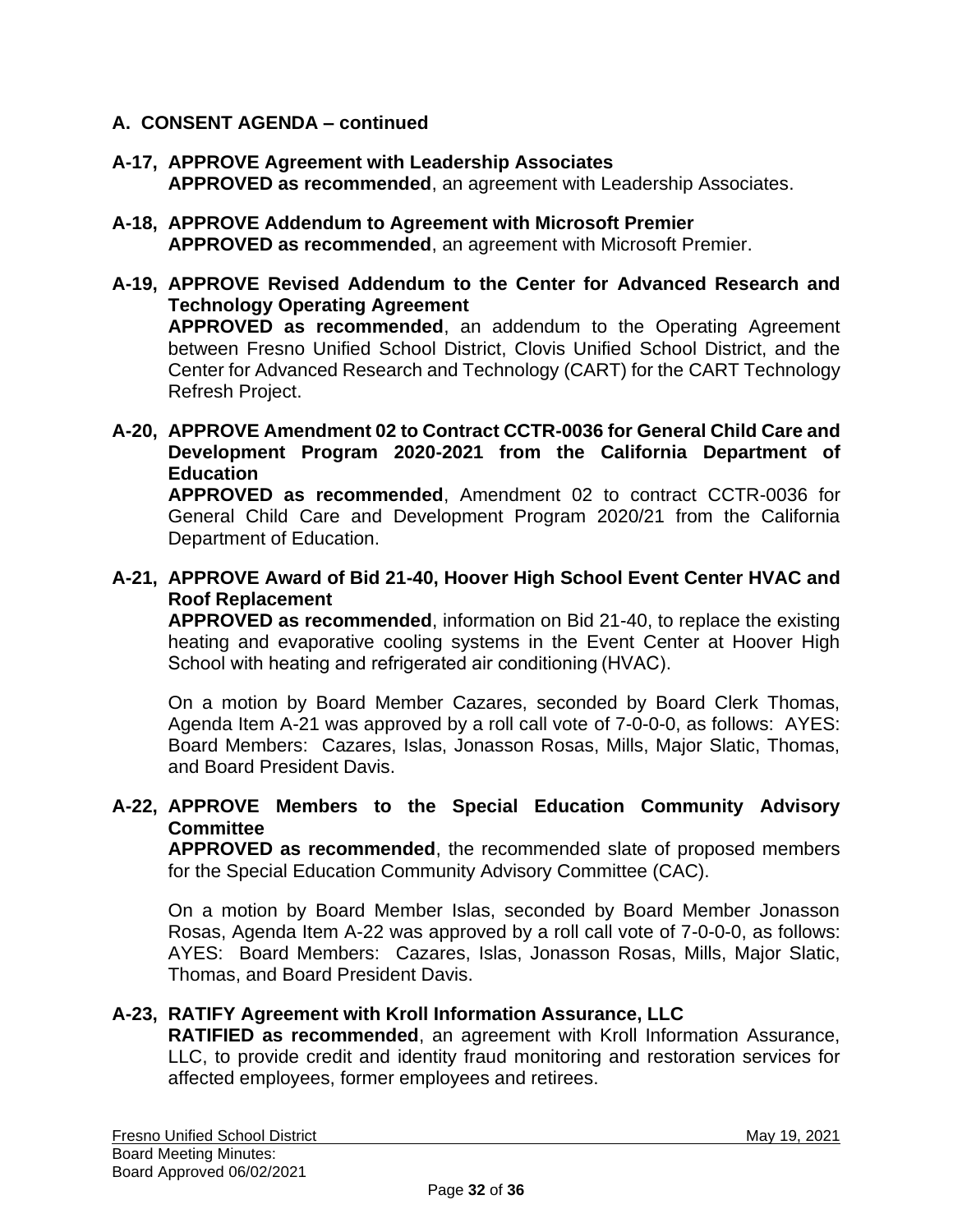## **A. CONSENT AGENDA – continued**

- **A-24, RATIFY Addendum to Agreement with Supplemental Health Care RATIFIED as recommended**, an addendum to the agreement with Supplemental Health Care in the amount of \$603,240.
- **A-25, RATIFY Grant Application to Albertsons Companies Foundation for Nutrition Services Equipment RATIFIED as recommended**, a grant application to the Albertsons Companies Foundation.

On a motion by Board Member Islas, seconded by Board Member Jonasson Rosas, Agenda Item A-25 was ratified by a roll call vote of 7-0-0-0, as follows: AYES: Board Members: Cazares, Islas, Jonasson Rosas, Mills, Major Slatic, Thomas, and Board President Davis.

#### **A-26, RATIFY Change Orders for the Project Listed Below**

**RATIFIED as recommended**, information on Change Orders for the following project:

• Bid 20-36 Section B, Sunnyside High School Shade Structure and Site Improvements Change Order 1 and 2 presented for ratification \$3,755

#### **UNSCHEDULED ORAL COMMUNICATIONS**

For the record, the Board received 9 requests to address the Board and 6 email submissions of public comment for Unscheduled Oral Communications. They are as follows:

Request to Address the Board

- 1. Heather Robinson-Daniels: Left meeting before providing a comment.
- 2. Vanoush Khachaturian: Cost to remove Warrior image at Fresno High. Provide Board Members with article pertaining to Josiah Royce.
- 3. Lori Pastre: Expressed appreciation for allowing for a discussion regarding the Fresno High Warrior image.
- 4. Marcelino Valdez: Left meeting before providing a comment.
- 5. Loto Lealaimatafao: Left meeting before providing a comment.
- 6. Catherine Peters: Open schools full-time.
- 7. Katie Jerkovich: Open schools full-time.
- 8. Cheri Perry: Left meeting before providing a comment.
- 9. Earl Aguilera: Fresno Unified School Resource Officer program.

Email Submissions

- 1. Lily Beck: Please consider returning students to in-person school.
- 2. Julie Beck: Open schools 5 days a week, normal schedule.
- 3. Michelle Telesmanic: Request for a 5-day a week in-person learning.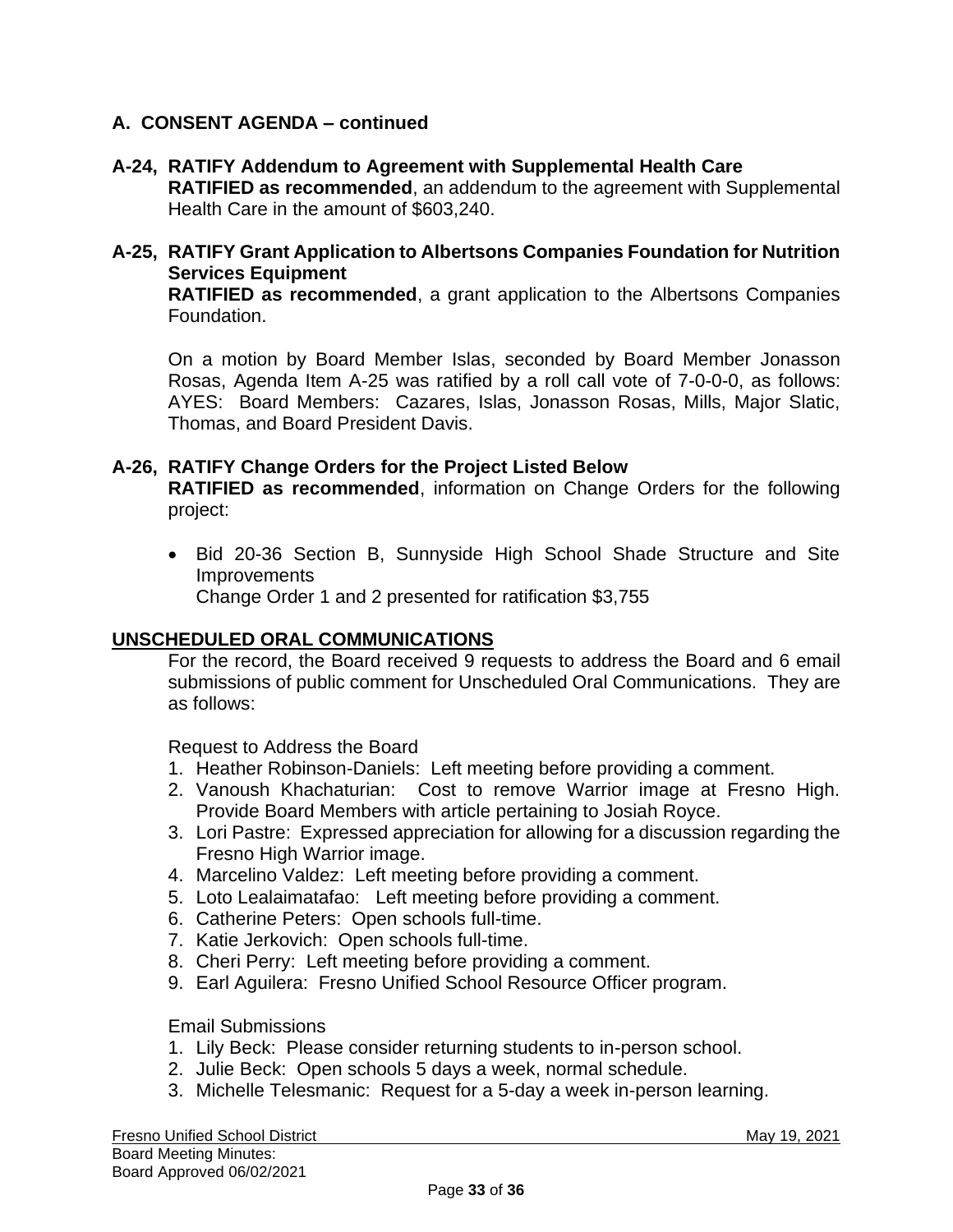- 4. Simon West: Request for district to end contract with Gaggle.
- 5. David Greenmyer: Why are class sizes at some magnet middle schools larger than at other sites?
- 6. Nicole: Teachers are often overlooked and unappreciated.

# **B. CONFERENCE/DISCUSSION AGENDA**

# **B-27, DISCUSS and DECIDE in the Naming of Facility at 10th Street and Ventura Avenue**

## **OPPORTUNITY for Public Comment**

For the record, the Board received 22 requests to address the board and 21 submissions of public comment for Agenda Item B27. They are as follows:

Request to Address the Board

- 1. Carmen Zamora: Request to reopen survey.
- 2. Lilia Becerril: Request to reopen survey.
- 3. Rosie Aguilera: Request to reopen survey.
- 4. Lorena Moreno: Request to reopen survey.
- 5. Andrea Ortega: Request to reopen survey.
- 6. Juana Meza: Request to reopen survey.
- 7. Gloria Hernandez: Request to reopen survey.
- 8. Della Carver: Support for naming facility in honor of Dolphas Trotter.
- 9. Phyllis Phillips: Support for naming facility in honor of Dolphas Trotter.
- 10.Barbara Mortanian: Read a statement on behalf of Mr. Berj Apakarian in support for naming facility in honor of Roger Tatarian.
- 11.Dorothy Smith: Support for naming facility in honor of Dolphas Trotter.
- 12.Daren Miller: Left meeting before providing a comment.
- 13.Luis Santana: Support for naming facility in honor of Murray and Francine Farber.
- 14.Cynthia Sterling: Support for naming facility in honor of Dolphas Trotter.
- 15.Varoujan DerSimonian: Support for naming facility in honor of Roger Tatarian.
- 16.Richard Asadoorian: Support for naming facility in honor of Roger Tatarian.
- 17.Tom Bohigian: Support for naming facility in honor of Roger Tatarian.
- 18.Carrie Zulewski: Left meeting before providing a comment.
- 19.Sevag Tateosian: Yielded time to Michelle Asadoorian.
- 20.Michelle Asadoorian: Support for naming facility in honor of Roger Tatarian.
- 21.Mary Ekmalian: Support for naming facility in honor of Roger Tatarian.
- 22.Gary Esitzian: Support for naming facility in honor of Roger Tatarian.

#### Email Submissions

- 1. Jo Anna Johnson: Support for naming facility in honor of Dolphas Trotter.
- 2. Mae Britten Support for naming facility in honor of Dolphas Trotter.
- 3. Cheryl Whisenhunt: Support for naming facility in honor of Dolphas Trotter.
- 4. Carolyn Odums: Name of facility.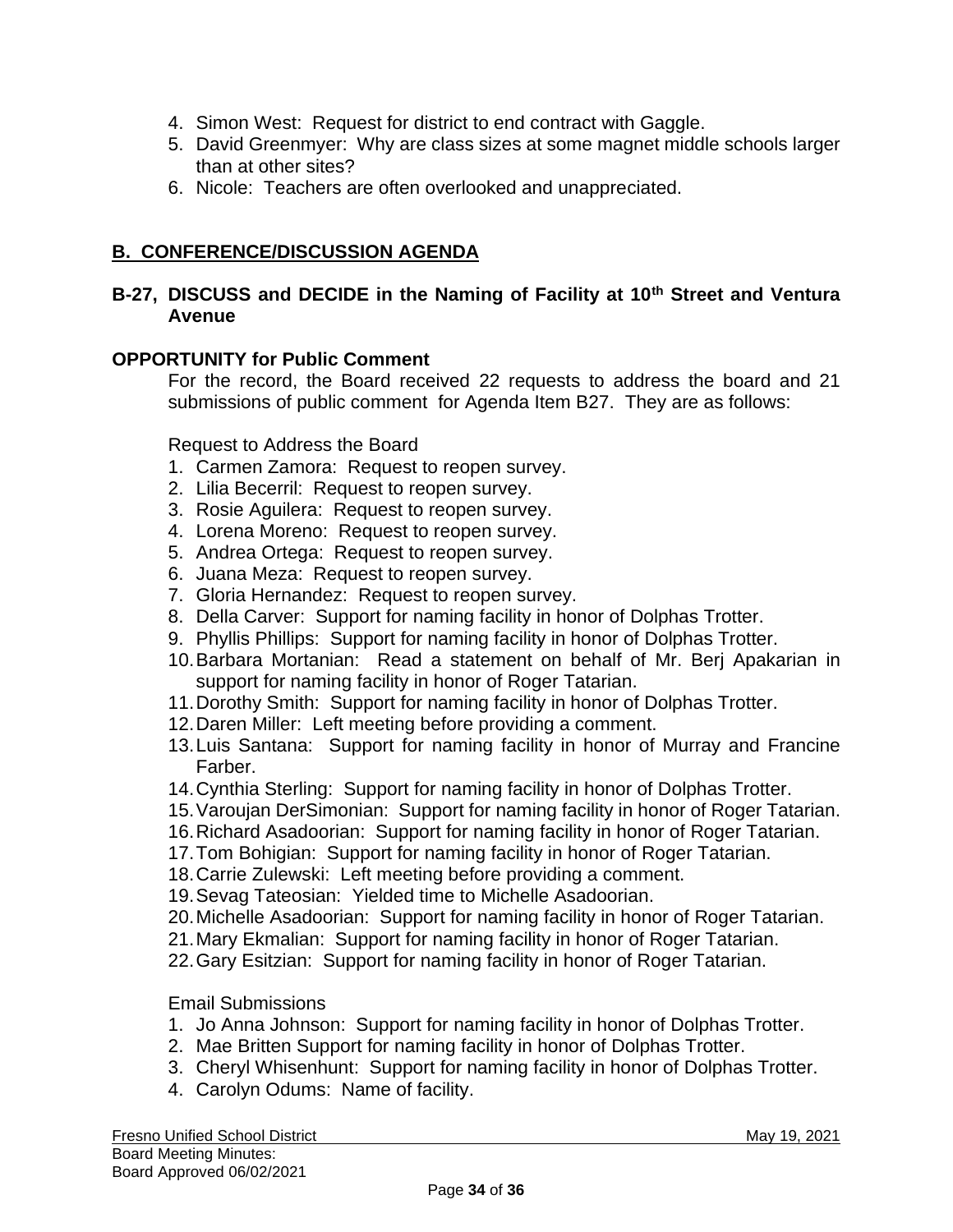- 5. C. Deborah Johnson-Danie, PH.D.: Support for naming facility in honor of Dolphas Trotter.
- 6. Deja Thompson: Support for naming facility in honor of Dolphas Trotter.
- 7. Lolita Hardamon: Support for naming facility in honor of Dolphas Trotter.
- 8. Lorna James: Support for naming facility in honor of Dolphas Trotter.
- 9. Dennis Randle: Support for naming facility in honor of Dolphas Trotter.
- 10.Carolyn Burns: Support for naming facility in honor of Dolphas Trotter.
- 11.Denise Lancaster-Young: Support for naming facility in honor of Dolphas Trotter.
- 12.Paulette Motley and Family: Support for naming facility in honor of Dolphas Trotter.
- 13.Tracey Fowlkes: Support for naming facility in honor of Dolphas Trotter.
- 14.Pamela Merritt-Bennett: Support for naming facility in honor of Dolphas Trotter.
- 15.Paul Holland: Support for naming facility in honor of Dolphas Trotter.
- 16.Mail Center: Support for naming facility in honor of Dolphas Trotter.
- 17.Erva Boyd: Support for naming facility in honor of Dolphas Trotter.
- 18.Rosylin Bessard-Dayton: Support for naming facility in honor of Dolphas Trotter.
- 19.Linda Simpson: Support for naming facility in honor of Dolphas Trotter.
- 20.Melissa Hughes: Support for naming facility in honor of Dolphas Trotter.
- 21.Irma Mitchell: Support for naming facility in honor of Dolphas Trotter.

Board Member Jonasson Rosas motioned to name the campus the Francine and Murray Farber Education Campus and at the next Board meeting the naming of the buildings be agendized as follows: the administration building be named for Dolphas Trotter, the early learning building be named for Dolores Huerta, and the career technical education building be named for Roger Tatarian. The motion was seconded by Board President Davis, Agenda Item B-27 was approved to name the campus for Francine and Murrary Farber, by a roll call vote of 5-2-0-0, as follows: AYES: Board Members: Cazares, Jonasson Rosas, Mills, Thomas, and Board President Davis. NOES: Board Members: Islas, and Major Slatic.

For the record, the Board took a break at 9:41 p.m. and reconvened at 9:47 p.m.

## **B-28, ADOPT Resolution 20-12, Authorizing the Issuance and Sale of General Obligation Bonds, Election of 2016 (Measure X), Series D, in the Aggregate Principal Amount of Not to Exceed \$45,000,000, and Authorizing the Execution and Delivery of Documents and Actions in Connection Therewith**

# **OPPORTUNITY for Public Comment**

For the record, the Board received zero requests to address the Board and zero submissions of public comment for Agenda Item B-28.

On a motion by Board Clerk Thomas, seconded by Board Member Jonasson Rosas, Agenda Item B-28 was adopted by a roll call vote of 7-0-0-0, as follows: AYES: Board Members: Cazares, Islas, Jonasson Rosas, Mills, Major Slatic, Thomas, and Board President Davis.